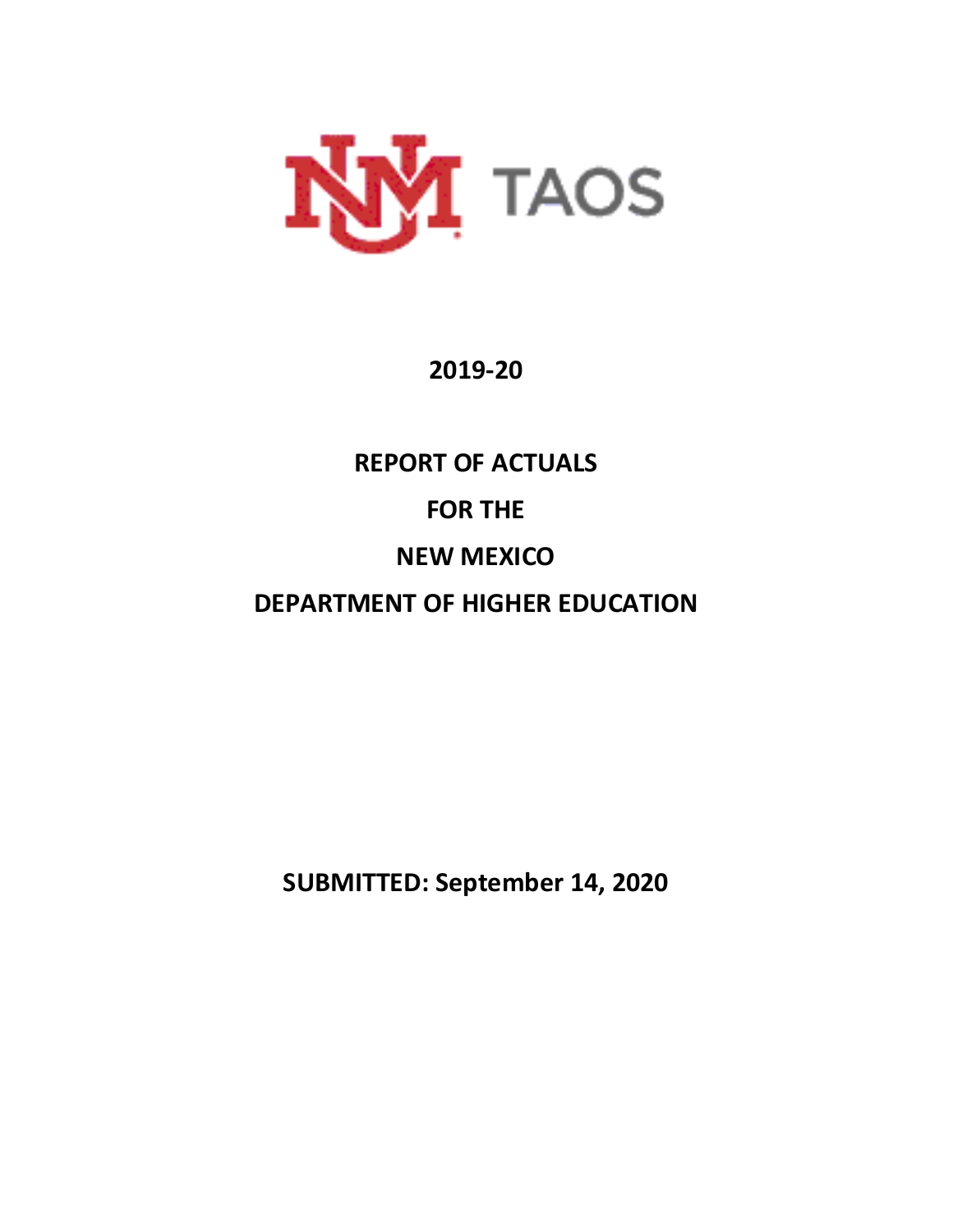

#### **Exhibit 1 - UNM TAOS Campus Summary of Current and Plant Funds**

| Original         | <b>Revised</b>   |                      |
|------------------|------------------|----------------------|
| Budget 2020      | Budget 2020      | <b>Actuals 2020</b>  |
| <b>PERIOD 14</b> | <b>PERIOD 14</b> | PERIOD <sub>14</sub> |

|                                |                                   |              |           |                      |           | Unrestricted Restricted Unrestricted Restricted Unrestricted | Restricted   |
|--------------------------------|-----------------------------------|--------------|-----------|----------------------|-----------|--------------------------------------------------------------|--------------|
| Revenues                       | <b>Instruction and General</b>    | 7,248,035    | 858,248   | 7,248,035            | 858,248   | 7,972,613.49                                                 | 273,813.00   |
|                                | Student Social and Cultural Ex 15 | 55,000       |           | 55,000               |           | 47,420.50                                                    | .00          |
|                                | Research Ex 16                    | <sup>n</sup> | 545.945   | $\Omega$             | 545,945   | .00                                                          | 553,875.00   |
|                                | Public Service Ex 17              | 287,500      | 3,000,000 | 431,300              | 3,000,000 | 606,126.77                                                   | 2,985,915.00 |
|                                | Student Aid Ex 19                 | $\Omega$     |           | <sup>n</sup>         |           | 20.151.79                                                    | .00          |
|                                | Auxiliaries Ex 20                 | 40,000       |           | 40,000               |           | 29.849.65                                                    | 2,965.00     |
| <b>Subtotal Current Funds</b>  |                                   | 7,630,535    | 4,404,193 | 7,774,335            | 4,404,193 | 8,676,162.20 3,816,568.00                                    |              |
| <b>TOTAL Revenues</b>          |                                   | 7,630,535    | 4,404,193 | 7,774,335            | 4,404,193 | 8,676,162.20 3,816,568.00                                    |              |
| Beginning Balance              | <b>Instruction and General</b>    | 3,646,629    |           | 5,021,754            |           | 5,021,754.24                                                 | .00          |
|                                | Student Social and Cultural Ex 15 | 175,142      |           | 184,592              |           | 184,592.31                                                   | .00          |
|                                | Research Ex 16                    | <sup>n</sup> |           | $\Omega$             |           | .00                                                          | .00          |
|                                | Public Service Ex 17              | 202,192      |           | 436,585              |           | 436,584.96                                                   | .00          |
|                                | Student Aid Ex 19                 | 112,780      |           | 163,389              |           | 163,389.36                                                   | .00          |
|                                | Auxiliaries Ex 20                 | 77,644       |           | 79,071               |           | 79,070.81                                                    | .00          |
| <b>Subtotal Current Funds</b>  |                                   | 4,214,387    |           | 5,885,391            |           | 5,885,391.68                                                 | .00          |
| <b>TOTAL Beginning Balance</b> |                                   | 4,214,387    |           | 5,885,391            |           | 5.885.391.68                                                 | .00          |
| <b>Total Available</b>         | <b>Instruction and General</b>    | 10,894,664   | 858,248   | 12,269,789           | 858,248   | 12,994,367.73                                                | 273,813.00   |
|                                | Student Social and Cultural Ex 15 | 230,142      |           | 239,592              |           | 232,012.81                                                   | .00          |
|                                | Research Ex 16                    | $\Omega$     | 545,945   | $\Omega$             | 545,945   | .00                                                          | 553,875.00   |
|                                | Public Service Ex 17              | 489,692      | 3,000,000 | 867,885              | 3,000,000 | 1,042,711.73                                                 | 2,985,915.00 |
|                                | Student Aid Ex 19                 | 112,780      |           | 163,389              |           | 183,541.15                                                   | .00          |
|                                | Auxiliaries Ex 20                 | 117,644      |           | 119,071              |           | 108,920.46                                                   | 2,965.00     |
| <b>Subtotal Current Funds</b>  |                                   | 11,844,922   | 4,404,193 | 13,659,726           |           | 4,404,193 14,561,553.88 3,816,568.00                         |              |
| <b>TOTAL Total Available</b>   |                                   | 11,844,922   |           | 4,404,193 13,659,726 |           | 4,404,193 14,561,553.88 3,816,568.00                         |              |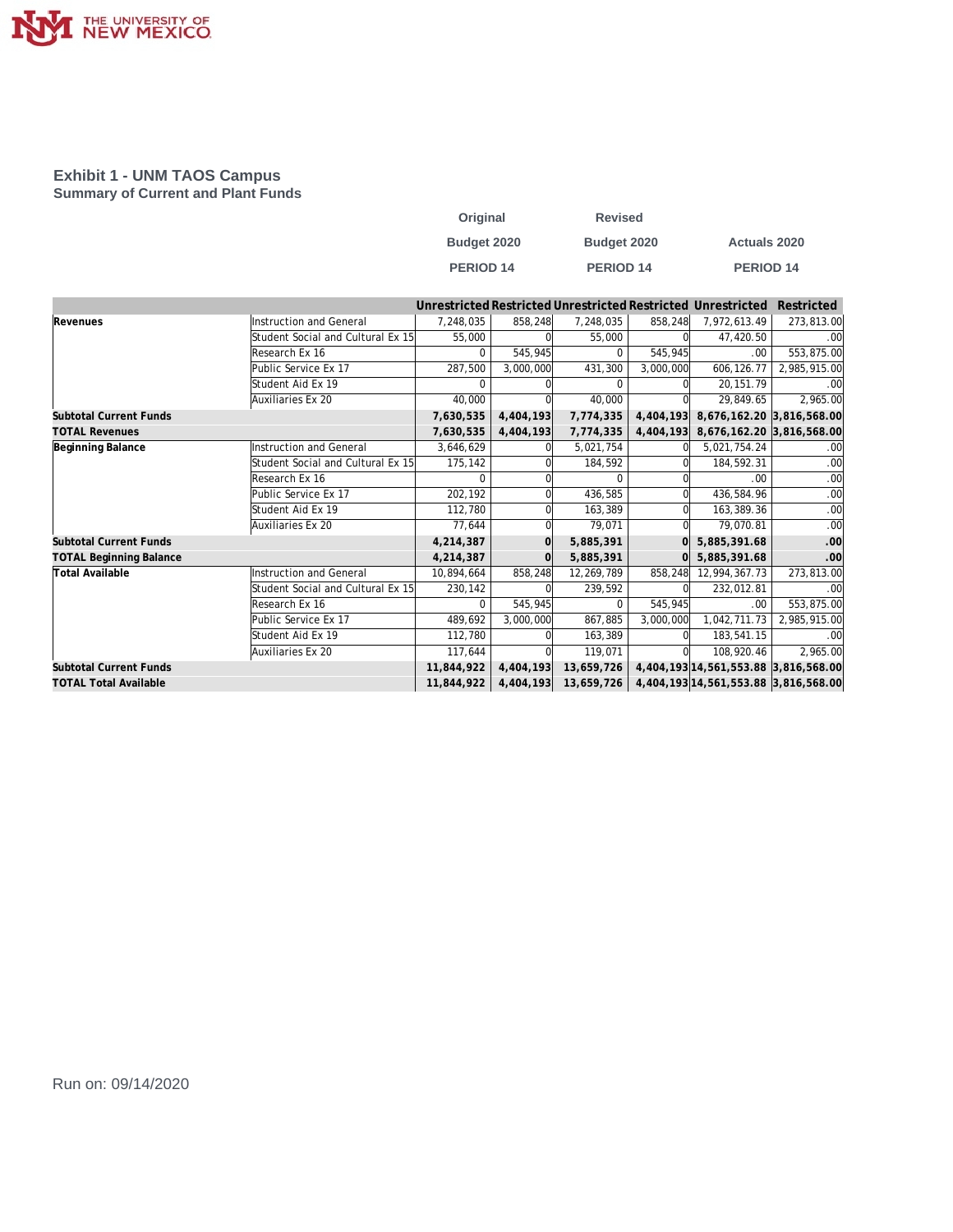

#### **Exhibit 1 - UNM TAOS Campus Summary of Current and Plant Funds**

| Original           | <b>Revised</b> |                     |
|--------------------|----------------|---------------------|
| <b>Budget 2020</b> | Budget 2020    | <b>Actuals 2020</b> |
| <b>PERIOD 14</b>   | PERIOD 14      | <b>PERIOD 14</b>    |

|                                   |                                   |            |           |             |           | Unrestricted Restricted Unrestricted Restricted Unrestricted | Restricted   |
|-----------------------------------|-----------------------------------|------------|-----------|-------------|-----------|--------------------------------------------------------------|--------------|
| Expenditures                      | <b>Instruction and General</b>    | 7,693,759  | 858,248   | 7,743,759   | 858,248   | 6,823,751.54                                                 | 273,813.00   |
|                                   | Student Social and Cultural Ex 15 | 55,000     |           | 85,000      |           | 66,465.68                                                    | .00          |
|                                   | Research Ex 16                    | $\Omega$   | 545.945   | $\Omega$    | 545,945   | .00.                                                         | 553,875.00   |
|                                   | Public Service Ex 17              | 287,500    | 3,000,000 | 585,077     | 3,000,000 | 545,682.35                                                   | 2,985,915.00 |
|                                   | Student Aid Ex 19                 | 84,145     |           | 94.145      |           | 52,952.97                                                    | .00          |
|                                   | Auxiliaries Ex 20                 | 40,000     |           | 40,000      |           | 27,906.24                                                    | 2,965.00     |
| <b>Subtotal Current Funds</b>     |                                   | 8,160,404  | 4,404,193 | 8,547,981   |           | 4,404,193 7,516,758.78 3,816,568.00                          |              |
| <b>TOTAL Expenditures</b>         |                                   | 8,160,404  | 4,404,193 | 8,547,981   |           | 4,404,193 7,516,758.78 3,816,568.00                          |              |
| Transfers                         | <b>Instruction and General</b>    | (154, 276) |           | (354, 276)  |           | (354, 276.00)                                                | .00          |
|                                   | Research Ex 16                    | $\Omega$   |           | $\Omega$    |           | .00                                                          | .00          |
|                                   | Public Service Ex 17              | $\Omega$   |           | $\Omega$    |           | .00                                                          | .00          |
|                                   | Student Aid Ex 19                 | 84,145     |           | 84,145      |           | 82,563.15                                                    | .00          |
| <b>Subtotal Current Funds</b>     |                                   | (70, 131)  |           | (270, 131)  |           | (271, 712.85)                                                | .00          |
| <b>TOTAL Transfers</b>            |                                   | (70, 131)  |           | (270, 131)  |           | (271, 712.85)                                                | .00          |
| Ending Balance                    | <b>Instruction and General</b>    | 3,046,629  |           | 4, 171, 754 |           | 5,816,340.19                                                 | .00          |
|                                   | Student Social and Cultural Ex 15 | 175,142    |           | 154,592     |           | 165,547.13                                                   | .00          |
|                                   | Research Ex 16                    | $\Omega$   |           | $\Omega$    |           | .00                                                          | .00          |
|                                   | Public Service Ex 17              | 202,192    |           | 282,808     |           | 497,029.38                                                   | .00          |
|                                   | Student Aid Ex 19                 | 112,780    |           | 153,389     |           | 213, 151. 33                                                 | .00          |
|                                   | Auxiliaries Ex 20                 | 77,644     |           | 79,071      |           | 81,014.22                                                    | .00          |
| <b>Subtotal Current Funds</b>     |                                   | 3,614,387  |           | 4,841,614   |           | 6,773,082.25                                                 | .00          |
| <b>TOTAL Ending Balance</b>       |                                   | 3,614,387  |           | 4,841,614   |           | $0 $ 6,773,082.25                                            | .00          |
| Total Expenditures, Transfers and |                                   | 11,844,922 | 4,404,193 | 13,659,726  |           | 4,404,193 14,561,553.88 3,816,568.00                         |              |
| Balances                          |                                   |            |           |             |           |                                                              |              |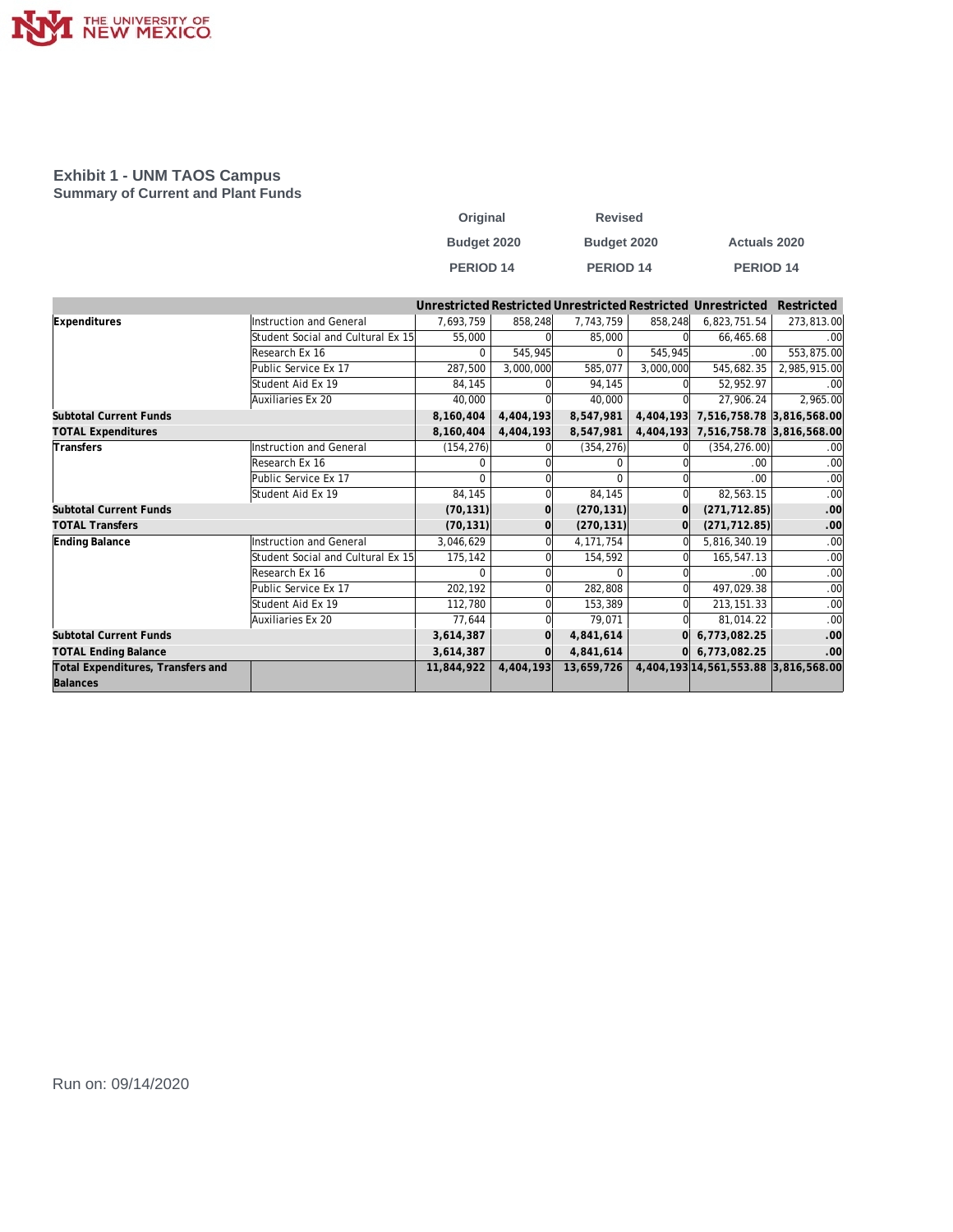

### **Exhibit 1a - UNM Taos Campus - Detail of Transfers**

|                                                   | <b>Original Budget</b> | <b>Revised Budget</b> | <b>Actuals</b> |
|---------------------------------------------------|------------------------|-----------------------|----------------|
|                                                   | FY 2020                | FY 2020               | FY 2020        |
| A. TOTAL TO (FROM) INSTRUCTION & GENERAL:         | (154, 276)             | (354, 276)            | (354, 276)     |
| <b>NON-MANDATORY TRANSFERS:</b>                   |                        |                       |                |
| STUDENT SOCIAL CULTURAL                           | 0                      | 0                     | 0              |
| <b>PUBLIC SERVICE</b>                             | 0                      | 0                     | 0              |
| <b>INTERNAL SERVICES</b>                          | 0                      | 0                     | 0              |
| STUDENT AID GRANTS AND STIPENDS                   | 0                      | 0                     | 0              |
| <b>AUXILIARIES</b>                                | 0                      | 0                     | 0              |
| <b>MAIN CAMPUS - Internal Services</b>            | 0                      | $\Omega$              | 0              |
| PLANT FUND MINOR/MAJOR                            | 0                      | (200,000)             | (200,000)      |
| RENEWAL/REPLACEMENT                               | 0                      | 0                     | 0              |
| <b>RESTRICTED I&amp;G</b>                         | 0                      | 0                     | 0              |
| <b>RESTRICTED PUBLIC SERVICE</b>                  | 0                      | 0                     | 0              |
| <b>RESTRICTED STUDENT AID</b>                     | 0                      | 0                     | 0              |
| <b>ENDOWMENTS</b>                                 | 0                      | 0                     | 0              |
| <b>AGENCY FUND</b>                                | 0                      | O                     | 0              |
| TOTAL NON-MANDATORY TRANSFERS                     | 0                      | (200,000)             | (200,000)      |
| <b>REQUIRED TRANSFERS:</b>                        |                        |                       |                |
| STUDENT AID GRANTS AND STIPENDS-3%                | (79, 145)              | (79, 145)             | (79, 145)      |
| RENEWAL/REPLACEMENT - BR&R                        | (44, 994)              | (44, 994)             | (44, 994)      |
| <b>PLANT FUND MINOR - ER&amp;R</b>                | (30, 137)              | (30, 137)             | (30, 137)      |
| <b>TOTAL REQUIRED TRANSFERS</b>                   | (154, 276)             | (154, 276)            | (154, 276)     |
| <b>B. TOTAL TO (FROM) STUDENT SOCIAL CULTURAL</b> | $\mathbf 0$            | 0                     | 0              |
| 1 & G                                             | 0                      | 0                     | 0              |
| RENEWAL & REPLACEMENT                             | 0                      | 0                     | 0              |
| <b>C. TOTAL TO (FROM) RESEARCH</b>                | $\mathbf 0$            | 0                     | 0              |
| D. TOTAL TO (FROM) PUBLIC SERVICE                 | 0                      | 0                     | 0              |
| 1&6                                               | 0                      | 0                     | 0              |
|                                                   |                        |                       |                |
| <b>E. TOTAL TO (FROM) INTERNAL SERVICE</b>        | 0                      | 0                     | 0              |
| PLANT FUND MINOR/MAJOR                            | 0                      | $\Omega$              | 0              |
| F. TOTAL TO (FROM) STUDENT AID/GRANTS STIPENDS    | 84,145                 | 84,145                | 82,563         |
| 1&G                                               | 79,145                 | 79,145                | 79,145         |
| <b>ENDOWMENTS</b>                                 | 5,000                  | 5,000                 | 3,418          |
| <b>G. TOTAL TO (FROM) AUXILARIES</b>              | 0                      | 0                     | 0              |
| H. TOTAL TO (FROM) MAIN CAMPUS CURRENT FUND       | 0                      | 0                     | 0              |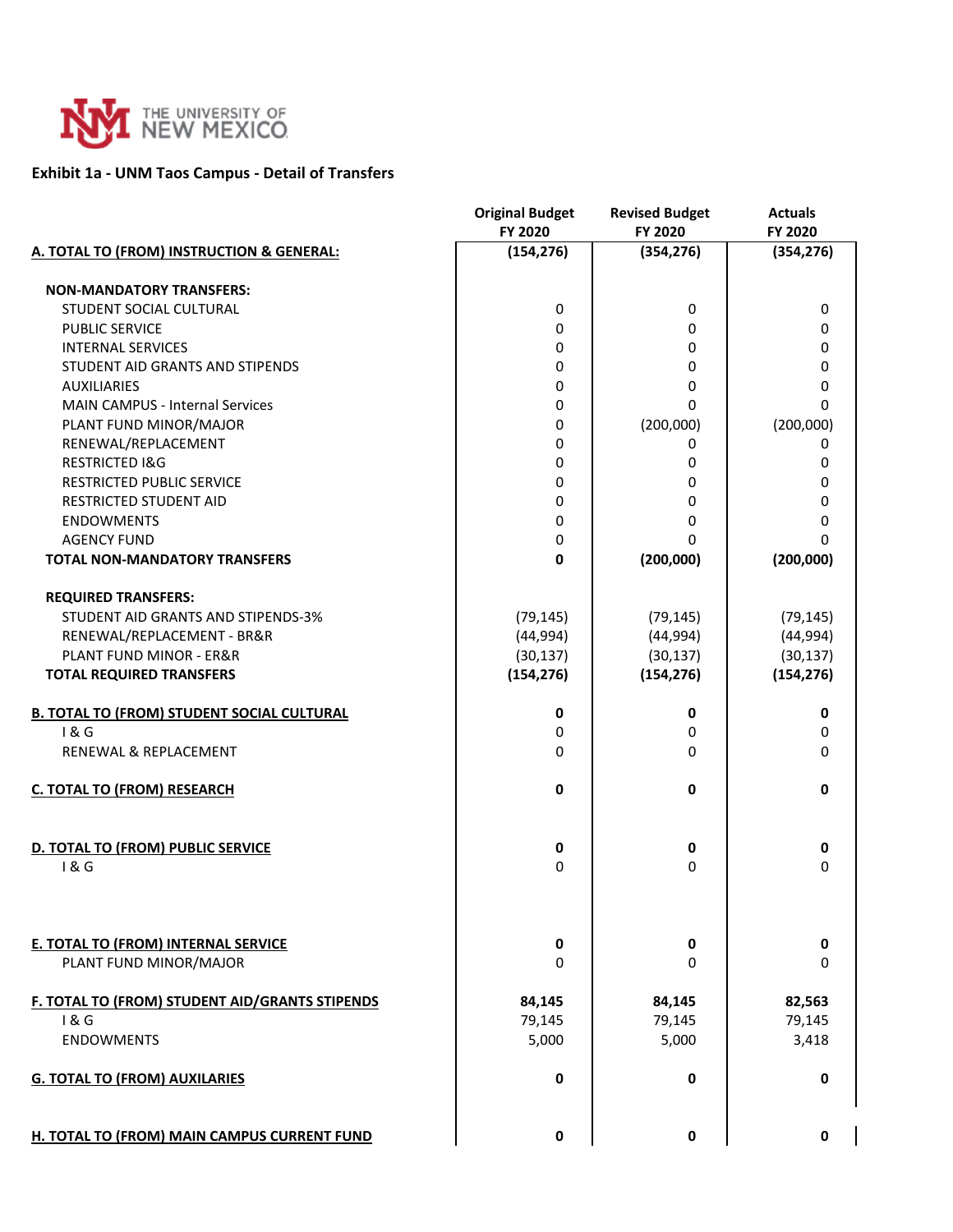| <b>TAOS I&amp;G</b>                                                                                                                                                                                                          | $\pmb{0}$                                     | 0                                                     | $\mathbf 0$                                          |
|------------------------------------------------------------------------------------------------------------------------------------------------------------------------------------------------------------------------------|-----------------------------------------------|-------------------------------------------------------|------------------------------------------------------|
| <b>I. TOTAL TO (FROM) PLANT FUND MINOR/MAJOR</b><br><b>TAOS I&amp;G</b>                                                                                                                                                      | 30,137<br>30,137                              | 230,137<br>230,137                                    | 230,137<br>230,137                                   |
| J. TOTAL TO (FROM) RENEWAL & REPLACEMENT<br><b>TAOS I&amp;G</b>                                                                                                                                                              | 44,994<br>44,994                              | 44,994<br>44,994                                      | 44,994<br>44,994                                     |
| K. TOTAL TO (FROM) ENDOWMENTS<br>TAOS STUDENT AID GRANTS/STIPENDS                                                                                                                                                            | (5,000)<br>(5,000)                            | (5,000)<br>(5,000)                                    | (3, 418)<br>(3, 418)                                 |
| L. TOTAL TO (FROM) AGENCY FUND                                                                                                                                                                                               | 0                                             | 0                                                     | $\mathbf 0$                                          |
| M. TOTAL TO (FROM) RESTRICTED I&G                                                                                                                                                                                            | $\pmb{0}$                                     | $\pmb{0}$                                             | $\mathbf 0$                                          |
| N. TOTAL TO (FROM) RESTRICTED RESEARCH<br><b>TAOS I&amp;G</b>                                                                                                                                                                | 0<br>0                                        | 0<br>0                                                | 0<br>0                                               |
| <b>O. TOTAL TO (FROM) RESTRICTED PUBLIC SERVICE</b><br><b>TAOS I&amp;G</b>                                                                                                                                                   | 0                                             | $\mathbf 0$                                           | 0                                                    |
| P. TOTAL TO (FROM) RESTRICTED STUDENT AID                                                                                                                                                                                    | 0                                             | 0                                                     | $\mathbf 0$                                          |
| <b>NET TRANSFER TO OR (FROM):</b><br>INSTR. & GEN'L<br>STU SOC & CULT DEV ACT<br><b>RESEARCH</b><br><b>PUBLIC SERVICE</b><br>INTERNAL SERVICE DEPART<br><b>STU AID GRANTS &amp; STIPENDS</b><br><b>AUXILIARY ENTERPRISES</b> | (154, 276)<br>0<br>0<br>0<br>0<br>84,145<br>0 | (354, 276)<br>0<br>0<br>0<br>0<br>84,145<br>0         | (354, 276)<br>0<br>0<br>0<br>$\Omega$<br>82,563<br>0 |
| NET TRANSFERS TO (FROM) CURRENT FUND UNRESTR. Exh 1                                                                                                                                                                          | (70, 131)                                     | (270, 131)                                            | (271, 713)                                           |
| MAIN CAMPUS CURRENT FUND<br>PLANT FUNDS CAPITAL OUTLAY (EXH. I)<br>RENEWALS & REPLACEMENTS (EXH. II)<br><b>ENDOWMENTS</b><br><b>AGENCY FUND</b><br><b>TAOS RESTRICTED I&amp;G</b>                                            | 0<br>30,137<br>44,994<br>(5,000)<br>0<br>0    | $\mathbf 0$<br>230,137<br>44,994<br>(5,000)<br>0<br>0 | 0<br>230,137<br>44,994<br>(3, 418)<br>0<br>0         |
| <b>TAOS RESTRICTED RESEARCH</b><br>TAOS RESTRICTED PUBLIC SERVICE<br>TAOS RESTRICTED STUDENT AID GRANTS/STIPENDS<br><b>GRAND TOTAL NET TRANSFERS</b>                                                                         | 0<br>0<br>0<br>0                              | 0<br>0<br>0<br>0                                      | 0<br>0<br>0<br>0                                     |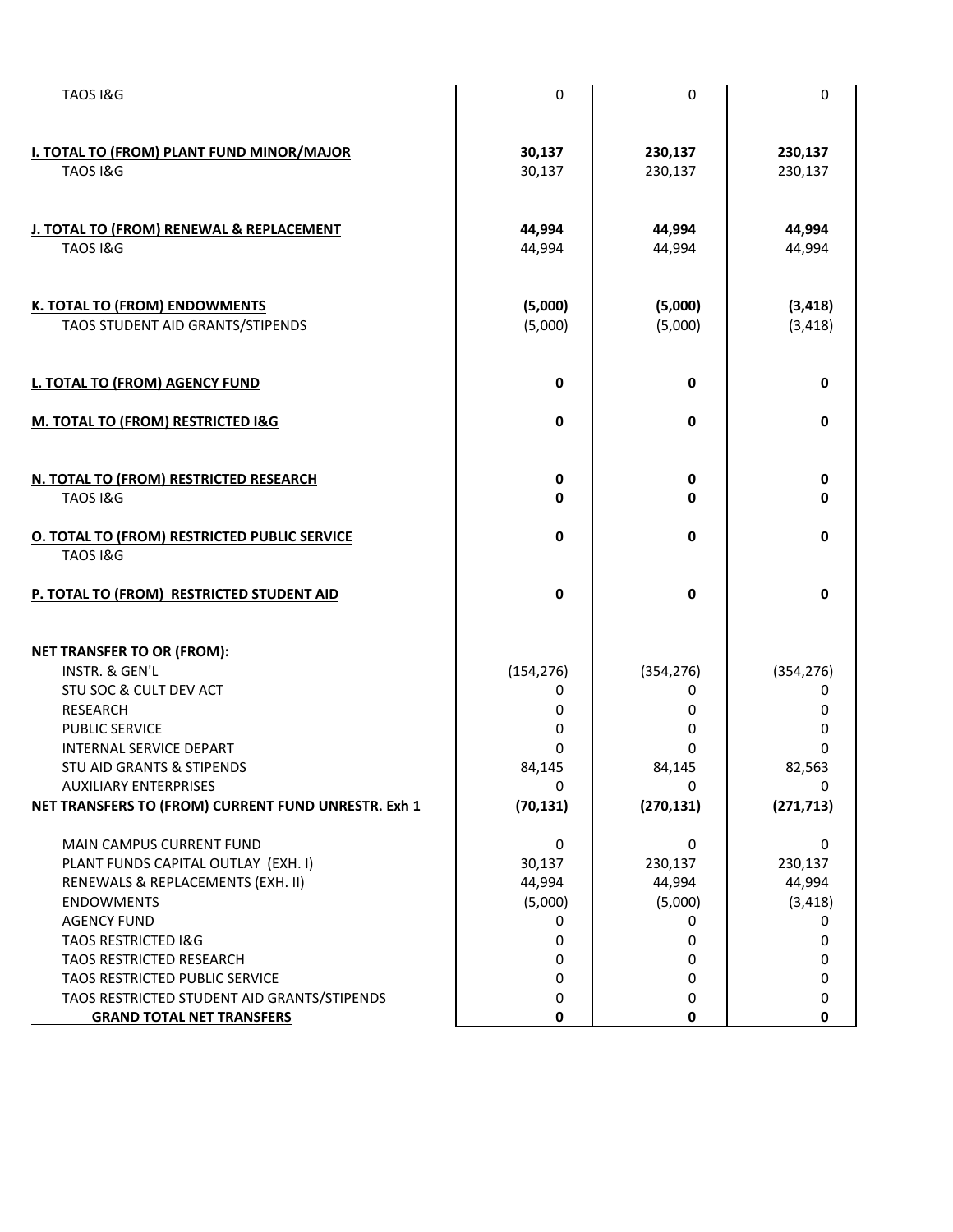

#### **Exhibit 2 - UNM TAOS Campus Summary of Instruction and General**

| Original         | <b>Revised</b> |                     |
|------------------|----------------|---------------------|
| Budget 2020      | Budget 2020    | <b>Actuals 2020</b> |
| <b>PERIOD 14</b> | PERIOD 14      | PERIOD 14           |

|                                        |                                    |            |         |             |         | Unrestricted Restricted Unrestricted Restricted Unrestricted Restricted |          |
|----------------------------------------|------------------------------------|------------|---------|-------------|---------|-------------------------------------------------------------------------|----------|
| <b>Revenues</b>                        | TUITION AND FEES                   | 1,037,402  |         | 1,037,402   |         | 982,874                                                                 | 01       |
|                                        | STATE APPROPRIATIONS               | 3,988,500  |         | 3,988,500   |         | 3,988,500                                                               | $\Omega$ |
|                                        | LOCAL APPROPRIATIONS               | 2,072,133  |         | 2,072,133   |         | 2,317,691                                                               |          |
|                                        | FEDERAL GRANTS AND CONTRACTS       |            | 838,288 |             | 838,288 | 173,258                                                                 | 257,702  |
|                                        | STATE GRANTS AND CONTRACTS         |            | 19,960  |             | 19,960  | $\Omega$                                                                | 16, 111  |
|                                        | SALES AND SERVICES                 | 5,000      |         | 5,000       |         | 80,095                                                                  |          |
|                                        | <b>OTHER SOURCES</b>               | 145,000    |         | 145,000     |         | 430,196                                                                 |          |
| <b>Total Revenues</b>                  |                                    | 7,248,035  | 858,248 | 7,248,035   | 858,248 | 7,972,614                                                               | 273,813  |
| <b>Beginning Balance</b>               | <b>RESERVES</b>                    | 3,646,629  | 0l      | 5,021,754   |         | 5,021,754                                                               | $\Omega$ |
| <b>Total Available</b>                 |                                    | 10,894,664 | 858,248 | 12,269,789  | 858,248 | 12,994,368                                                              | 273,813  |
| <b>Expenditures</b>                    | <b>INSTRUCTION</b>                 | 2,842,168  | 811,558 | 2,842,168   | 811,558 | 2,663,606                                                               | 248,018  |
|                                        | <b>ACADEMIC SUPPORT</b>            | 676,075    | 19,012  | 676,075     | 19,012  | 465,469                                                                 | 8,205    |
|                                        | STUDENT SERVICES                   | 775,265    | 13,540  | 775,265     | 13,540  | 704,105                                                                 | 17,590   |
|                                        | <b>INSTITUTIONAL SUPPORT</b>       | 2,330,142  | 14,138  | 2,330,142   | 14,138  | 1,951,374                                                               |          |
|                                        | OPERATION AND MAINTENANCE OF PLANT | 1,070,109  |         | 1,120,109   |         | 1,039,197                                                               |          |
| <b>Total Expenditures</b>              |                                    | 7,693,759  | 858,248 | 7,743,759   | 858,248 | 6,823,751                                                               | 273,813  |
| <b>Transfers (IN) or OUT TRANSFERS</b> |                                    | 154,276    |         | 354,276     |         | 354,276                                                                 | $\Omega$ |
| <b>Ending Balance</b>                  |                                    | 3,046,629  | 0       | 4, 171, 754 | 0       | 5,816,341                                                               | 0        |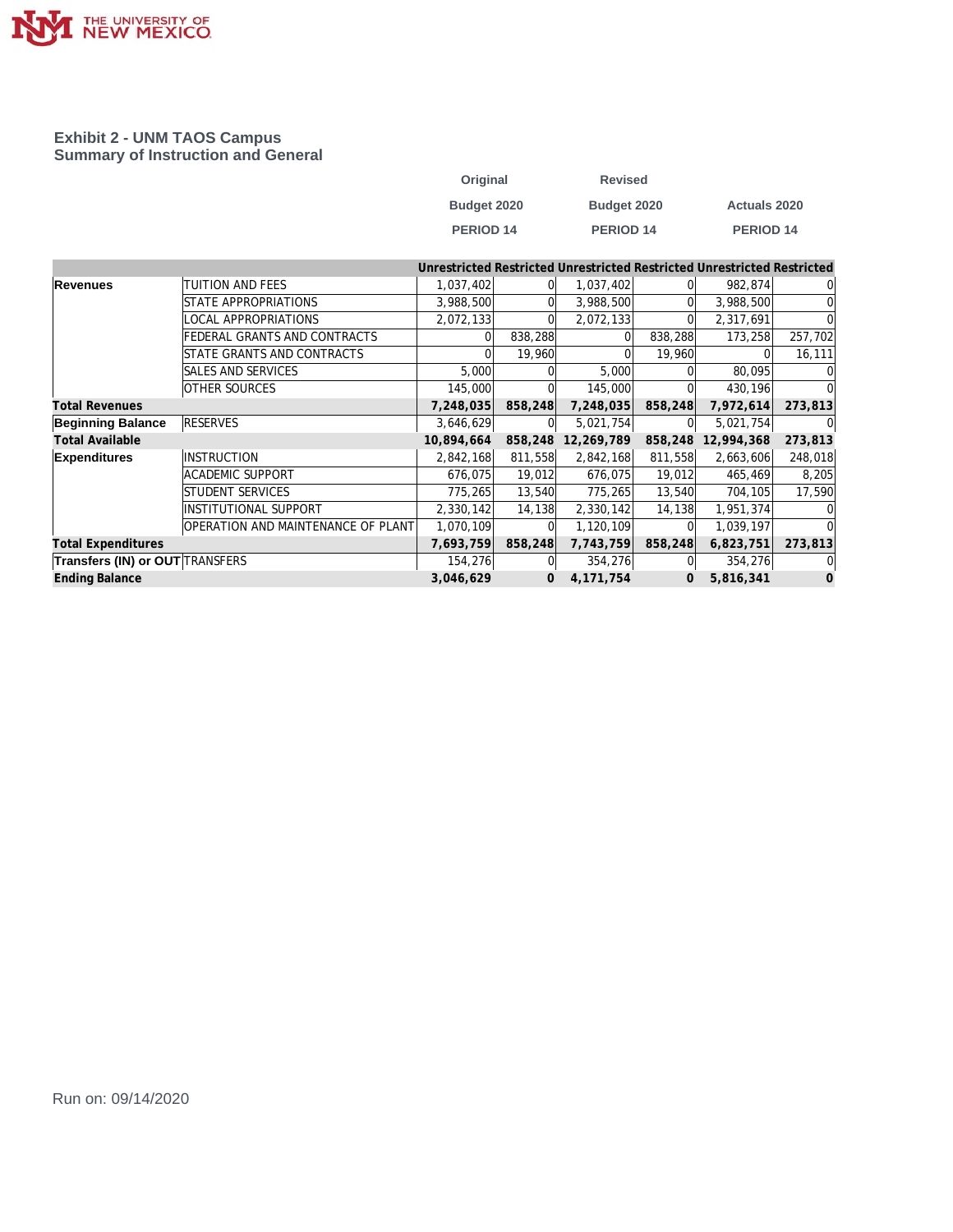

#### **Exhibit 3 - UNM TAOS Campus**

**Student Tuition and Misc. Fees for Instruction and General**

| Original             | <b>Revised</b>                       |                      |
|----------------------|--------------------------------------|----------------------|
|                      | Budget 2020 Budget 2020 Actuals 2020 |                      |
| PERIOD <sub>14</sub> | PERIOD <sub>14</sub>                 | PERIOD <sub>14</sub> |

|                                     |                         |                         |                                       |                     | Unrestricted Unrestricted Unrestricted |            |
|-------------------------------------|-------------------------|-------------------------|---------------------------------------|---------------------|----------------------------------------|------------|
| <b>TUITION</b>                      | Regular Academic        | Resident Ft             | Fall                                  | 280,000             | 280,000                                | 208,425    |
|                                     |                         |                         | Spring                                | 270,000             | 270,000                                | 189,975    |
|                                     |                         |                         | Summer                                | 12,500              | 12,500                                 | 16,163     |
|                                     |                         | <b>Resident Pt</b>      | Fall                                  | 448,539             | 448,539                                | 343,261    |
|                                     |                         |                         | Spring                                | 372,826             | 372,826                                | 309,886    |
|                                     |                         |                         | Summer                                | 12,500              | 12,500                                 | 35,749     |
|                                     |                         | Nonresident Ft          | Fall                                  | 0                   | 0                                      | 16,380     |
|                                     |                         |                         | Spring                                | $\overline{0}$      | 0                                      | 11,700     |
|                                     |                         | Nonresident Pt          | Fall                                  | $\overline{0}$      | 0                                      | 15,795     |
|                                     |                         |                         | Spring                                | $\Omega$            | 0                                      | 23,010     |
|                                     |                         | Uncollectible           | Fall                                  | $\Omega$            | 0                                      | (19, 501)  |
|                                     |                         | Tuition                 |                                       |                     |                                        |            |
|                                     |                         |                         | Spring                                | $\mathbf 0$         | $\mathbf 0$                            | (16, 076)  |
|                                     |                         |                         | Summer                                | $\Omega$            | $\Omega$                               | (2, 358)   |
|                                     |                         | <b>Tuition Waivers</b>  | Fall                                  | (300,000)           | (300, 000)                             | (182, 596) |
|                                     |                         | and Adjustments         |                                       |                     |                                        |            |
|                                     |                         |                         | Spring                                | (225,000)           | (225,000)                              | (150, 246) |
|                                     |                         |                         | Summer                                | $\Omega$            | $\Omega$                               | (4, 726)   |
| Subtotal Regular Academic           |                         |                         |                                       | 871,365             | 871,365                                | 794,838    |
| <b>Total TUITION</b>                |                         |                         |                                       | 871,365             | 871,365                                | 794,838    |
| FEES                                | <b>Application Fees</b> | <b>Application Fees</b> | Application Fees                      | 1,037               | 1,037                                  | 195        |
|                                     | Course Lab Fees         | Course Lab Fees         | Course Lab Fees                       | 124,000             | 124,000                                | 148,503    |
|                                     | Library Fines           | <b>Library Fines</b>    | <b>Library Fines</b>                  | $\Omega$            | $\Omega$                               | 1,300      |
|                                     | Mandatory Student Fees  | Mandatory Student       | Mandatory Student                     | $\Omega$            | 0                                      | (98)       |
|                                     |                         | Fees                    | Fees                                  |                     |                                        |            |
|                                     | Other Student Fees      |                         | Other Student Fees Other Student Fees | 41,000              | 41,000                                 | 38,136     |
| <b>Total FEES</b>                   |                         |                         |                                       | 166.037             | 166,037                                | 188,036    |
| <b>GRAND TOTAL TUITION AND FEES</b> |                         |                         |                                       | 1,037,402 1,037,402 |                                        | 982,874    |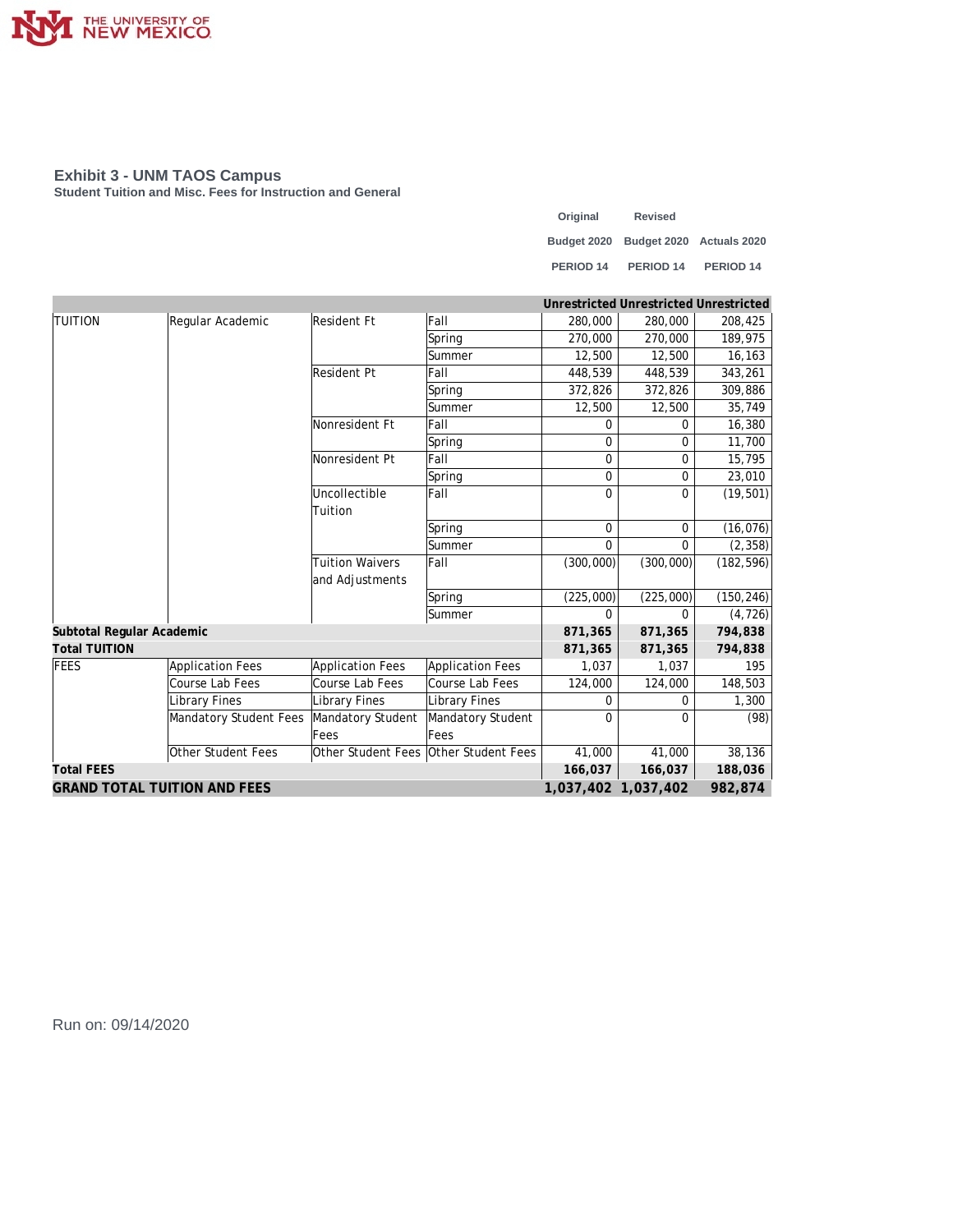

#### **Exhibit 4 - UNM TAOS Campus**

**Governmental Appropriations for Instruction and General**

| Original         | <b>Revised</b>   |                     |
|------------------|------------------|---------------------|
| Budget 2020      | Budget 2020      | <b>Actuals 2020</b> |
| <b>PERIOD 14</b> | <b>PERIOD 14</b> | PERIOD 14           |

|                                              |                 | Unrestricted Restricted Unrestricted Restricted Unrestricted Restricted |           |           |   |
|----------------------------------------------|-----------------|-------------------------------------------------------------------------|-----------|-----------|---|
| LOCAL APPROPRIATIONS Local District Tax Levy |                 | 2.072.133                                                               | 2.072.133 | 2.317.691 | 0 |
| STATE APPROPRIATIONS Regular                 |                 | 3.764.700                                                               | 3.764.700 | 3.764.700 |   |
|                                              | Regular-Nursing | 223,800                                                                 | 223,800   | 223,800   | 0 |
| <b>Total Governmental Appropriations</b>     |                 | 6,060,633                                                               | 6,060,633 | 6,306,191 |   |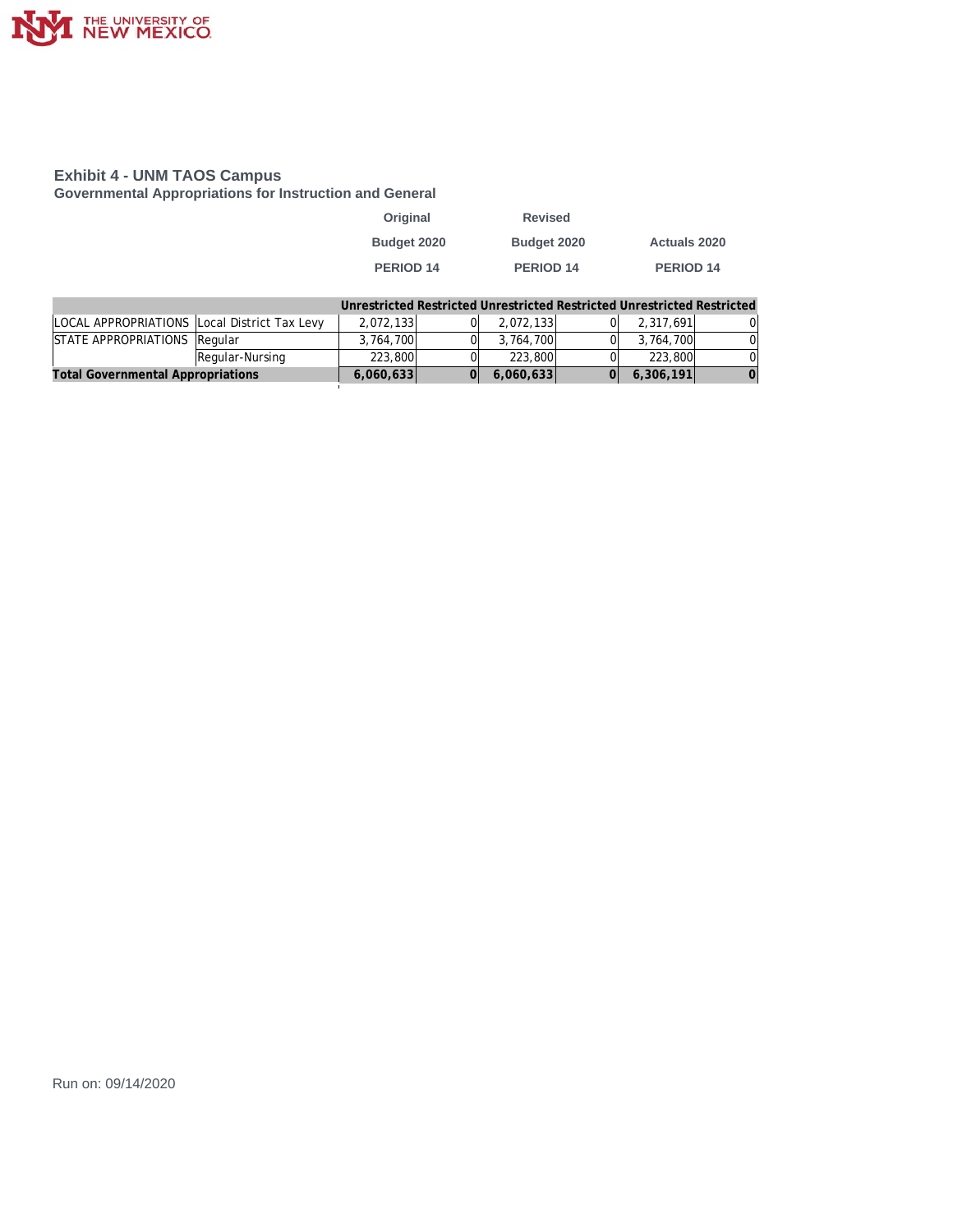

#### **Exhibit 5 - UNM TAOS Campus**

**Governmental Grants and Contracts for Instruction and General**

| Original    | <b>Revised</b> |                     |
|-------------|----------------|---------------------|
| Budget 2020 | Budget 2020    | <b>Actuals 2020</b> |
| PERIOD 14   | PERIOD 14      | PERIOD 14           |

|                                             |                 |         |         | Unrestricted Restricted Unrestricted Restricted Unrestricted Restricted |         |
|---------------------------------------------|-----------------|---------|---------|-------------------------------------------------------------------------|---------|
| FEDERAL GRANTS AND CONTRACTS I& G Programs  |                 | 804,600 | 804,600 | ΩI                                                                      | 228.097 |
|                                             | Program Support |         |         | 173.258                                                                 |         |
|                                             | Workstudv       | 33,688  | 33,688  | $\Omega$                                                                | 29,605  |
| STATE GRANTS AND CONTRACTS                  | Workstudy       | 19.960  | 19.960  |                                                                         | 16.111  |
| <b>Total Government Gifts and Contracts</b> |                 | 858,248 | 858,248 | 173,258                                                                 | 273,813 |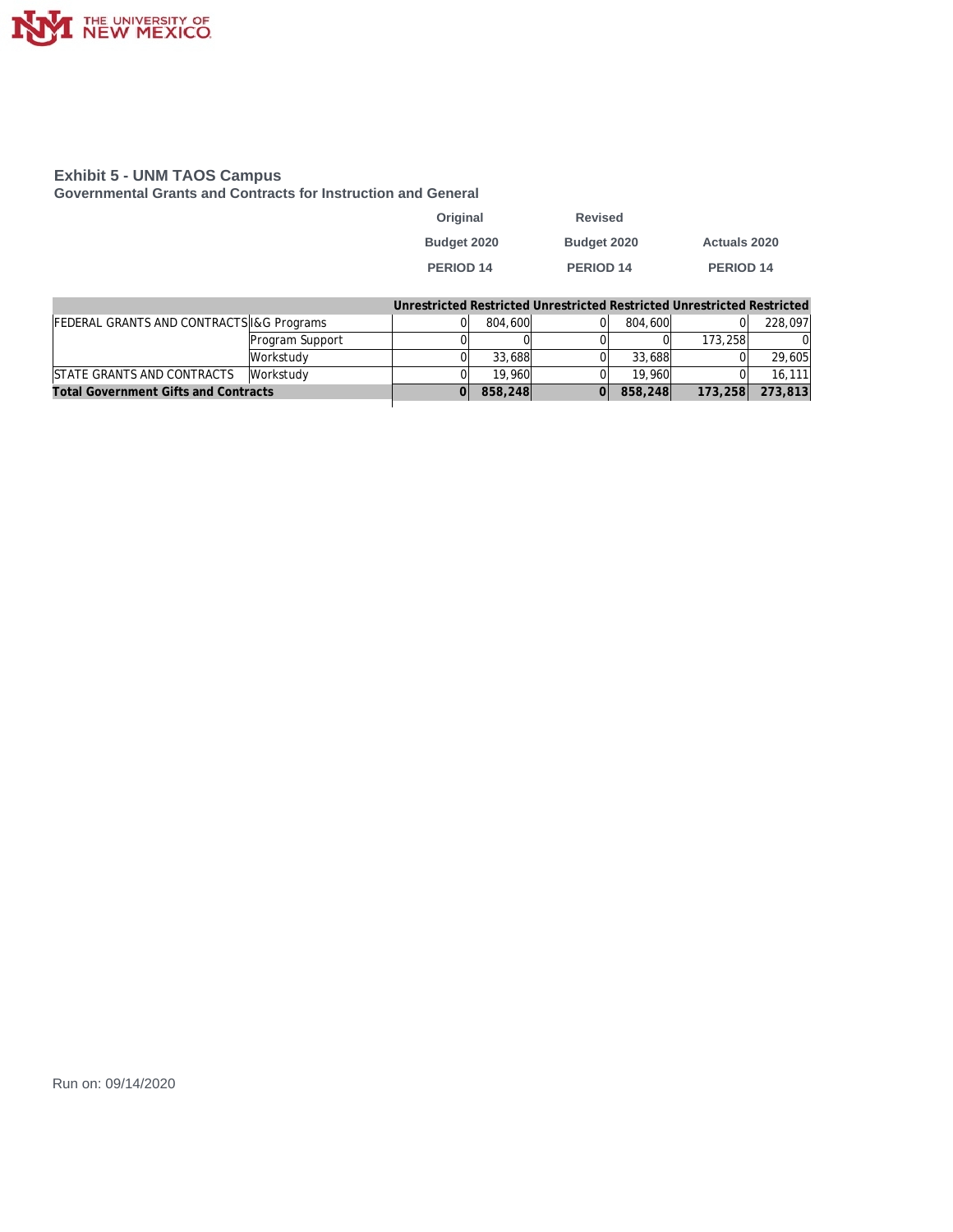

#### **Exhibit 8 - UNM TAOS Campus**

**Sales and Services of Educational Activities for Instruction and General**

| Original    | <b>Revised</b>   |                     |
|-------------|------------------|---------------------|
| Budget 2020 | Budget 2020      | <b>Actuals 2020</b> |
| PERIOD 14   | <b>PERIOD 14</b> | <b>PERIOD 14</b>    |

|                           |                     |       | Unrestricted Restricted Unrestricted Restricted Unrestricted Restricted |        |  |
|---------------------------|---------------------|-------|-------------------------------------------------------------------------|--------|--|
| <b>SALES AND SERVICES</b> | Community Education |       |                                                                         | 53,780 |  |
|                           | Counsel & Career    |       |                                                                         | 50     |  |
|                           | Guidance            |       |                                                                         |        |  |
|                           | General Academic    |       |                                                                         | 22,737 |  |
|                           | Instruction         |       |                                                                         |        |  |
|                           | <b>Other</b>        | 5,000 | 5,000                                                                   | 3.528  |  |
| Total                     |                     | 5,000 | 5,000                                                                   | 80,095 |  |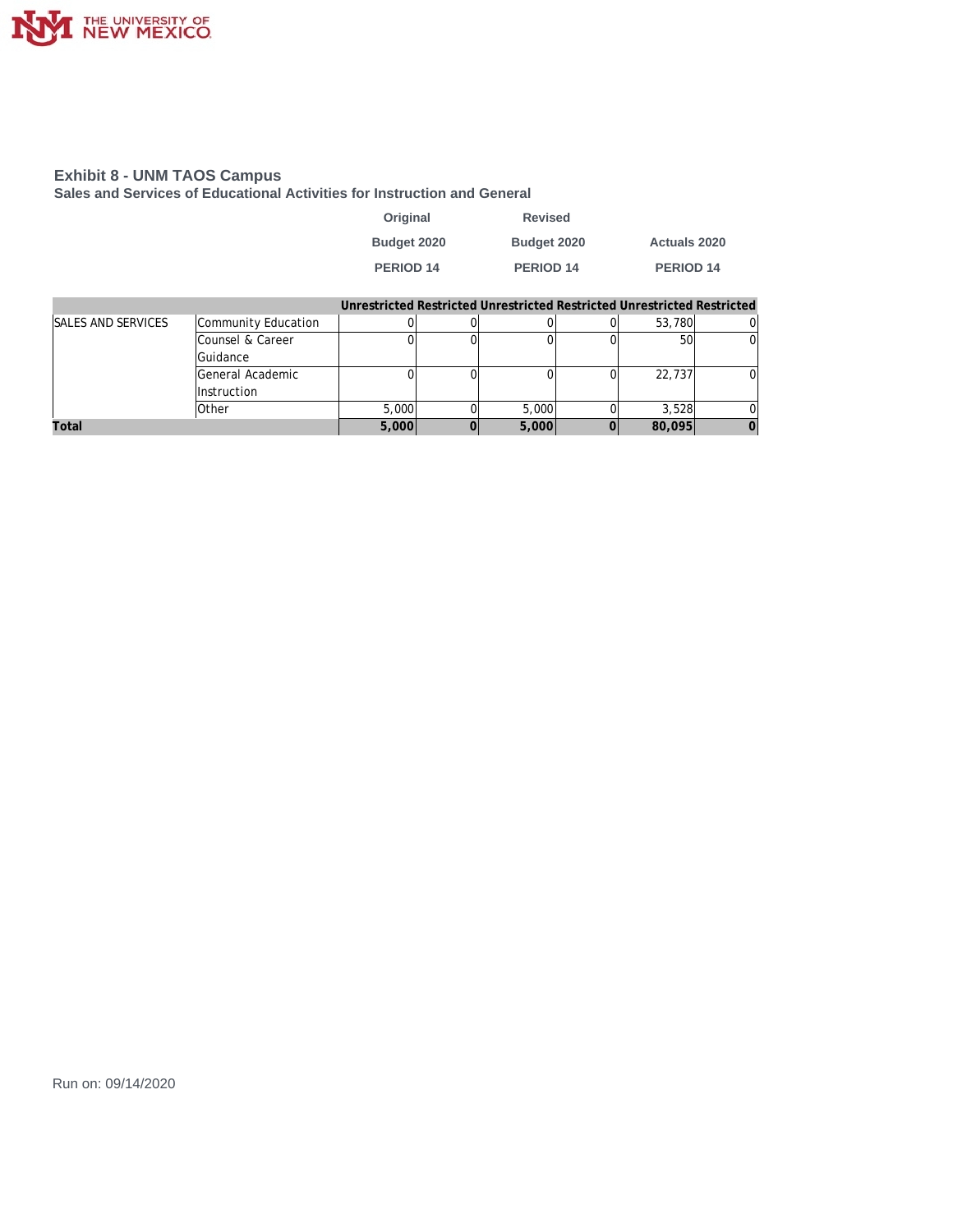

#### **Exhibit 9 - UNM TAOS Campus**

**Other Sources of Revenue for Instruction and General**

| Original    | <b>Revised</b>   |                                                                         |
|-------------|------------------|-------------------------------------------------------------------------|
| Budget 2020 | Budget 2020      | <b>Actuals 2020</b>                                                     |
| PERIOD 14   | <b>PERIOD 14</b> | <b>PERIOD 14</b>                                                        |
|             |                  | Unrestricted Destricted Unrestricted Destricted Unrestricted Destricted |

|                                        |                        |         |         | Unrestricted Restricted Unrestricted Restricted Unrestricted Restricted. |  |
|----------------------------------------|------------------------|---------|---------|--------------------------------------------------------------------------|--|
| <b>OTHER SOURCES</b>                   | IF and A Cost Recoverv | 85,000  | 85,000  | 193.193                                                                  |  |
|                                        | Interest Income        | 60,000  | 60,000  | 98.476                                                                   |  |
|                                        | Miscellaneous          |         |         | 138,527                                                                  |  |
| <b>TOTAL Other Sources of Revenues</b> |                        | 145,000 | 145,000 | 430.196                                                                  |  |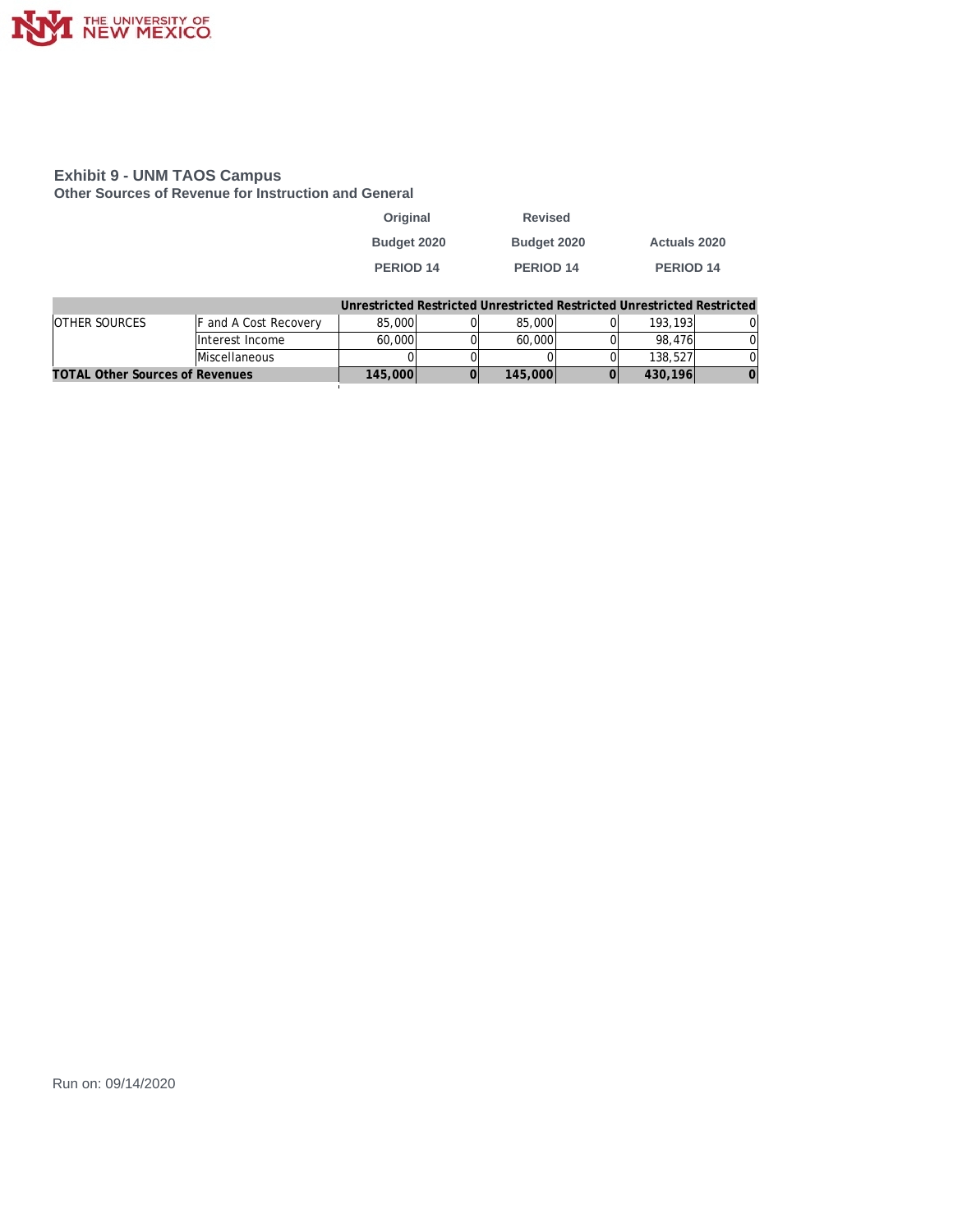

## **Exhibit 10 - UNM TAOS Campus**

**Expenditures for Instruction**

| Original         | <b>Revised</b>       |                      |
|------------------|----------------------|----------------------|
| Budget 2020      | Budget 2020          | <b>Actuals 2020</b>  |
| <b>PERIOD 14</b> | PERIOD <sub>14</sub> | PERIOD <sub>14</sub> |

|                                           |                    |                            |           |                |              |                | Unrestricted Restricted Unrestricted Restricted Unrestricted | Restricted             |
|-------------------------------------------|--------------------|----------------------------|-----------|----------------|--------------|----------------|--------------------------------------------------------------|------------------------|
| Community Education                       | <b>Taos Branch</b> | Community Education        | $\Omega$  | $\overline{0}$ | 0            | 0l             | 52,102.02                                                    | .00 <sub>1</sub>       |
| <b>Total Community Education</b>          |                    |                            |           | $\Omega$       | $\mathbf{0}$ | $\mathbf 0$    | 52,102.02                                                    | .00.                   |
| General Academic                          | Taos Branch        | Natural Resources/Science  | U         | 0              | ΩI           | $\Omega$       | 11,226.28                                                    | .00                    |
| Instruction                               |                    |                            |           |                |              |                |                                                              |                        |
|                                           |                    | Program Support            | 2,276,213 | $\Omega$       | 2,276,213    | $\Omega$       | 2, 104, 191.86                                               | .00                    |
| <b>Total General Academic Instruction</b> |                    |                            | 2,276,213 | 0              | 2,276,213    |                | 0 2, 115, 418.14                                             | .00                    |
| Other                                     | <b>Taos Branch</b> | <b>I&amp;G Programs</b>    |           | 804,600        | 0            | 804,600        | .00 <sub>1</sub>                                             | 226,544.00             |
|                                           |                    | Miscellaneous              | 7,000     | 0              | 7,000        | $\Omega$       | 6,758.09                                                     | .00 <sub>1</sub>       |
| <b>Total Other</b>                        |                    |                            | 7,000     | 804,600        | 7,000        | 804,600        |                                                              | 6,758.09 226,544.00    |
| Items not in Exhibit                      | Fringe Benefits    | Accrued Annual Leave       |           |                |              | 0              | 16,276.28                                                    | .00 <sub>1</sub>       |
|                                           |                    | <b>Fica</b>                | 151,119   |                | 151,119      | U              | 109,713.81                                                   | .00                    |
|                                           |                    | Group Insurance            | 105,225   |                | 105,225      | O              | 125, 199. 30                                                 | .00 <sub>1</sub>       |
|                                           |                    | Other Staff Benefits       | 61,081    |                | 61,081       | U              | 42, 157. 10                                                  | .00                    |
|                                           |                    | <b>Retirement</b>          | 220,571   |                | 220,571      | O              | 193,282.59                                                   | .00                    |
|                                           |                    | Unemployment               | 20,959    | 0              | 20,959       | $\Omega$       | 1,110.68                                                     | .00 <sub>1</sub>       |
|                                           |                    | Compensation               |           |                |              |                |                                                              |                        |
|                                           |                    | Workers Compensation       |           | $\Omega$       | <sup>0</sup> | $\Omega$       | 1,587.76                                                     | .00                    |
| Sub-Total: Fringe Benefits                |                    |                            | 558,955   | 0              | 558,955      | $\overline{0}$ | 489,327.52                                                   | .00                    |
|                                           | Workstudy          | Federal Workstudy Salaries |           | 532            | $\Omega$     | 532            | .00 <sub>1</sub>                                             | 12,427.00              |
|                                           |                    | State Workstudy Salaries   | $\Omega$  | 6,426          | 0l           | 6,426          | .00                                                          | 9,047.00               |
| Sub-Total: Workstudy                      |                    |                            | $\Omega$  | 6,958          | $\mathbf{O}$ | 6,958          | .00.                                                         | 21,474.00              |
| Total Items not in Exhibit                |                    |                            | 558,955   | 6,958          | 558,955      | 6,958          |                                                              | 489, 327.52 21, 474.00 |
| Total                                     |                    |                            | 2,842,168 | 811,558        | 2,842,168    |                | 811,558 2,663,605.77 248,018.00                              |                        |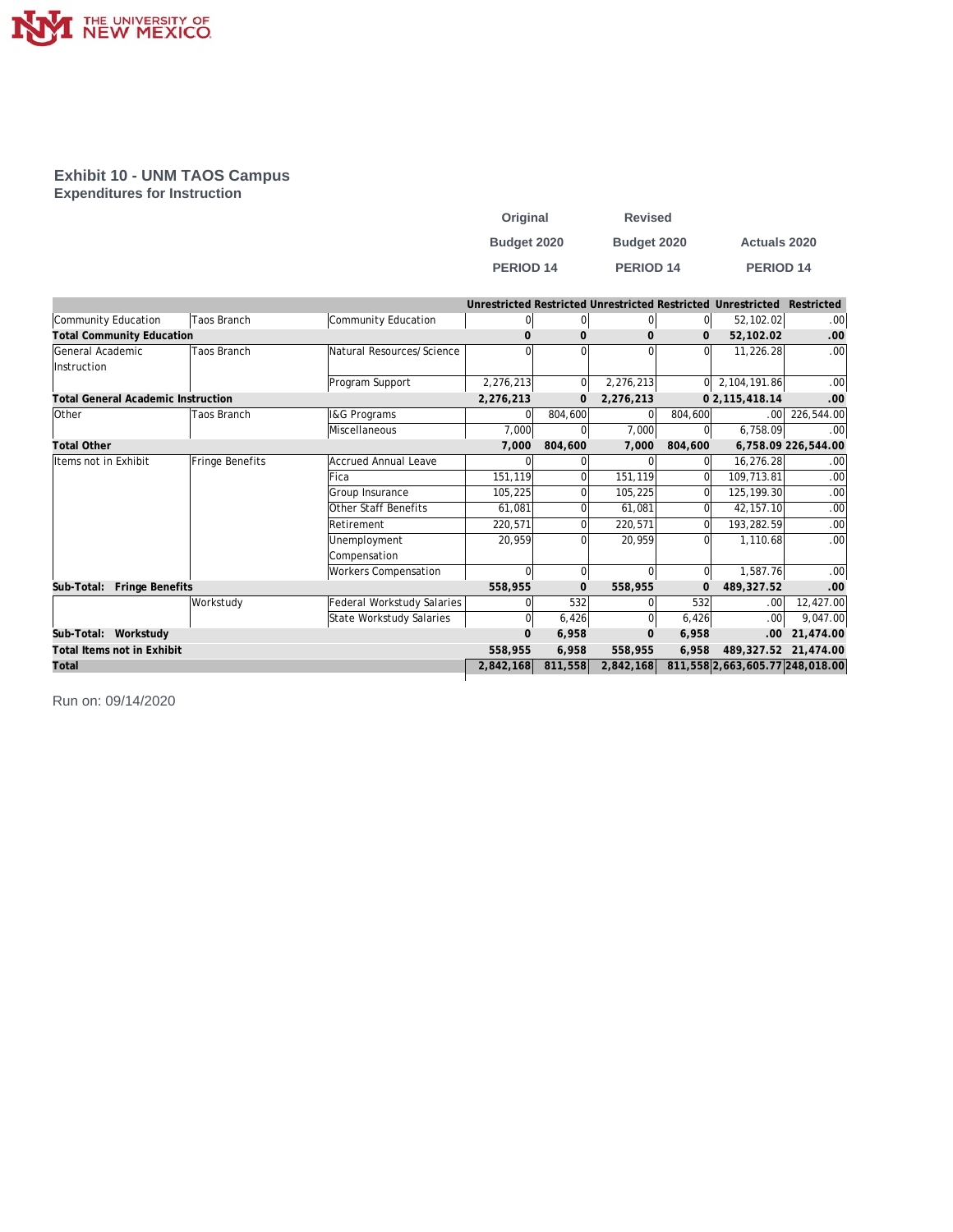

#### **Exhibit 10a - UNM TAOS Campus Detail of Expenditures for Instruction**

| FTE Unrestricted FTE Restricted FTE Unrestricted FTE Restricted FTE<br>Unrestricted<br>FTE Restricted<br>Program<br>Administra<br>.93<br>Taos<br>$\mathbf 0$<br>$\mathbf 0$<br>$\mathbf 0$<br>.61<br>28,779.01<br>.00 <sub>1</sub><br>$\overline{0}$<br>Branch<br>Support<br>tive<br>-BU 384<br>Professional<br>Faculty<br>63.50<br>1,935,330<br>$0$ 41.86<br>1,935,330<br>$\overline{0}$<br>39.18<br>1,768,142.84<br>.00<br>Salaries<br>Federal<br>$\mathbf 0$<br>$\overline{0}$<br>.23<br>$\mathbf 0$<br>$\mathbf 0$<br>.22<br>.00<br>4,539.30<br>Workstudy<br>Salaries<br>$\mathbf 0$<br>$\mathbf 0$<br>$\overline{0}$<br>GA TA RA<br>$\mathbf 0$<br>.17<br>.17<br>4,455.05<br>.00<br>PA Salary<br>Other<br>.00<br>.21<br>2,500<br>$\mathbf 0$<br>2,500<br>$\overline{0}$<br>.00<br>Salaries<br>State<br>.78<br>$\mathbf 0$<br>.17<br>$\mathbf 0$<br>.00<br>8,000<br>.13<br>2,446.33<br>8,000<br>Workstudy<br>Salaries<br>$\mathbf 0$<br>$\mathbf 0$<br>Student<br>$\overline{0}$<br>.32<br>$\overline{0}$<br>9,388.63<br>.00<br>.47<br>Salaries<br>1.00<br>41,162<br>.00<br>Support<br>41,162<br>$\mathbf 0$<br>1.01<br>$\overline{0}$<br>1.01<br>42, 111.94<br><b>Staff Salary</b><br>$\mathbf 0$<br>$\mathbf 0$<br>$\mathbf 0$<br>.00<br>Accrued<br>$\mathbf{0}$<br>402.83<br>Program<br>Support<br>Annual<br>-BU 384<br>Leave<br>Fica<br>14,109<br>$\mathbf 0$<br>14,109<br>$\overline{0}$<br>18,464.54<br>.00<br>$\mathbf 0$<br>$\overline{0}$<br>23, 229. 76<br>.00<br>Group<br>20,582<br>20,582<br>Insurance<br>Other Staff<br>$\overline{0}$<br>$\overline{0}$<br>.00<br>7,558<br>7,558<br>11,571.15<br><b>Benefits</b><br>$\overline{0}$<br>.00<br>Retirement<br>23,101<br>0<br>23,101<br>35,820.24<br>.00<br>Unemploy<br>2,541<br>$\mathbf 0$<br>2,541<br>$\mathbf 0$<br>177.61<br>ment<br>Compensati<br>on<br>Workers<br>2,500<br>2,500<br>188.53<br>$\mathbf 0$<br>$\overline{0}$<br>.00<br>Compensati<br>on<br>Program<br>Contract<br>5,520<br>0<br>5,520<br>$\overline{0}$<br>34,873.41<br>.00<br>Support<br>Services<br>-BU 384<br>$\mathbf 0$<br>$\overline{0}$<br>.00<br>Cost of<br>$\mathbf 0$<br>$\mathbf 0$<br>(6, 545.00)<br>Good Sold<br>Equipment<br>$\mathbf{0}$<br>$\overline{0}$<br>6,763.69<br>.00<br>11,400<br>11,400<br>$\overline{0}$<br>$\overline{0}$<br>.00<br>Supplies_E<br>188,910<br>188,910<br>113,031.11<br>xpense<br>Travel<br>13,000<br>13,000<br>6,350.89<br>.00<br>$\Omega$<br>$\Omega$<br>65.49<br>2,276,213<br>0 44.69 <br>041.792,104,191.86<br>Total 384<br>2,276,213<br>.00<br>Natural<br>$\overline{0}$<br>$\mathbf 0$<br>$\overline{0}$<br>5,500.81<br>.00<br>Faculty<br>$\mathbf 0$<br>.07<br>.15<br>Resources/<br>Salaries<br>Science |             |         |  | PERIOD 14 |  | PERIOD <sub>14</sub> |  | PERIOD 14 |  |  |  |
|---------------------------------------------------------------------------------------------------------------------------------------------------------------------------------------------------------------------------------------------------------------------------------------------------------------------------------------------------------------------------------------------------------------------------------------------------------------------------------------------------------------------------------------------------------------------------------------------------------------------------------------------------------------------------------------------------------------------------------------------------------------------------------------------------------------------------------------------------------------------------------------------------------------------------------------------------------------------------------------------------------------------------------------------------------------------------------------------------------------------------------------------------------------------------------------------------------------------------------------------------------------------------------------------------------------------------------------------------------------------------------------------------------------------------------------------------------------------------------------------------------------------------------------------------------------------------------------------------------------------------------------------------------------------------------------------------------------------------------------------------------------------------------------------------------------------------------------------------------------------------------------------------------------------------------------------------------------------------------------------------------------------------------------------------------------------------------------------------------------------------------------------------------------------------------------------------------------------------------------------------------------------------------------------------------------------------------------------------------------------------------------------------------------------------------------------------------------------------------------------------------------------------------------------------------------------------------------------------------------------------------------------------------------------------------------------|-------------|---------|--|-----------|--|----------------------|--|-----------|--|--|--|
|                                                                                                                                                                                                                                                                                                                                                                                                                                                                                                                                                                                                                                                                                                                                                                                                                                                                                                                                                                                                                                                                                                                                                                                                                                                                                                                                                                                                                                                                                                                                                                                                                                                                                                                                                                                                                                                                                                                                                                                                                                                                                                                                                                                                                                                                                                                                                                                                                                                                                                                                                                                                                                                                                             |             |         |  |           |  |                      |  |           |  |  |  |
|                                                                                                                                                                                                                                                                                                                                                                                                                                                                                                                                                                                                                                                                                                                                                                                                                                                                                                                                                                                                                                                                                                                                                                                                                                                                                                                                                                                                                                                                                                                                                                                                                                                                                                                                                                                                                                                                                                                                                                                                                                                                                                                                                                                                                                                                                                                                                                                                                                                                                                                                                                                                                                                                                             | General     |         |  |           |  |                      |  |           |  |  |  |
|                                                                                                                                                                                                                                                                                                                                                                                                                                                                                                                                                                                                                                                                                                                                                                                                                                                                                                                                                                                                                                                                                                                                                                                                                                                                                                                                                                                                                                                                                                                                                                                                                                                                                                                                                                                                                                                                                                                                                                                                                                                                                                                                                                                                                                                                                                                                                                                                                                                                                                                                                                                                                                                                                             | Academic    |         |  |           |  |                      |  |           |  |  |  |
|                                                                                                                                                                                                                                                                                                                                                                                                                                                                                                                                                                                                                                                                                                                                                                                                                                                                                                                                                                                                                                                                                                                                                                                                                                                                                                                                                                                                                                                                                                                                                                                                                                                                                                                                                                                                                                                                                                                                                                                                                                                                                                                                                                                                                                                                                                                                                                                                                                                                                                                                                                                                                                                                                             | Instruction |         |  |           |  |                      |  |           |  |  |  |
|                                                                                                                                                                                                                                                                                                                                                                                                                                                                                                                                                                                                                                                                                                                                                                                                                                                                                                                                                                                                                                                                                                                                                                                                                                                                                                                                                                                                                                                                                                                                                                                                                                                                                                                                                                                                                                                                                                                                                                                                                                                                                                                                                                                                                                                                                                                                                                                                                                                                                                                                                                                                                                                                                             |             |         |  |           |  |                      |  |           |  |  |  |
|                                                                                                                                                                                                                                                                                                                                                                                                                                                                                                                                                                                                                                                                                                                                                                                                                                                                                                                                                                                                                                                                                                                                                                                                                                                                                                                                                                                                                                                                                                                                                                                                                                                                                                                                                                                                                                                                                                                                                                                                                                                                                                                                                                                                                                                                                                                                                                                                                                                                                                                                                                                                                                                                                             |             |         |  |           |  |                      |  |           |  |  |  |
|                                                                                                                                                                                                                                                                                                                                                                                                                                                                                                                                                                                                                                                                                                                                                                                                                                                                                                                                                                                                                                                                                                                                                                                                                                                                                                                                                                                                                                                                                                                                                                                                                                                                                                                                                                                                                                                                                                                                                                                                                                                                                                                                                                                                                                                                                                                                                                                                                                                                                                                                                                                                                                                                                             |             |         |  |           |  |                      |  |           |  |  |  |
|                                                                                                                                                                                                                                                                                                                                                                                                                                                                                                                                                                                                                                                                                                                                                                                                                                                                                                                                                                                                                                                                                                                                                                                                                                                                                                                                                                                                                                                                                                                                                                                                                                                                                                                                                                                                                                                                                                                                                                                                                                                                                                                                                                                                                                                                                                                                                                                                                                                                                                                                                                                                                                                                                             |             |         |  |           |  |                      |  |           |  |  |  |
|                                                                                                                                                                                                                                                                                                                                                                                                                                                                                                                                                                                                                                                                                                                                                                                                                                                                                                                                                                                                                                                                                                                                                                                                                                                                                                                                                                                                                                                                                                                                                                                                                                                                                                                                                                                                                                                                                                                                                                                                                                                                                                                                                                                                                                                                                                                                                                                                                                                                                                                                                                                                                                                                                             |             |         |  |           |  |                      |  |           |  |  |  |
|                                                                                                                                                                                                                                                                                                                                                                                                                                                                                                                                                                                                                                                                                                                                                                                                                                                                                                                                                                                                                                                                                                                                                                                                                                                                                                                                                                                                                                                                                                                                                                                                                                                                                                                                                                                                                                                                                                                                                                                                                                                                                                                                                                                                                                                                                                                                                                                                                                                                                                                                                                                                                                                                                             |             |         |  |           |  |                      |  |           |  |  |  |
|                                                                                                                                                                                                                                                                                                                                                                                                                                                                                                                                                                                                                                                                                                                                                                                                                                                                                                                                                                                                                                                                                                                                                                                                                                                                                                                                                                                                                                                                                                                                                                                                                                                                                                                                                                                                                                                                                                                                                                                                                                                                                                                                                                                                                                                                                                                                                                                                                                                                                                                                                                                                                                                                                             |             |         |  |           |  |                      |  |           |  |  |  |
|                                                                                                                                                                                                                                                                                                                                                                                                                                                                                                                                                                                                                                                                                                                                                                                                                                                                                                                                                                                                                                                                                                                                                                                                                                                                                                                                                                                                                                                                                                                                                                                                                                                                                                                                                                                                                                                                                                                                                                                                                                                                                                                                                                                                                                                                                                                                                                                                                                                                                                                                                                                                                                                                                             |             |         |  |           |  |                      |  |           |  |  |  |
|                                                                                                                                                                                                                                                                                                                                                                                                                                                                                                                                                                                                                                                                                                                                                                                                                                                                                                                                                                                                                                                                                                                                                                                                                                                                                                                                                                                                                                                                                                                                                                                                                                                                                                                                                                                                                                                                                                                                                                                                                                                                                                                                                                                                                                                                                                                                                                                                                                                                                                                                                                                                                                                                                             |             |         |  |           |  |                      |  |           |  |  |  |
|                                                                                                                                                                                                                                                                                                                                                                                                                                                                                                                                                                                                                                                                                                                                                                                                                                                                                                                                                                                                                                                                                                                                                                                                                                                                                                                                                                                                                                                                                                                                                                                                                                                                                                                                                                                                                                                                                                                                                                                                                                                                                                                                                                                                                                                                                                                                                                                                                                                                                                                                                                                                                                                                                             |             |         |  |           |  |                      |  |           |  |  |  |
|                                                                                                                                                                                                                                                                                                                                                                                                                                                                                                                                                                                                                                                                                                                                                                                                                                                                                                                                                                                                                                                                                                                                                                                                                                                                                                                                                                                                                                                                                                                                                                                                                                                                                                                                                                                                                                                                                                                                                                                                                                                                                                                                                                                                                                                                                                                                                                                                                                                                                                                                                                                                                                                                                             |             |         |  |           |  |                      |  |           |  |  |  |
|                                                                                                                                                                                                                                                                                                                                                                                                                                                                                                                                                                                                                                                                                                                                                                                                                                                                                                                                                                                                                                                                                                                                                                                                                                                                                                                                                                                                                                                                                                                                                                                                                                                                                                                                                                                                                                                                                                                                                                                                                                                                                                                                                                                                                                                                                                                                                                                                                                                                                                                                                                                                                                                                                             |             |         |  |           |  |                      |  |           |  |  |  |
|                                                                                                                                                                                                                                                                                                                                                                                                                                                                                                                                                                                                                                                                                                                                                                                                                                                                                                                                                                                                                                                                                                                                                                                                                                                                                                                                                                                                                                                                                                                                                                                                                                                                                                                                                                                                                                                                                                                                                                                                                                                                                                                                                                                                                                                                                                                                                                                                                                                                                                                                                                                                                                                                                             |             |         |  |           |  |                      |  |           |  |  |  |
|                                                                                                                                                                                                                                                                                                                                                                                                                                                                                                                                                                                                                                                                                                                                                                                                                                                                                                                                                                                                                                                                                                                                                                                                                                                                                                                                                                                                                                                                                                                                                                                                                                                                                                                                                                                                                                                                                                                                                                                                                                                                                                                                                                                                                                                                                                                                                                                                                                                                                                                                                                                                                                                                                             |             |         |  |           |  |                      |  |           |  |  |  |
|                                                                                                                                                                                                                                                                                                                                                                                                                                                                                                                                                                                                                                                                                                                                                                                                                                                                                                                                                                                                                                                                                                                                                                                                                                                                                                                                                                                                                                                                                                                                                                                                                                                                                                                                                                                                                                                                                                                                                                                                                                                                                                                                                                                                                                                                                                                                                                                                                                                                                                                                                                                                                                                                                             |             |         |  |           |  |                      |  |           |  |  |  |
|                                                                                                                                                                                                                                                                                                                                                                                                                                                                                                                                                                                                                                                                                                                                                                                                                                                                                                                                                                                                                                                                                                                                                                                                                                                                                                                                                                                                                                                                                                                                                                                                                                                                                                                                                                                                                                                                                                                                                                                                                                                                                                                                                                                                                                                                                                                                                                                                                                                                                                                                                                                                                                                                                             |             |         |  |           |  |                      |  |           |  |  |  |
|                                                                                                                                                                                                                                                                                                                                                                                                                                                                                                                                                                                                                                                                                                                                                                                                                                                                                                                                                                                                                                                                                                                                                                                                                                                                                                                                                                                                                                                                                                                                                                                                                                                                                                                                                                                                                                                                                                                                                                                                                                                                                                                                                                                                                                                                                                                                                                                                                                                                                                                                                                                                                                                                                             |             |         |  |           |  |                      |  |           |  |  |  |
|                                                                                                                                                                                                                                                                                                                                                                                                                                                                                                                                                                                                                                                                                                                                                                                                                                                                                                                                                                                                                                                                                                                                                                                                                                                                                                                                                                                                                                                                                                                                                                                                                                                                                                                                                                                                                                                                                                                                                                                                                                                                                                                                                                                                                                                                                                                                                                                                                                                                                                                                                                                                                                                                                             |             |         |  |           |  |                      |  |           |  |  |  |
|                                                                                                                                                                                                                                                                                                                                                                                                                                                                                                                                                                                                                                                                                                                                                                                                                                                                                                                                                                                                                                                                                                                                                                                                                                                                                                                                                                                                                                                                                                                                                                                                                                                                                                                                                                                                                                                                                                                                                                                                                                                                                                                                                                                                                                                                                                                                                                                                                                                                                                                                                                                                                                                                                             |             |         |  |           |  |                      |  |           |  |  |  |
|                                                                                                                                                                                                                                                                                                                                                                                                                                                                                                                                                                                                                                                                                                                                                                                                                                                                                                                                                                                                                                                                                                                                                                                                                                                                                                                                                                                                                                                                                                                                                                                                                                                                                                                                                                                                                                                                                                                                                                                                                                                                                                                                                                                                                                                                                                                                                                                                                                                                                                                                                                                                                                                                                             |             |         |  |           |  |                      |  |           |  |  |  |
|                                                                                                                                                                                                                                                                                                                                                                                                                                                                                                                                                                                                                                                                                                                                                                                                                                                                                                                                                                                                                                                                                                                                                                                                                                                                                                                                                                                                                                                                                                                                                                                                                                                                                                                                                                                                                                                                                                                                                                                                                                                                                                                                                                                                                                                                                                                                                                                                                                                                                                                                                                                                                                                                                             |             |         |  |           |  |                      |  |           |  |  |  |
|                                                                                                                                                                                                                                                                                                                                                                                                                                                                                                                                                                                                                                                                                                                                                                                                                                                                                                                                                                                                                                                                                                                                                                                                                                                                                                                                                                                                                                                                                                                                                                                                                                                                                                                                                                                                                                                                                                                                                                                                                                                                                                                                                                                                                                                                                                                                                                                                                                                                                                                                                                                                                                                                                             |             |         |  |           |  |                      |  |           |  |  |  |
|                                                                                                                                                                                                                                                                                                                                                                                                                                                                                                                                                                                                                                                                                                                                                                                                                                                                                                                                                                                                                                                                                                                                                                                                                                                                                                                                                                                                                                                                                                                                                                                                                                                                                                                                                                                                                                                                                                                                                                                                                                                                                                                                                                                                                                                                                                                                                                                                                                                                                                                                                                                                                                                                                             |             |         |  |           |  |                      |  |           |  |  |  |
|                                                                                                                                                                                                                                                                                                                                                                                                                                                                                                                                                                                                                                                                                                                                                                                                                                                                                                                                                                                                                                                                                                                                                                                                                                                                                                                                                                                                                                                                                                                                                                                                                                                                                                                                                                                                                                                                                                                                                                                                                                                                                                                                                                                                                                                                                                                                                                                                                                                                                                                                                                                                                                                                                             |             |         |  |           |  |                      |  |           |  |  |  |
|                                                                                                                                                                                                                                                                                                                                                                                                                                                                                                                                                                                                                                                                                                                                                                                                                                                                                                                                                                                                                                                                                                                                                                                                                                                                                                                                                                                                                                                                                                                                                                                                                                                                                                                                                                                                                                                                                                                                                                                                                                                                                                                                                                                                                                                                                                                                                                                                                                                                                                                                                                                                                                                                                             |             |         |  |           |  |                      |  |           |  |  |  |
|                                                                                                                                                                                                                                                                                                                                                                                                                                                                                                                                                                                                                                                                                                                                                                                                                                                                                                                                                                                                                                                                                                                                                                                                                                                                                                                                                                                                                                                                                                                                                                                                                                                                                                                                                                                                                                                                                                                                                                                                                                                                                                                                                                                                                                                                                                                                                                                                                                                                                                                                                                                                                                                                                             |             |         |  |           |  |                      |  |           |  |  |  |
|                                                                                                                                                                                                                                                                                                                                                                                                                                                                                                                                                                                                                                                                                                                                                                                                                                                                                                                                                                                                                                                                                                                                                                                                                                                                                                                                                                                                                                                                                                                                                                                                                                                                                                                                                                                                                                                                                                                                                                                                                                                                                                                                                                                                                                                                                                                                                                                                                                                                                                                                                                                                                                                                                             |             |         |  |           |  |                      |  |           |  |  |  |
|                                                                                                                                                                                                                                                                                                                                                                                                                                                                                                                                                                                                                                                                                                                                                                                                                                                                                                                                                                                                                                                                                                                                                                                                                                                                                                                                                                                                                                                                                                                                                                                                                                                                                                                                                                                                                                                                                                                                                                                                                                                                                                                                                                                                                                                                                                                                                                                                                                                                                                                                                                                                                                                                                             |             |         |  |           |  |                      |  |           |  |  |  |
|                                                                                                                                                                                                                                                                                                                                                                                                                                                                                                                                                                                                                                                                                                                                                                                                                                                                                                                                                                                                                                                                                                                                                                                                                                                                                                                                                                                                                                                                                                                                                                                                                                                                                                                                                                                                                                                                                                                                                                                                                                                                                                                                                                                                                                                                                                                                                                                                                                                                                                                                                                                                                                                                                             |             |         |  |           |  |                      |  |           |  |  |  |
|                                                                                                                                                                                                                                                                                                                                                                                                                                                                                                                                                                                                                                                                                                                                                                                                                                                                                                                                                                                                                                                                                                                                                                                                                                                                                                                                                                                                                                                                                                                                                                                                                                                                                                                                                                                                                                                                                                                                                                                                                                                                                                                                                                                                                                                                                                                                                                                                                                                                                                                                                                                                                                                                                             |             |         |  |           |  |                      |  |           |  |  |  |
|                                                                                                                                                                                                                                                                                                                                                                                                                                                                                                                                                                                                                                                                                                                                                                                                                                                                                                                                                                                                                                                                                                                                                                                                                                                                                                                                                                                                                                                                                                                                                                                                                                                                                                                                                                                                                                                                                                                                                                                                                                                                                                                                                                                                                                                                                                                                                                                                                                                                                                                                                                                                                                                                                             |             |         |  |           |  |                      |  |           |  |  |  |
|                                                                                                                                                                                                                                                                                                                                                                                                                                                                                                                                                                                                                                                                                                                                                                                                                                                                                                                                                                                                                                                                                                                                                                                                                                                                                                                                                                                                                                                                                                                                                                                                                                                                                                                                                                                                                                                                                                                                                                                                                                                                                                                                                                                                                                                                                                                                                                                                                                                                                                                                                                                                                                                                                             |             |         |  |           |  |                      |  |           |  |  |  |
|                                                                                                                                                                                                                                                                                                                                                                                                                                                                                                                                                                                                                                                                                                                                                                                                                                                                                                                                                                                                                                                                                                                                                                                                                                                                                                                                                                                                                                                                                                                                                                                                                                                                                                                                                                                                                                                                                                                                                                                                                                                                                                                                                                                                                                                                                                                                                                                                                                                                                                                                                                                                                                                                                             |             |         |  |           |  |                      |  |           |  |  |  |
|                                                                                                                                                                                                                                                                                                                                                                                                                                                                                                                                                                                                                                                                                                                                                                                                                                                                                                                                                                                                                                                                                                                                                                                                                                                                                                                                                                                                                                                                                                                                                                                                                                                                                                                                                                                                                                                                                                                                                                                                                                                                                                                                                                                                                                                                                                                                                                                                                                                                                                                                                                                                                                                                                             |             |         |  |           |  |                      |  |           |  |  |  |
|                                                                                                                                                                                                                                                                                                                                                                                                                                                                                                                                                                                                                                                                                                                                                                                                                                                                                                                                                                                                                                                                                                                                                                                                                                                                                                                                                                                                                                                                                                                                                                                                                                                                                                                                                                                                                                                                                                                                                                                                                                                                                                                                                                                                                                                                                                                                                                                                                                                                                                                                                                                                                                                                                             |             |         |  |           |  |                      |  |           |  |  |  |
|                                                                                                                                                                                                                                                                                                                                                                                                                                                                                                                                                                                                                                                                                                                                                                                                                                                                                                                                                                                                                                                                                                                                                                                                                                                                                                                                                                                                                                                                                                                                                                                                                                                                                                                                                                                                                                                                                                                                                                                                                                                                                                                                                                                                                                                                                                                                                                                                                                                                                                                                                                                                                                                                                             |             |         |  |           |  |                      |  |           |  |  |  |
|                                                                                                                                                                                                                                                                                                                                                                                                                                                                                                                                                                                                                                                                                                                                                                                                                                                                                                                                                                                                                                                                                                                                                                                                                                                                                                                                                                                                                                                                                                                                                                                                                                                                                                                                                                                                                                                                                                                                                                                                                                                                                                                                                                                                                                                                                                                                                                                                                                                                                                                                                                                                                                                                                             |             |         |  |           |  |                      |  |           |  |  |  |
|                                                                                                                                                                                                                                                                                                                                                                                                                                                                                                                                                                                                                                                                                                                                                                                                                                                                                                                                                                                                                                                                                                                                                                                                                                                                                                                                                                                                                                                                                                                                                                                                                                                                                                                                                                                                                                                                                                                                                                                                                                                                                                                                                                                                                                                                                                                                                                                                                                                                                                                                                                                                                                                                                             |             |         |  |           |  |                      |  |           |  |  |  |
|                                                                                                                                                                                                                                                                                                                                                                                                                                                                                                                                                                                                                                                                                                                                                                                                                                                                                                                                                                                                                                                                                                                                                                                                                                                                                                                                                                                                                                                                                                                                                                                                                                                                                                                                                                                                                                                                                                                                                                                                                                                                                                                                                                                                                                                                                                                                                                                                                                                                                                                                                                                                                                                                                             |             |         |  |           |  |                      |  |           |  |  |  |
|                                                                                                                                                                                                                                                                                                                                                                                                                                                                                                                                                                                                                                                                                                                                                                                                                                                                                                                                                                                                                                                                                                                                                                                                                                                                                                                                                                                                                                                                                                                                                                                                                                                                                                                                                                                                                                                                                                                                                                                                                                                                                                                                                                                                                                                                                                                                                                                                                                                                                                                                                                                                                                                                                             |             |         |  |           |  |                      |  |           |  |  |  |
|                                                                                                                                                                                                                                                                                                                                                                                                                                                                                                                                                                                                                                                                                                                                                                                                                                                                                                                                                                                                                                                                                                                                                                                                                                                                                                                                                                                                                                                                                                                                                                                                                                                                                                                                                                                                                                                                                                                                                                                                                                                                                                                                                                                                                                                                                                                                                                                                                                                                                                                                                                                                                                                                                             |             |         |  |           |  |                      |  |           |  |  |  |
|                                                                                                                                                                                                                                                                                                                                                                                                                                                                                                                                                                                                                                                                                                                                                                                                                                                                                                                                                                                                                                                                                                                                                                                                                                                                                                                                                                                                                                                                                                                                                                                                                                                                                                                                                                                                                                                                                                                                                                                                                                                                                                                                                                                                                                                                                                                                                                                                                                                                                                                                                                                                                                                                                             |             |         |  |           |  |                      |  |           |  |  |  |
|                                                                                                                                                                                                                                                                                                                                                                                                                                                                                                                                                                                                                                                                                                                                                                                                                                                                                                                                                                                                                                                                                                                                                                                                                                                                                                                                                                                                                                                                                                                                                                                                                                                                                                                                                                                                                                                                                                                                                                                                                                                                                                                                                                                                                                                                                                                                                                                                                                                                                                                                                                                                                                                                                             |             |         |  |           |  |                      |  |           |  |  |  |
|                                                                                                                                                                                                                                                                                                                                                                                                                                                                                                                                                                                                                                                                                                                                                                                                                                                                                                                                                                                                                                                                                                                                                                                                                                                                                                                                                                                                                                                                                                                                                                                                                                                                                                                                                                                                                                                                                                                                                                                                                                                                                                                                                                                                                                                                                                                                                                                                                                                                                                                                                                                                                                                                                             |             |         |  |           |  |                      |  |           |  |  |  |
|                                                                                                                                                                                                                                                                                                                                                                                                                                                                                                                                                                                                                                                                                                                                                                                                                                                                                                                                                                                                                                                                                                                                                                                                                                                                                                                                                                                                                                                                                                                                                                                                                                                                                                                                                                                                                                                                                                                                                                                                                                                                                                                                                                                                                                                                                                                                                                                                                                                                                                                                                                                                                                                                                             |             |         |  |           |  |                      |  |           |  |  |  |
|                                                                                                                                                                                                                                                                                                                                                                                                                                                                                                                                                                                                                                                                                                                                                                                                                                                                                                                                                                                                                                                                                                                                                                                                                                                                                                                                                                                                                                                                                                                                                                                                                                                                                                                                                                                                                                                                                                                                                                                                                                                                                                                                                                                                                                                                                                                                                                                                                                                                                                                                                                                                                                                                                             |             | -BU 392 |  |           |  |                      |  |           |  |  |  |

**Original Revised** 

**Budget 2020 Budget 2020 Actuals 2020**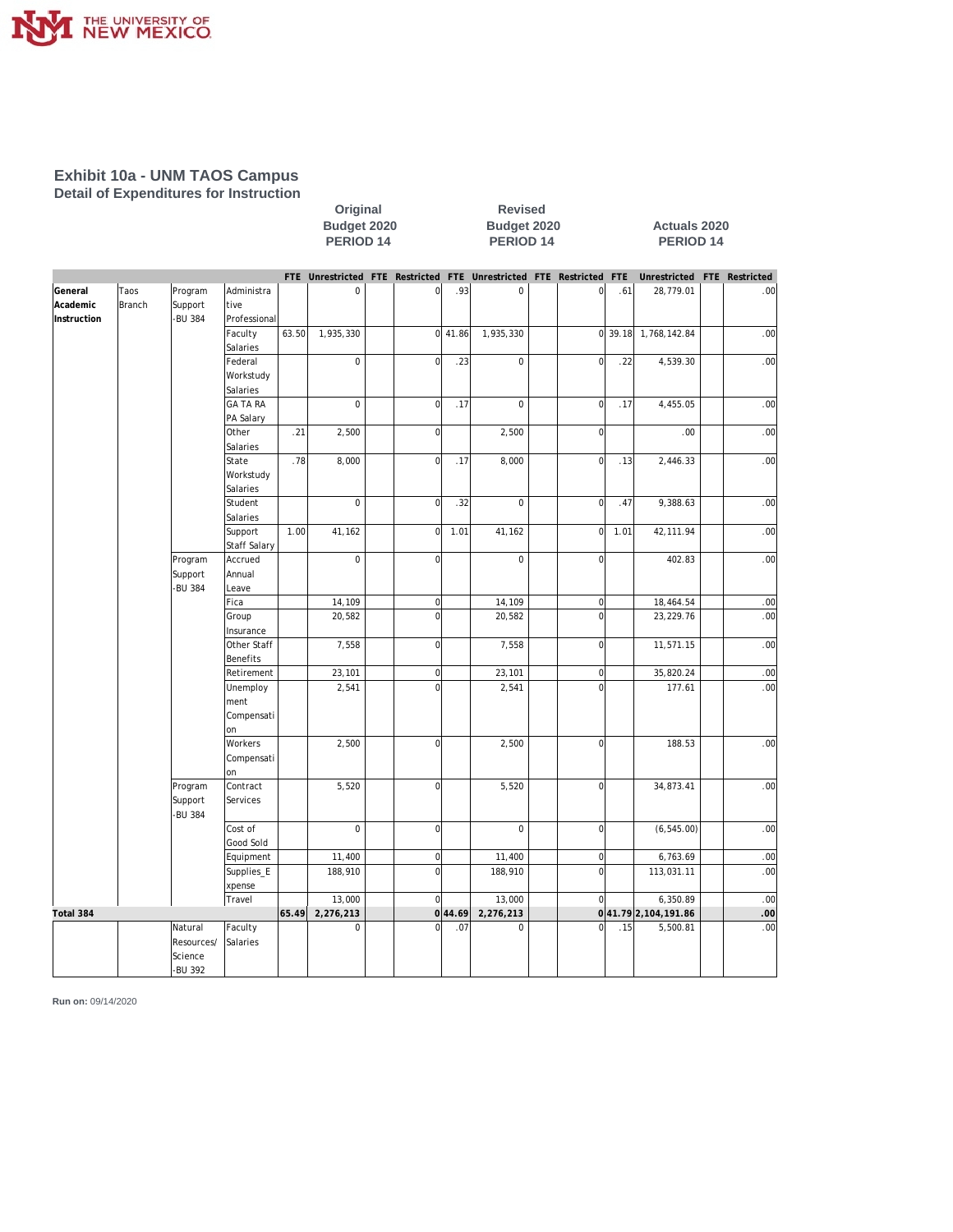

#### **Exhibit 10a - UNM TAOS Campus Detail of Expenditures for Instruction**

|                                           |                |                                             |                                      |       | Budget 2020<br>PERIOD <sub>14</sub> |                |         | Budget 2020<br>PERIOD <sub>14</sub>                |  |                |     | <b>Actuals 2020</b><br>PERIOD <sub>14</sub> |  |                  |  |  |
|-------------------------------------------|----------------|---------------------------------------------|--------------------------------------|-------|-------------------------------------|----------------|---------|----------------------------------------------------|--|----------------|-----|---------------------------------------------|--|------------------|--|--|
|                                           |                |                                             |                                      |       | FTE Unrestricted                    |                |         | FTE Restricted FTE Unrestricted FTE Restricted FTE |  |                |     | Unrestricted                                |  | FTE Restricted   |  |  |
| General<br>Academic<br>Instruction        | Taos<br>Branch | Natural<br>Resources/<br>Science<br>-BU 392 | Equipment                            |       | $\mathbf 0$                         | $\overline{0}$ |         | $\mathbf 0$                                        |  | $\overline{0}$ |     | 649.00                                      |  | .00              |  |  |
|                                           |                |                                             | Supplies_E<br>xpense                 |       | $\mathbf 0$                         | $\overline{0}$ |         | $\Omega$                                           |  | $\Omega$       |     | 5,076.47                                    |  | .00              |  |  |
| Total 392                                 |                |                                             |                                      |       | $\mathbf 0$                         | 0              | .07     | $\mathbf 0$                                        |  | 0              | .15 | 11,226.28                                   |  | .00              |  |  |
| <b>Total General Academic Instruction</b> |                |                                             |                                      | 65.49 | 2,276,213                           |                | 0 44.76 | 2,276,213                                          |  |                |     | 041.94 2, 115, 418.14                       |  | .00 <sub>1</sub> |  |  |
| Community<br>Education                    | Taos<br>Branch | Communit<br>lу<br>Education<br>-BU 419      | Administra<br>tive<br>Professional   | 1.00  | 50,749                              | $\overline{0}$ |         | 50,749                                             |  | $\overline{0}$ | .11 | 5,287.50                                    |  | .00              |  |  |
|                                           |                |                                             | Faculty<br>Salaries                  |       | $\mathbf 0$                         | $\overline{0}$ | .11     | $\mathbf 0$                                        |  | $\overline{0}$ | .15 | 13,531.18                                   |  | .00              |  |  |
|                                           |                |                                             | Other<br>Salaries                    |       | (145, 723)                          | $\vert$        |         | (145, 723)                                         |  | $\overline{0}$ |     | .00                                         |  | .00              |  |  |
|                                           |                |                                             | Support<br><b>Staff Salary</b>       | 1.00  | 70,391                              | $\overline{0}$ | .10     | 70,391                                             |  | $\overline{0}$ | .07 | 3,044.64                                    |  | .00              |  |  |
|                                           |                |                                             | Technician<br>Salary                 |       | 24,583                              | $\overline{0}$ | .50     | 24,583                                             |  | 0              | .52 | 21,813.44                                   |  | .00              |  |  |
|                                           |                | Communit<br>Education<br>-BU 419            | Accrued<br>Annual<br>Leave           |       | $\mathbf 0$                         | $\overline{0}$ |         | $\mathbf 0$                                        |  | $\overline{0}$ |     | (5, 395.78)                                 |  | .00              |  |  |
|                                           |                |                                             | Fica                                 |       | $\boldsymbol{0}$                    | $\overline{0}$ |         | $\mathsf 0$                                        |  | $\overline{0}$ |     | 3,283.15                                    |  | .00              |  |  |
|                                           |                |                                             | Group<br>Insurance                   |       | $\mathbf 0$                         | $\overline{0}$ |         | $\mathbf 0$                                        |  | $\overline{0}$ |     | 2,625.33                                    |  | .00              |  |  |
|                                           |                |                                             | Other Staff<br>Benefits              |       | $\mathbf 0$                         | $\overline{0}$ |         | $\mathsf{O}\xspace$                                |  | $\circ$        |     | 1,383.70                                    |  | .00              |  |  |
|                                           |                |                                             | Retirement                           |       | $\mathbf 0$                         | $\overline{0}$ |         | $\mathbf 0$                                        |  | $\overline{0}$ |     | 5,085.04                                    |  | .00              |  |  |
|                                           |                |                                             | Unemploy<br>ment<br>Compensati<br>on |       | $\mathbf 0$                         | $\mathbf 0$    |         | $\mathbf 0$                                        |  | $\Omega$       |     | 30.55                                       |  | .00              |  |  |
|                                           |                |                                             | Workers<br>Compensati<br>on          |       | $\mathbf 0$                         | $\overline{0}$ |         | $\mathbf 0$                                        |  | $\overline{0}$ |     | 37.63                                       |  | .00              |  |  |
|                                           |                | Communit<br>Education<br>-BU 419            | Supplies_E<br>xpense                 |       | $\mathbf 0$                         | $\overline{0}$ |         | $\mathbf 0$                                        |  | $\mathbf{0}$   |     | 1,104.41                                    |  | .00              |  |  |
|                                           |                |                                             | Travel                               |       | $\mathbf 0$                         | $\overline{0}$ |         | $\mathbf 0$                                        |  | $\overline{0}$ |     | 271.23                                      |  | .00              |  |  |
| Total 419                                 |                |                                             |                                      | 2.00  | $\mathbf 0$                         | 0              | .71     | $\mathbf 0$                                        |  | 0              | .85 | 52,102.02                                   |  | .00 <sub>1</sub> |  |  |
| <b>Total Community Education</b>          |                |                                             |                                      | 2.00  | $\mathbf 0$                         | $\overline{0}$ | .71     | $\mathbf 0$                                        |  | $\overline{0}$ | 85  | 52,102.02                                   |  | .00 <sub>1</sub> |  |  |
| Other                                     | Taos<br>Branch | Miscellane<br>lous<br>-BU 437               | Supplies_E<br>xpense                 |       | 4,000                               | $\overline{0}$ |         | 4,000                                              |  | $\overline{0}$ |     | 5,436.26                                    |  | .00              |  |  |
|                                           |                |                                             | Travel                               |       | 3,000                               | $\overline{0}$ |         | 3,000                                              |  | 0              |     | 1,321.83                                    |  | .00              |  |  |
| Total 437                                 |                |                                             |                                      |       | 7,000                               | 0              |         | 7,000                                              |  | 0              |     | 6,758.09                                    |  | .00 <sub>1</sub> |  |  |

**Original Revised**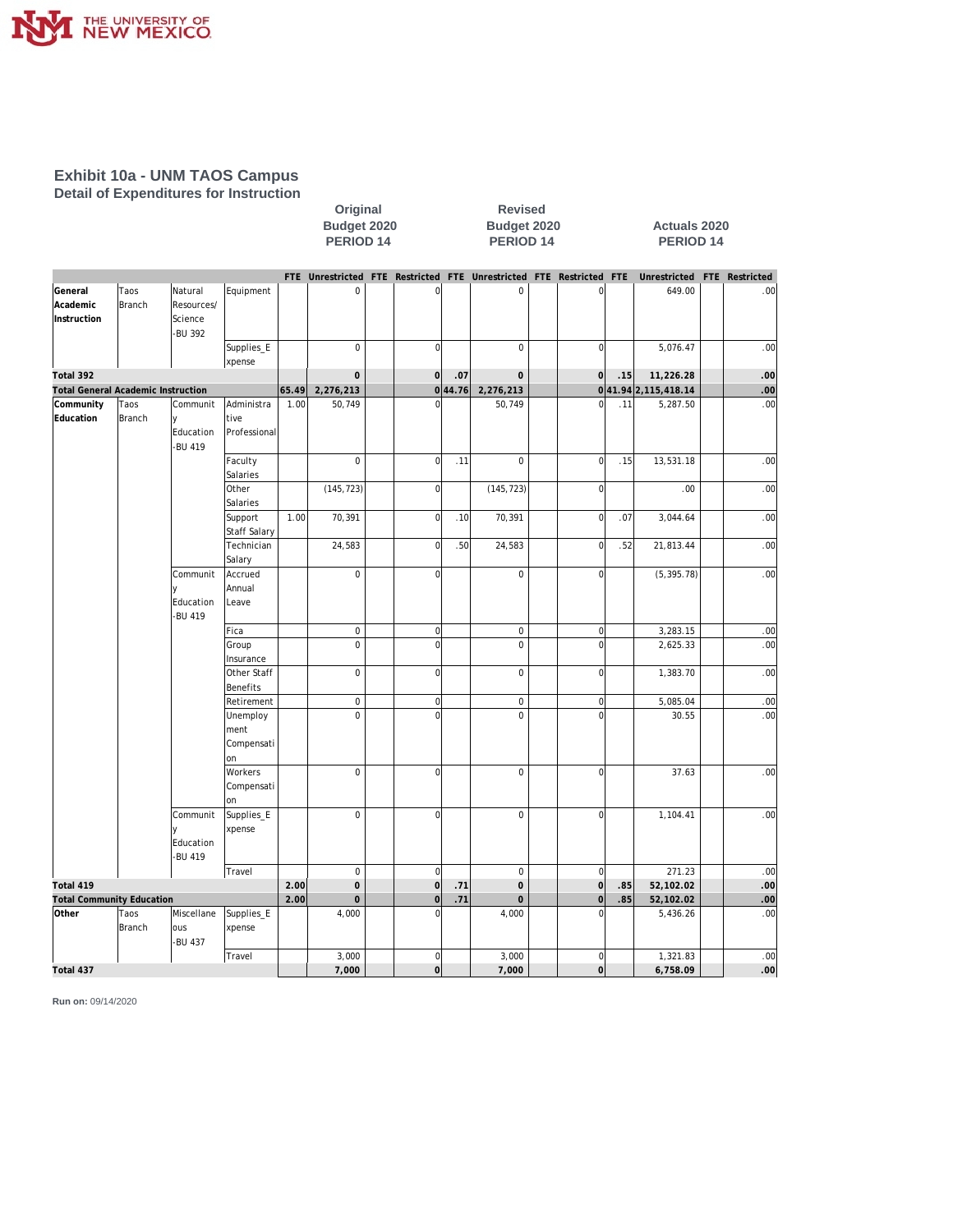

#### **Exhibit 10a - UNM TAOS Campus Detail of Expenditures for Instruction**

| Original             |
|----------------------|
| <b>Budget 2020</b>   |
| PERIOD <sub>14</sub> |

**Revised Budget 2020 Budget 2020 Actuals 2020 PERIOD 14 PERIOD 14 PERIOD 14**

|                         |               |          |                     | FTE | Unrestricted                        |             |         | FTE Restricted FTE Unrestricted FTE Restricted FTE |             |         | Unrestricted                               | FTE  | Restricted               |
|-------------------------|---------------|----------|---------------------|-----|-------------------------------------|-------------|---------|----------------------------------------------------|-------------|---------|--------------------------------------------|------|--------------------------|
| <b>Other</b>            | Taos          | I&G      | Administra          |     | $\Omega$                            | 3.50        | 180,000 | $\Omega$                                           | 3.50        | 180,000 | .00.                                       | 1.00 | 54,102.00                |
|                         | <b>Branch</b> | Programs | ltive               |     |                                     |             |         |                                                    |             |         |                                            |      |                          |
|                         |               | -BU 441  | Professional        |     |                                     |             |         |                                                    |             |         |                                            |      |                          |
|                         |               |          | Faculty             |     | $\Omega$                            | 2.50        | 110,000 | $\Omega$                                           | 2.50        | 110,000 | .00                                        |      | .00 <sub>1</sub>         |
|                         |               |          | Salaries            |     |                                     |             |         |                                                    |             |         |                                            |      |                          |
|                         |               |          | Student             |     | $\Omega$                            | 1.86        | 35,600  | $\mathbf 0$                                        | 1.86        | 35,600  | .00                                        | .18  | 3,840.00                 |
|                         |               |          | Salaries            |     |                                     |             |         |                                                    |             |         |                                            |      |                          |
|                         |               |          | Support             |     | $\Omega$                            | 2.00        | 60,000  | $\Omega$                                           | 2.00        | 60,000  | .00                                        | 1.99 | 90,810.00                |
|                         |               |          | <b>Staff Salary</b> |     |                                     |             |         |                                                    |             |         |                                            |      |                          |
|                         |               |          | Technician          |     | $\Omega$                            | .40         | 10,000  | $\mathbf 0$                                        | .40         | 10,000  | .00                                        |      | .00 <sub>1</sub>         |
|                         |               |          | Salary              |     |                                     |             |         |                                                    |             |         |                                            |      |                          |
|                         |               | I&G      | Other Staff         |     | $\Omega$                            |             | 125,000 | $\Omega$                                           |             | 125,000 | .00.                                       |      | 48,267.00                |
|                         |               | Programs | Benefits            |     |                                     |             |         |                                                    |             |         |                                            |      |                          |
|                         |               | -BU 441  |                     |     |                                     |             |         |                                                    |             |         |                                            |      |                          |
|                         |               | 1&G      | Equipment           |     | $\Omega$                            |             | 54,000  | $\Omega$                                           |             | 54,000  | .00                                        |      | .00 <sub>1</sub>         |
|                         |               | Programs |                     |     |                                     |             |         |                                                    |             |         |                                            |      |                          |
|                         |               | -BU 441  |                     |     |                                     |             |         |                                                    |             |         |                                            |      |                          |
|                         |               |          | Supplies_E          |     | $\Omega$                            |             | 180,000 | $\mathbf 0$                                        |             | 180,000 | .00                                        |      | 28,886.00                |
|                         |               |          | xpense              |     |                                     |             |         |                                                    |             |         |                                            |      |                          |
|                         |               |          | Travel              |     | $\Omega$                            |             | 50,000  | $\Omega$                                           |             | 50,000  | .00                                        |      | 639.00                   |
| Total 441               |               |          |                     |     |                                     | $0$   10.26 | 804,600 |                                                    | $0$   10.26 | 804,600 |                                            |      | $.00$ 3.17 226,544.00    |
| <b>Total Other</b>      |               |          |                     |     | 7,000   10.26                       |             | 804,600 | 7,000 10.26                                        |             | 804,600 |                                            |      | 6,758.09 3.17 226,544.00 |
| Grand Total Exhibit 10a |               |          |                     |     | 67.49 2,283,213 10.26 804,600 45.47 |             |         | 2,283,213 10.26                                    |             |         | 804,600 42.79 2,174,278.25 3.17 226,544.00 |      |                          |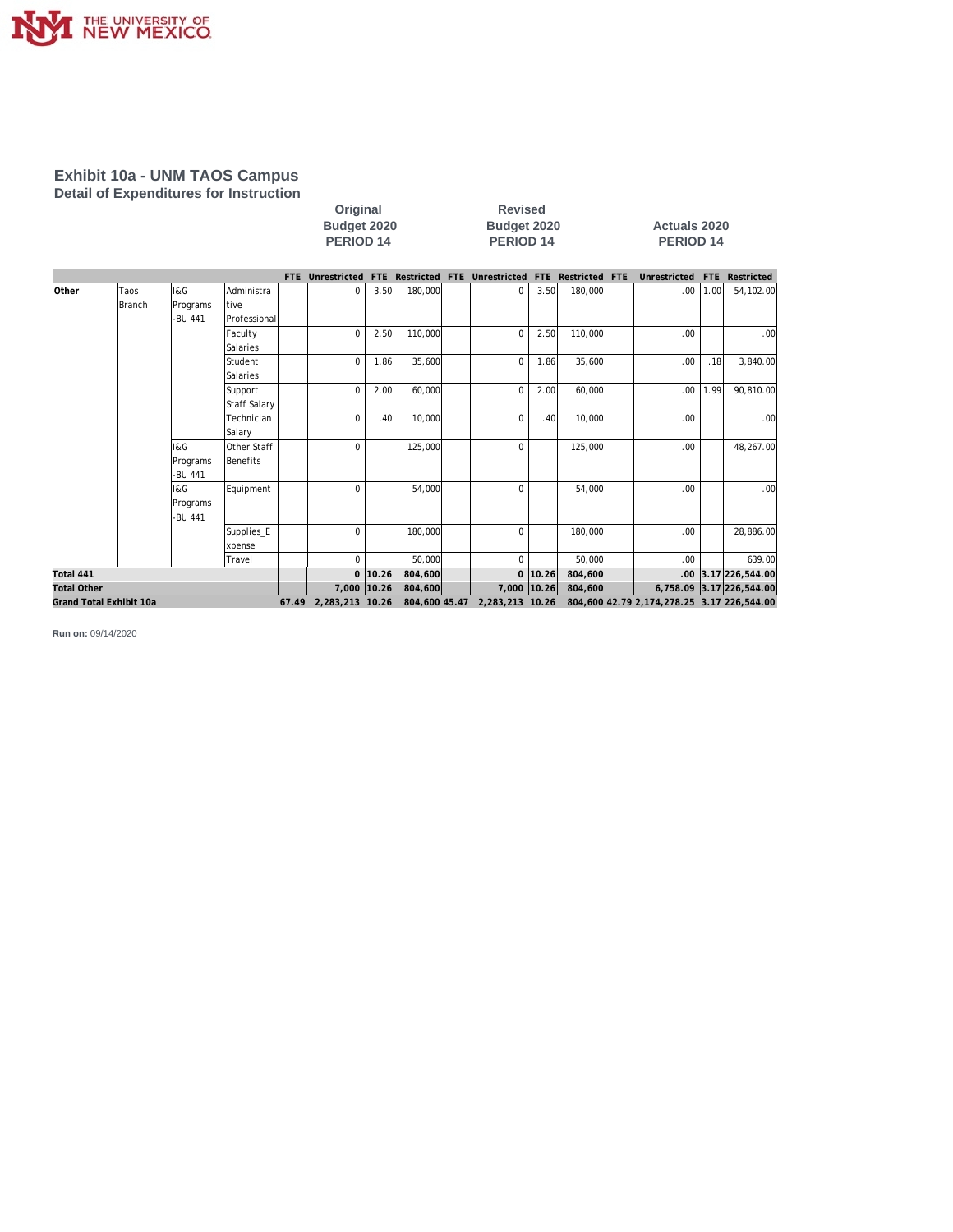

#### **Exhibit 11 - UNM TAOS Campus Expenditures for Academic Support**

| Original    | <b>Revised</b>   |                      |
|-------------|------------------|----------------------|
| Budget 2020 | Budget 2020      | <b>Actuals 2020</b>  |
| PERIOD 14   | <b>PERIOD 14</b> | PERIOD <sub>14</sub> |

|                                      |                 |                             |              |              |          |              | Unrestricted Restricted Unrestricted Restricted Unrestricted Restricted |                  |
|--------------------------------------|-----------------|-----------------------------|--------------|--------------|----------|--------------|-------------------------------------------------------------------------|------------------|
| Academic Administration              | Taos Branch     | Dean of Instruction         | 351,970      | $\Omega$     | 351,970  | 0            | 211,579.84                                                              | .00 <sub>1</sub> |
| <b>Total Academic Administration</b> |                 |                             | 351,970      | $\mathbf{0}$ | 351,970  |              | 0 211,579.84                                                            | .00              |
| Libraries                            | Taos Branch     | Branch Main Library         | 165,858      | 01           | 165,858  | 01           | 142,605.33                                                              | .00              |
| <b>Total Libraries</b>               |                 |                             | 165,858      | $\mathbf{0}$ | 165,858  | $\mathbf{0}$ | 142,605.33                                                              | .00              |
| Items not in Exhibit                 | Fringe Benefits | Accrued Annual Leave        |              |              |          |              | 801.38                                                                  | .00              |
|                                      |                 | lFica                       | 37,243       |              | 37,243   |              | 22,874.14                                                               | .00              |
|                                      |                 | Group Insurance             | 47,026       |              | 47,026   | 0            | 28,833.07                                                               | .00              |
|                                      |                 | Other Staff Benefits        | 19,508       |              | 19,508   | 0            | 14,284.52                                                               | .00              |
|                                      |                 | Retirement                  | 52,130       |              | 52,130   | 0            | 44,031.78                                                               | .00              |
|                                      |                 | Unemployment                | 1,400        |              | 1,400    |              | 218.33                                                                  | .00              |
|                                      |                 | Compensation                |              |              |          |              |                                                                         |                  |
|                                      |                 | <b>Workers Compensation</b> | 940          |              | 940      | 0            | 240.77                                                                  | .00 <sub>1</sub> |
| Fringe Benefits<br>Sub-Total:        |                 |                             | 158,247      | $\mathbf{0}$ | 158,247  | $\Omega$     | 111,283.99                                                              | .00              |
|                                      | Workstudy       | Federal Workstudy Salaries  | $\Omega$     | 16,688       | $\Omega$ | 16,688       | .00                                                                     | 7,610.00         |
|                                      |                 | State Workstudy Salaries    | $\Omega$     | 2,324        |          | 2,324        | .00                                                                     | 595.00           |
| Workstudy<br>Sub-Total:              |                 |                             | $\mathbf{O}$ | 19,012       |          | 19,012       | .00.                                                                    | 8,205.00         |
| Total Items not in Exhibit           |                 |                             | 158,247      | 19,012       | 158,247  | 19,012       | 111,283.99                                                              | 8,205.00         |
| Total                                |                 |                             | 676,075      | 19,012       | 676,075  |              | 19,012 465,469.16                                                       | 8,205.00         |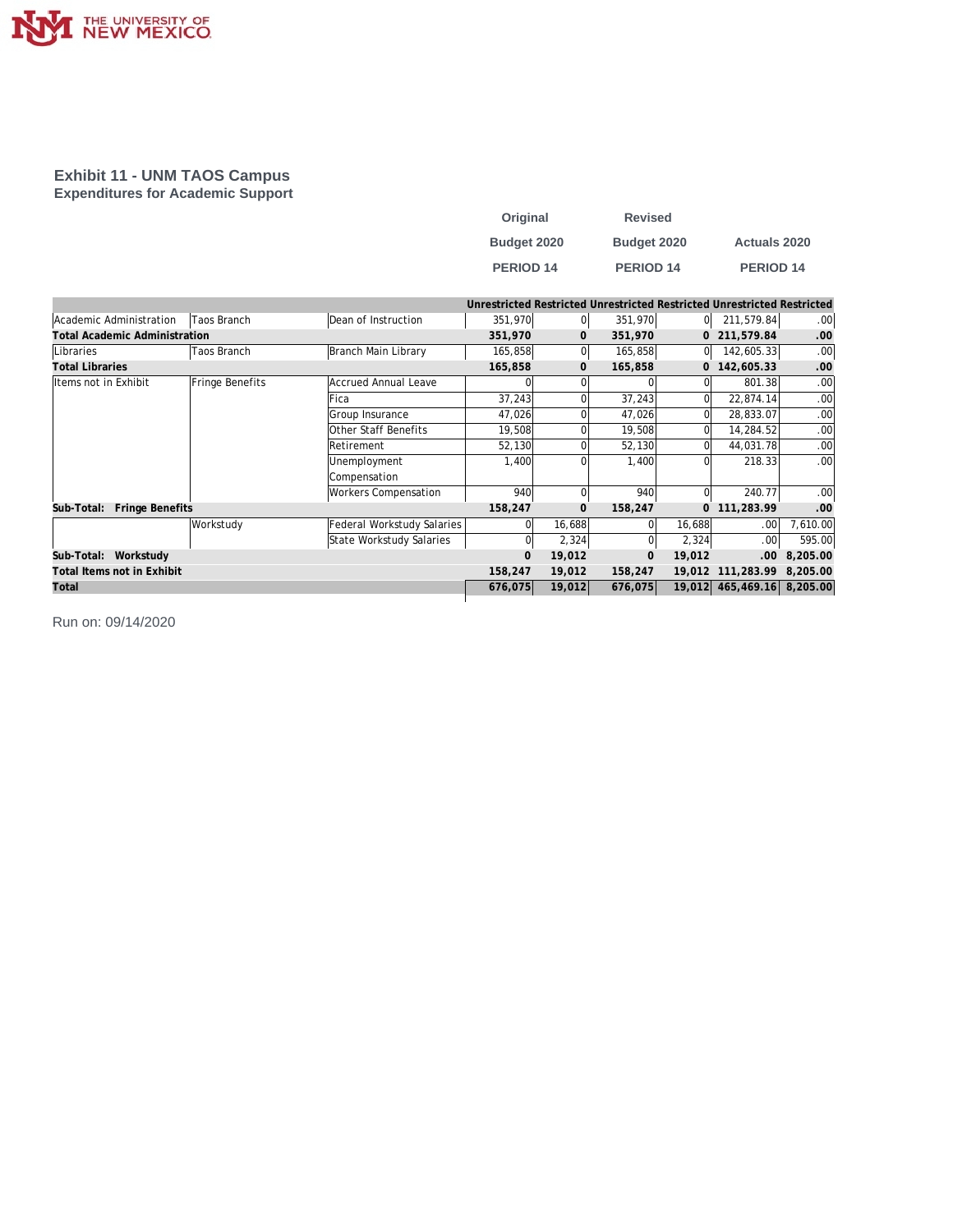

#### **Exhibit 11a - UNM TAOS Campus Detail of Expenditures for Academic Support**

|                                                   |                |                                         |                                    | Budget 2020<br>Budget 2020<br>PERIOD <sub>14</sub><br>PERIOD <sub>14</sub> |                   |                     |                    |                                                                                                 |                 | <b>Actuals 2020</b><br>PERIOD <sub>14</sub> |                         |            |  |  |
|---------------------------------------------------|----------------|-----------------------------------------|------------------------------------|----------------------------------------------------------------------------|-------------------|---------------------|--------------------|-------------------------------------------------------------------------------------------------|-----------------|---------------------------------------------|-------------------------|------------|--|--|
|                                                   |                |                                         |                                    |                                                                            |                   |                     |                    | FTE Unrestricted FTE Restricted FTE Unrestricted FTE Restricted FTE Unrestricted FTE Restricted |                 |                                             |                         |            |  |  |
| Academic<br>Administrati<br>on                    | Taos<br>Branch | Dean of<br>Instruction<br><b>BU 508</b> | Administra<br>tive<br>Professional | 1.75                                                                       | 93,314            | $\mathsf{O}\xspace$ | .75                | 93,314                                                                                          | $\overline{0}$  | .75                                         | 51,714.01               | .00        |  |  |
|                                                   |                |                                         | Faculty<br>Salaries                | .75                                                                        | 81,811            | $\mathbf 0$         | .75                | 81,811                                                                                          | $\mathbf{0}$    | .72                                         | 78,176.12               | .00        |  |  |
|                                                   |                |                                         | Other<br>Salaries                  | 1.97                                                                       | 80,120            | $\mathbf 0$         |                    | 80,120                                                                                          | $\mathbf 0$     |                                             | .00                     | .00        |  |  |
|                                                   |                |                                         | Support<br>Staff Salary            | 2.00                                                                       | 35,111            | $\mathbf 0$         | .97                | 35,111                                                                                          | $\mathbf{0}$    | .99                                         | 37,693.82               | .00        |  |  |
|                                                   |                |                                         | Technician<br>Salary               | .50                                                                        | 29,650            | $\mathsf{O}\xspace$ | .50                | 29,650                                                                                          | 0               | .50                                         | 29,650.04               | .00        |  |  |
|                                                   |                | Dean of<br>Instruction<br><b>BU 508</b> | Contract<br>Services               |                                                                            | 2,500             | $\mathbf 0$         |                    | 2,500                                                                                           | $\overline{0}$  |                                             | 1,223.63                | .00        |  |  |
|                                                   |                |                                         | Equipment                          |                                                                            | 3,000             | $\mathbf 0$         |                    | 3,000                                                                                           | $\vert 0 \vert$ |                                             | 687.79                  | .00        |  |  |
|                                                   |                |                                         | Supplies_E<br>xpense               |                                                                            | 18,464            | $\mathbf 0$         |                    | 18,464                                                                                          | $\mathbf 0$     |                                             | 12,264.93               | .00        |  |  |
|                                                   |                |                                         | Travel                             |                                                                            | 8,000             | $\mathbf 0$         |                    | 8,000                                                                                           | 0               |                                             | 169.50                  | .00        |  |  |
| Total 508                                         |                |                                         |                                    | 6.97                                                                       | 351,970           |                     | 0 2.97             | 351,970                                                                                         |                 | 0 2.96                                      | 211,579.84              | .00        |  |  |
| <b>Total Academic Administration</b><br>Libraries | Taos           | Branch                                  | Administra                         | 6.97<br>1.00                                                               | 351,970<br>61,861 |                     | 0 2.97<br>$0$ 1.00 | 351,970<br>61,861                                                                               |                 | 0 2.96 <br>0 1.00                           | 211,579.84<br>61,859.40 | .00<br>.00 |  |  |
|                                                   | Branch         | Main<br>Library<br>-BU 424              | tive<br>Professional               |                                                                            |                   |                     |                    |                                                                                                 |                 |                                             |                         |            |  |  |
|                                                   |                |                                         | Federal<br>Workstudy<br>Salaries   | .45                                                                        | 10,000            | $\mathbf 0$         | .16                | 10,000                                                                                          | $\overline{0}$  | .17                                         | 3,261.37                | .00        |  |  |
|                                                   |                |                                         | State<br>Workstudy<br>Salaries     |                                                                            | $\mathbf 0$       | $\mathbf 0$         | .02                | $\overline{0}$                                                                                  | $\overline{0}$  | .01                                         | 255.15                  | .00        |  |  |
|                                                   |                |                                         | Student<br>Salaries                |                                                                            | $\mathbf 0$       | $\mathbf 0$         |                    | 0                                                                                               | $\overline{0}$  | .01                                         | 190.00                  | .00        |  |  |
|                                                   |                |                                         | Technician<br>Salary               | 1.50                                                                       | 56,999            |                     | $0 \mid 1.46$      | 56,999                                                                                          |                 | 0 1.35                                      | 52,378.81               | .00        |  |  |
|                                                   |                | Branch<br>Main<br>Library<br>-BU 424    | Contract<br>Services               |                                                                            | 1,980             | $\mathbf 0$         |                    | 1,980                                                                                           | $\overline{0}$  |                                             | .00                     | .00        |  |  |
|                                                   |                |                                         | Library<br>Acquisition             |                                                                            | $\mathbf 0$       | $\mathbf 0$         |                    | $\overline{0}$                                                                                  | 0               |                                             | 20.00                   | .00        |  |  |
|                                                   |                |                                         | Services                           |                                                                            | $\mathbf 0$       | $\mathbf 0$         |                    | $\overline{0}$                                                                                  | $\vert 0 \vert$ |                                             | 1,015.68                | .00        |  |  |
|                                                   |                |                                         | Student<br>Awards<br>and Aid       |                                                                            | $\mathbf 0$       | $\mathbf 0$         |                    | $\mathbf 0$                                                                                     | $\mathbf 0$     |                                             | 250.00                  | .00        |  |  |
|                                                   |                |                                         | Supplies_E<br>xpense               |                                                                            | 32,018            | $\mathbf 0$         |                    | 32,018                                                                                          | 0               |                                             | 21,417.04               | .00        |  |  |
|                                                   |                |                                         | Travel                             |                                                                            | 3,000             | $\mathbf 0$         |                    | 3,000                                                                                           | $\Omega$        |                                             | 1,957.88                | .00        |  |  |
| Total 424                                         |                |                                         |                                    | 2.95                                                                       | 165,858           |                     | 0 2.64             | 165,858                                                                                         |                 |                                             | 0 2.54 142,605.33       | .00        |  |  |
| <b>Total Libraries</b>                            |                |                                         |                                    | 2.95                                                                       | 165,858           |                     | 0 2.64             | 165,858                                                                                         |                 |                                             | 0 2.54 142,605.33       | .00        |  |  |
| Grand Total Exhibit 11a                           |                |                                         |                                    | 9.92                                                                       | 517,828           |                     | 05.61              | 517,828                                                                                         |                 |                                             | 0 5.50 354, 185.17      | 00         |  |  |

**Original Revised**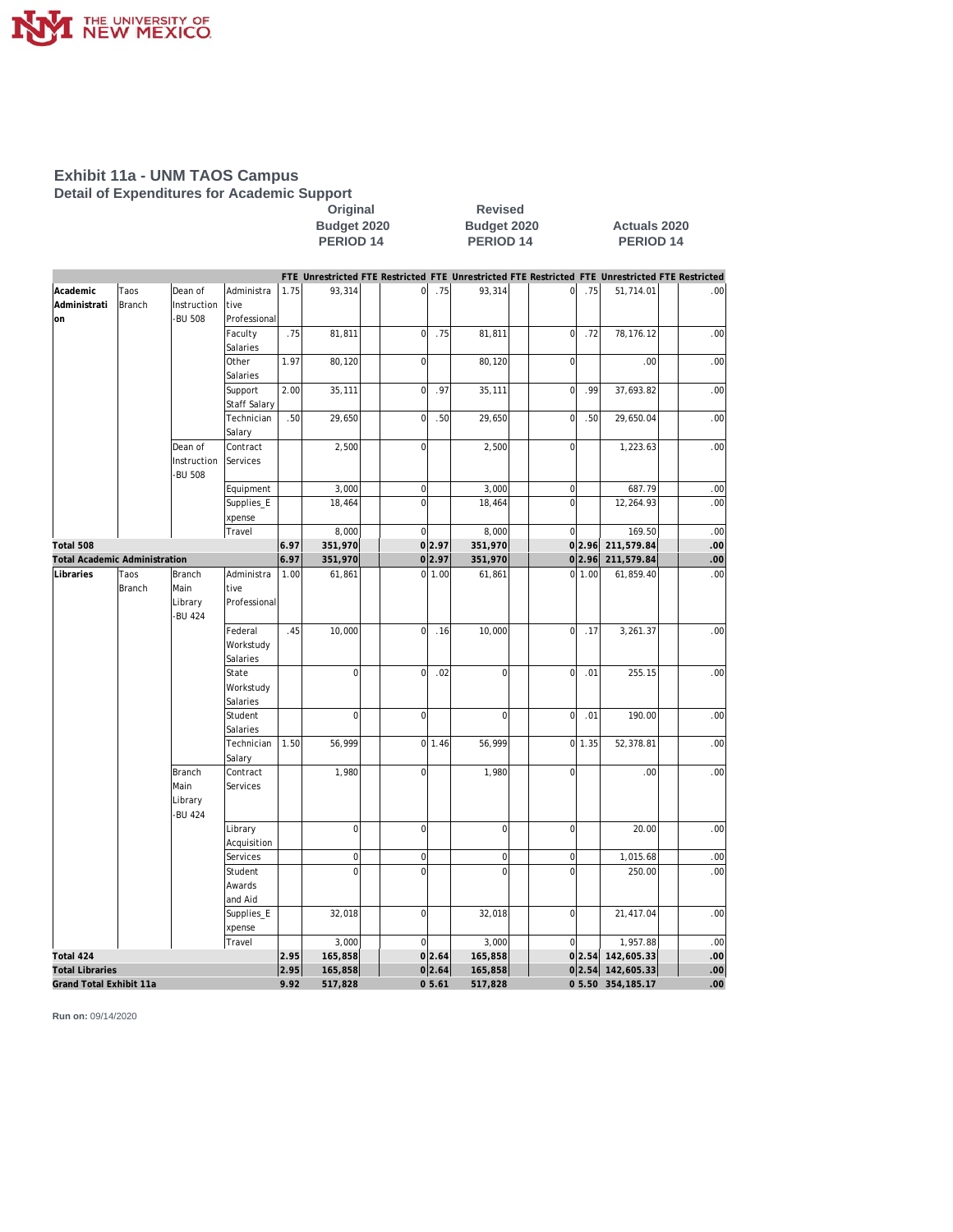

#### **Exhibit 12 - UNM TAOS Campus Expenditures for Student Services**

| Original         | <b>Revised</b>   |                     |
|------------------|------------------|---------------------|
| Budget 2020      | Budget 2020      | <b>Actuals 2020</b> |
| <b>PERIOD 14</b> | <b>PERIOD 14</b> | <b>PERIOD 14</b>    |

|                                          |                 |                             | Unrestricted Restricted Unrestricted Restricted Unrestricted Restricted |                |                |              |                             |                  |
|------------------------------------------|-----------------|-----------------------------|-------------------------------------------------------------------------|----------------|----------------|--------------|-----------------------------|------------------|
| Counsel & Career Guidance Taos Branch    |                 | Counsel/Career Services     | 180,206                                                                 | 0              | 180,206        | 01           | 161,002.78                  | .00 <sub>1</sub> |
| Total Counsel & Career Guidance          |                 |                             | 180,206                                                                 | $\mathbf{O}$   | 180,206        | $\mathbf{0}$ | 161,002.78                  | .00.             |
| Financial Aid Services                   | Taos Branch     | <b>Financial Aid</b>        | 96,637                                                                  | $\overline{0}$ | 96,637         | 0l           | 51,068.10                   | .00              |
| <b>Total Financial Aid Services</b>      |                 |                             | 96,637                                                                  | $\mathbf{0}$   | 96,637         | 0            | 51,068.10                   | .00              |
| Student Admin & Records                  | Taos Branch     | Admissions/Registrar        | 154,102                                                                 | 0l             | 154,102        | $\Omega$     | 151,001.56                  | .00              |
|                                          |                 | Recruitment-Retention       | 13,500                                                                  | $\Omega$       | 13,500         | 0            | 8,436.80                    | .00              |
| <b>Total Student Admin &amp; Records</b> |                 |                             | 167,602                                                                 | 0              | 167,602        | $\mathbf{0}$ | 159,438.36                  | .00              |
| Student Services Admin                   | Taos Branch     | Student Services Admin      | 160,597                                                                 | $\overline{0}$ | 160,597        | 0l           | 144,437.54                  | .00              |
| <b>Total Student Services Admin</b>      |                 |                             | 160,597                                                                 | $\overline{0}$ | 160,597        |              | 0 144,437.54                | .00              |
| Items not in Exhibit                     | Fringe Benefits | Accrued Annual Leave        | U                                                                       |                |                | $\Omega$     | 2,226.18                    | .00              |
|                                          |                 | Fica                        | 33,184                                                                  |                | 33,184         | $\Omega$     | 31,888.64                   | .00              |
|                                          |                 | Group Insurance             | 56,883                                                                  |                | 56,883         | $\Omega$     | 70,286.98                   | .00              |
|                                          |                 | Other Staff Benefits        | 19,826                                                                  |                | 19,826         | $\Omega$     | 20,359.27                   | .00 <sub>1</sub> |
|                                          |                 | Retirement                  | 55,925                                                                  | $\Omega$       | 55,925         | $\Omega$     | 62,712.97                   | .00 <sub>1</sub> |
|                                          |                 | Unemployment                | 3,050                                                                   |                | 3,050          | $\Omega$     | 312.87                      | .00 <sub>1</sub> |
|                                          |                 | Compensation                |                                                                         |                |                |              |                             |                  |
|                                          |                 | <b>Workers Compensation</b> | 1.355                                                                   | $\Omega$       | 1,355          | $\Omega$     | 371.66                      | .00              |
| Sub-Total: Fringe Benefits               |                 |                             | 170,223                                                                 | $\mathbf 0$    | 170,223        | $\Omega$     | 188, 158.57                 | .00              |
|                                          | Workstudy       | Federal Workstudy Salaries  | $\Omega$                                                                | 11,886         | $\Omega$       | 11,886       | .00 <sub>1</sub>            | 10,119.00        |
|                                          |                 | State Workstudy Salaries    | $\Omega$                                                                | 1,654          | $\Omega$       | 1,654        | .00 <sub>1</sub>            | 7,471.00         |
| Sub-Total: Workstudy                     |                 |                             | $\mathbf{O}$                                                            | 13,540         | $\overline{0}$ | 13,540       |                             | .00 17,590.00    |
| Total Items not in Exhibit               |                 |                             | 170,223                                                                 | 13,540         | 170,223        | 13,540       | 188, 158.57 17, 590.00      |                  |
| Total                                    |                 |                             | 775,265                                                                 | 13,540         | 775,265        |              | 13,540 704,105.35 17,590.00 |                  |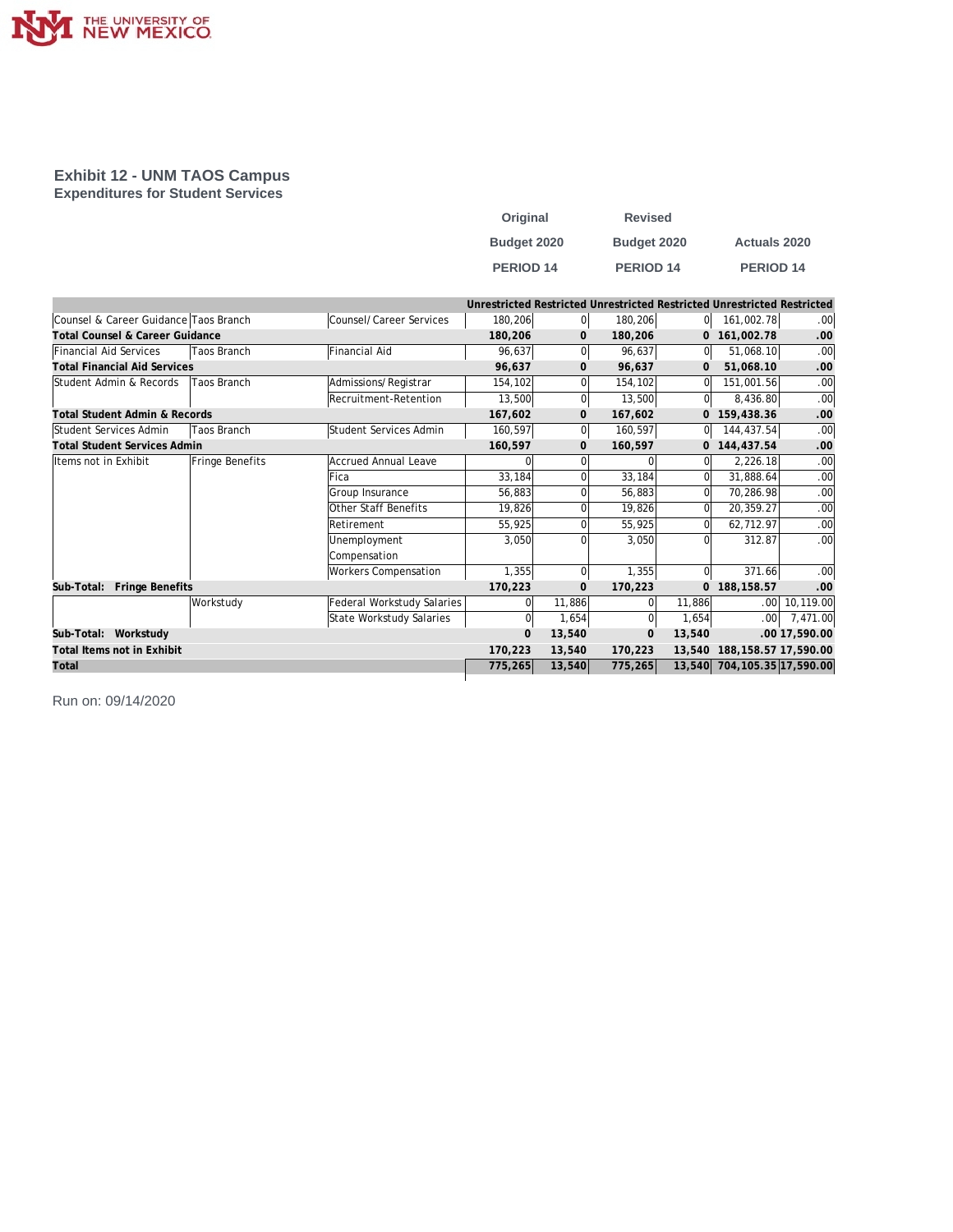

#### **Exhibit 12a - UNM TAOS Campus Detail of Expenditures for Student Services**

|                                     |                |                     |                         |            | Budget 2020<br>PERIOD <sub>14</sub> |                             | Budget 2020<br>PERIOD <sub>14</sub> |             |                             | <b>Actuals 2020</b><br><b>PERIOD 14</b> |                 |                                    |  |  |
|-------------------------------------|----------------|---------------------|-------------------------|------------|-------------------------------------|-----------------------------|-------------------------------------|-------------|-----------------------------|-----------------------------------------|-----------------|------------------------------------|--|--|
|                                     |                |                     |                         | <b>FTE</b> |                                     | Unrestricted FTE Restricted | FTE                                 |             | Unrestricted FTE Restricted | FTE                                     |                 | <b>Unrestricted FTE Restricted</b> |  |  |
| Counsel &                           | Taos           | Counsel/C           | Administra              | .50        | 37,756                              | $\vert$                     | .42                                 | 37,756      | $\pmb{0}$                   | .28                                     | 20,619.86       | .00                                |  |  |
| Career                              | Branch         | areer               | tive                    |            |                                     |                             |                                     |             |                             |                                         |                 |                                    |  |  |
| Guidance                            |                | Services<br>-BU 431 | Professional            |            |                                     |                             |                                     |             |                             |                                         |                 |                                    |  |  |
|                                     |                |                     | Faculty                 |            | $\overline{0}$                      | $\overline{0}$              |                                     | $\mathbf 0$ | $\mathbf 0$                 |                                         | 137.50          | .00                                |  |  |
|                                     |                |                     | Salaries                |            |                                     |                             |                                     |             |                             |                                         |                 |                                    |  |  |
|                                     |                |                     | Federal                 |            | $\overline{0}$                      | $\overline{0}$              | .25                                 | $\mathbf 0$ | $\mathbf 0$                 | .23                                     | 4,336.80        | .00                                |  |  |
|                                     |                |                     | Workstudy               |            |                                     |                             |                                     |             |                             |                                         |                 |                                    |  |  |
|                                     |                |                     | Salaries                |            |                                     |                             |                                     |             |                             |                                         |                 |                                    |  |  |
|                                     |                |                     | Other                   |            | $\overline{0}$                      | $\overline{0}$              | .02                                 | $\mathbf 0$ | $\mathbf 0$                 | .02                                     | 1,433.85        | .00                                |  |  |
|                                     |                |                     | Salaries                |            |                                     |                             |                                     |             |                             |                                         |                 |                                    |  |  |
|                                     |                |                     | State                   |            | $\overline{0}$                      | $\mathbf 0$                 | .03                                 | $\mathbf 0$ | $\mathbf 0$                 | .02                                     | 438.75          | .00                                |  |  |
|                                     |                |                     | Workstudy               |            |                                     |                             |                                     |             |                             |                                         |                 |                                    |  |  |
|                                     |                |                     | Salaries                |            |                                     |                             |                                     |             |                             |                                         |                 |                                    |  |  |
|                                     |                |                     | Student<br>Salaries     | 1.82       | 26,000                              | $\overline{0}$              | .83                                 | 26,000      | $\mathbf 0$                 | .90                                     | 17,568.30       | .00                                |  |  |
|                                     |                |                     | Support<br>Staff Salary | 1.00       | 43,936                              | $\overline{0}$              | 1.67                                | 43,936      | $\mathbf 0$                 | 1.77                                    | 78,987.64       | .00                                |  |  |
|                                     |                |                     | Technician              | 1.00       | 36,515                              | $\overline{0}$              | .89                                 | 36,515      | $\mathbf 0$                 | .67                                     | 26,449.30       | .00                                |  |  |
|                                     |                |                     | Salary                  |            |                                     |                             |                                     |             |                             |                                         |                 |                                    |  |  |
|                                     |                | Counsel/C           | Contract                |            | 5,000                               | $\overline{0}$              |                                     | 5,000       | $\bf 0$                     |                                         | .00             | .00                                |  |  |
|                                     |                | areer               | Services                |            |                                     |                             |                                     |             |                             |                                         |                 |                                    |  |  |
|                                     |                | Services            |                         |            |                                     |                             |                                     |             |                             |                                         |                 |                                    |  |  |
|                                     |                | -BU 431             |                         |            |                                     |                             |                                     |             |                             |                                         |                 |                                    |  |  |
|                                     |                |                     | Equipment               |            | 500                                 | $\vert$                     |                                     | 500         | $\pmb{0}$                   |                                         | .00             | .00                                |  |  |
|                                     |                |                     | Supplies_E              |            | 22,499                              | $\overline{0}$              |                                     | 22,499      | $\mathbf 0$                 |                                         | 10,730.71       | .00                                |  |  |
|                                     |                |                     | xpense                  |            |                                     |                             |                                     |             |                             |                                         |                 |                                    |  |  |
|                                     |                |                     | Travel                  |            | 8,000                               | $\overline{0}$              |                                     | 8,000       | $\bf 0$                     |                                         | 510.07          | .00                                |  |  |
|                                     |                | Counsel/C           | Internal                |            | $\overline{0}$                      | $\Omega$                    |                                     | $\Omega$    | $\mathbf 0$                 |                                         | (210.00)        | .00                                |  |  |
|                                     |                | areer               | Service Ctr             |            |                                     |                             |                                     |             |                             |                                         |                 |                                    |  |  |
|                                     |                | Services            | Internal                |            |                                     |                             |                                     |             |                             |                                         |                 |                                    |  |  |
|                                     |                | -BU 431             | Sales                   |            |                                     |                             |                                     |             |                             |                                         |                 |                                    |  |  |
| Total 431                           |                |                     |                         | 4.32       | 180,206                             | $\overline{0}$              | 4.11                                | 180,206     | $\mathbf 0$                 |                                         | 3.89 161,002.78 | .00                                |  |  |
| Total Counsel & Career Guidance     |                |                     |                         | 4.32       | 180,206                             | $\overline{0}$              | 4.11                                | 180,206     | $\mathbf 0$                 |                                         | 3.89 161,002.78 | .00                                |  |  |
| Financial Aid<br>Services           | Taos<br>Branch | Financial<br>Aid    | Support<br>Staff Salary | 1.00       | 44,194                              | $\overline{0}$              |                                     | 44,194      | $\Omega$                    |                                         | .00             | .00                                |  |  |
|                                     |                | -BU 434             |                         |            |                                     |                             |                                     |             |                             |                                         |                 |                                    |  |  |
|                                     |                |                     | Technician<br>Salary    | 1.00       | 45,078                              | $\overline{0}$              | 1.00                                | 45,078      | $\mathbf 0$                 | 1.09                                    | 49,898.16       | .00                                |  |  |
|                                     |                | Financial           | Equipment               |            | 700                                 | $\overline{0}$              |                                     | 700         | $\mathbf 0$                 |                                         | .00             | .00                                |  |  |
|                                     |                | Aid                 |                         |            |                                     |                             |                                     |             |                             |                                         |                 |                                    |  |  |
|                                     |                | -BU 434             |                         |            |                                     |                             |                                     |             |                             |                                         |                 |                                    |  |  |
|                                     |                |                     | Supplies_E              |            | 4,265                               | $\overline{0}$              |                                     | 4,265       | $\mathbf 0$                 |                                         | 746.19          | .00                                |  |  |
|                                     |                |                     | xpense                  |            |                                     |                             |                                     |             |                             |                                         |                 |                                    |  |  |
|                                     |                |                     | Travel                  |            | 2,400                               | $\overline{0}$              |                                     | 2,400       | $\mathbf 0$                 |                                         | 423.75          | .00                                |  |  |
| Total 434                           |                |                     |                         | 2.00       | 96,637                              | $\overline{0}$              | 1.00                                | 96,637      | $\mathbf 0$                 | 1.09                                    | 51,068.10       | .00                                |  |  |
| <b>Total Financial Aid Services</b> |                |                     |                         | 2.00       | 96,637                              | $\overline{0}$              | 1.00                                | 96,637      | $\mathsf{O}\xspace$         | 1.09                                    | 51,068.10       | 00                                 |  |  |
| Student                             | Taos           | Admissions          | Administra              | 1.00       | 49,579                              | $\mathbf 0$                 | .98                                 | 49,579      | $\mathbf 0$                 | .99                                     | 50,455.22       | .00                                |  |  |
| Admin &                             | Branch         | /Registrar          | tive                    |            |                                     |                             |                                     |             |                             |                                         |                 |                                    |  |  |
| Records                             |                | -BU 435             | Professional            |            |                                     |                             |                                     |             |                             |                                         |                 |                                    |  |  |

**Original Revised**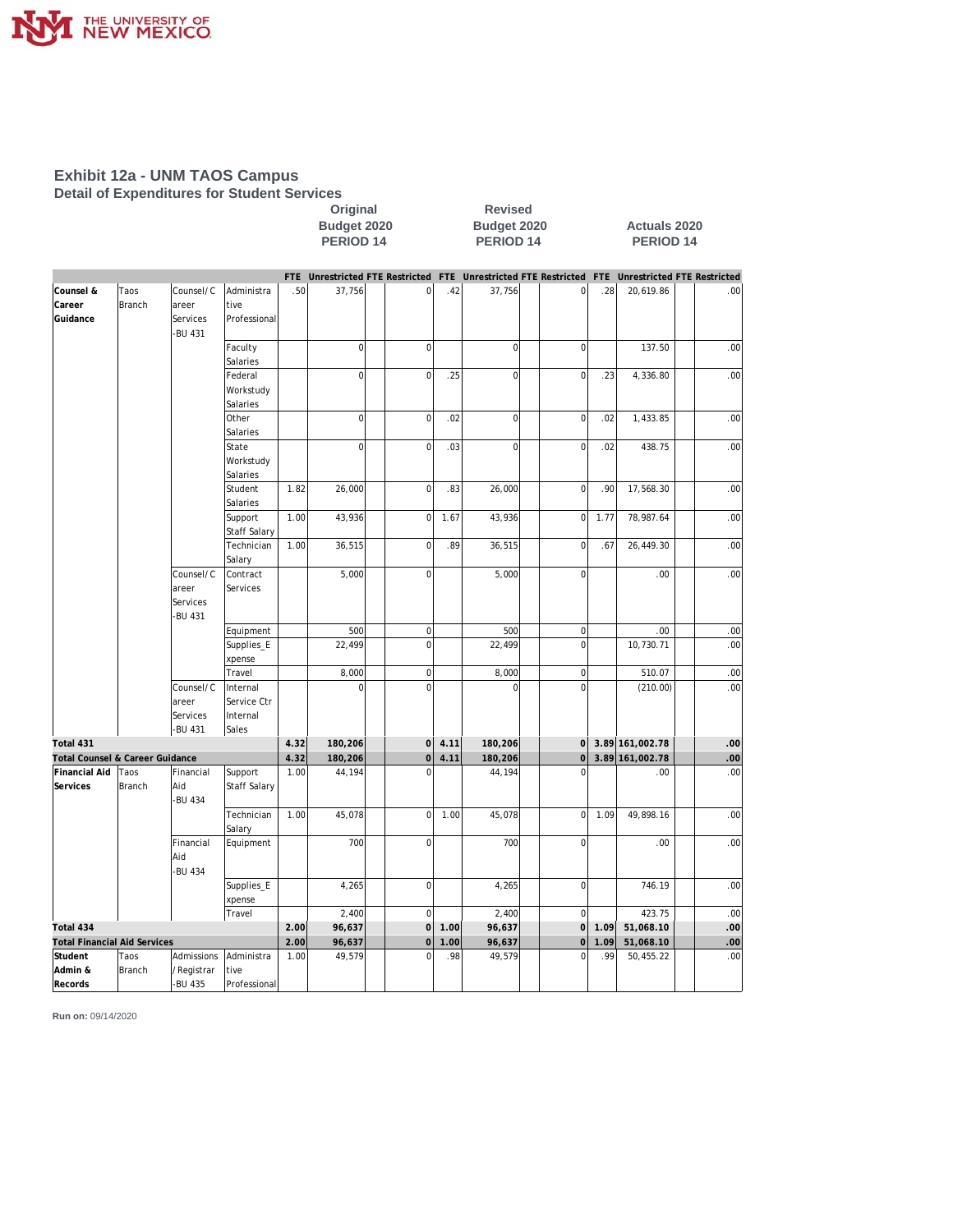

#### **Exhibit 12a - UNM TAOS Campus Detail of Expenditures for Student Services**

|                                     |                |                                           |                                  |         | Budget 2020<br>PERIOD <sub>14</sub> |                |         | Budget 2020<br><b>PERIOD 14</b> |                                                                                                 |                 | <b>Actuals 2020</b><br><b>PERIOD 14</b> |      |  |  |  |
|-------------------------------------|----------------|-------------------------------------------|----------------------------------|---------|-------------------------------------|----------------|---------|---------------------------------|-------------------------------------------------------------------------------------------------|-----------------|-----------------------------------------|------|--|--|--|
|                                     |                |                                           |                                  |         |                                     |                |         |                                 | FTE Unrestricted FTE Restricted FTE Unrestricted FTE Restricted FTE Unrestricted FTE Restricted |                 |                                         |      |  |  |  |
| Student<br>Admin &<br>Records       | Taos<br>Branch | Admissions<br>/Registrar<br><b>BU 435</b> | Support<br>Staff Salary          | 2.00    | 98,186                              | $\mathbf{0}$   | 1.96    | 98,186                          | $\overline{0}$                                                                                  | 1.99            | 99,918.84                               | .00  |  |  |  |
|                                     |                | Admissions<br>/Registrar<br><b>BU 435</b> | Supplies_E<br>xpense             |         | 4,937                               | $\mathbf 0$    |         | 4,937                           | $\Omega$                                                                                        |                 | 627.50                                  | .00  |  |  |  |
|                                     |                |                                           | Travel                           |         | 1,400                               | $\mathbf 0$    |         | 1,400                           | $\mathbf 0$                                                                                     |                 | .00                                     | .00  |  |  |  |
| Total 435                           |                |                                           |                                  | 3.00    | 154,102                             | 0              | 2.94    | 154,102                         | $\Omega$                                                                                        |                 | 2.98 151,001.56                         | .00  |  |  |  |
|                                     |                | Recruitme<br>nt-Retenti<br>on<br>-BU 518  | Contract<br>Services             |         | 1,350                               | $\Omega$       |         | 1,350                           | $\Omega$                                                                                        |                 | .001                                    | .00. |  |  |  |
|                                     |                |                                           | Supplies_E<br>xpense             |         | 10,650                              | $\mathbf 0$    |         | 10,650                          | $\overline{0}$                                                                                  |                 | 6,595.63                                | .00  |  |  |  |
|                                     |                |                                           | Travel                           |         | 1,500                               | 0              |         | 1,500                           | $\mathbf 0$                                                                                     |                 | 1,841.17                                | .00  |  |  |  |
| Total 518                           |                |                                           |                                  | 13,500  | $\Omega$                            |                | 13,500  | $\overline{0}$                  |                                                                                                 | 8,436.80        | .00                                     |      |  |  |  |
| Total Student Admin & Records       |                |                                           |                                  | 3.00    | 167,602                             | $\Omega$       | 2.94    | 167,602                         | $\overline{O}$                                                                                  |                 | 2.98 159,438.36                         | .00  |  |  |  |
| Student                             | Taos           | Student                                   | Administra                       | 1.00    | 80,076                              | $\mathbf 0$    | 1.00    | 80,076                          | $\mathbf 0$                                                                                     | 1.00            | 80,076.36                               | .00  |  |  |  |
| Services<br>Admin                   | Branch         | Services<br>Admin<br>-BU 430              | tive<br>Professional             |         |                                     |                |         |                                 |                                                                                                 |                 |                                         |      |  |  |  |
|                                     |                |                                           | Federal<br>Workstudy<br>Salaries | .54     | 12,000                              | $\mathbf 0$    |         | 12,000                          | $\mathbf 0$                                                                                     |                 | .00                                     | .00  |  |  |  |
|                                     |                |                                           | State<br>Workstudy<br>Salaries   |         | $\mathbf 0$                         | $\mathbf 0$    | .28     | $\mathbf 0$                     | $\mathbf 0$                                                                                     | .13             | 2,763.00                                | .00  |  |  |  |
|                                     |                |                                           | Student<br>Salaries              |         | $\mathbf 0$                         | $\overline{0}$ | .24     | $\mathbf 0$                     | $\overline{0}$                                                                                  | .50             | 10,380.00                               | .00  |  |  |  |
|                                     |                |                                           | Support<br>Staff Salary          |         | $\mathbf{1}$                        | $\overline{0}$ |         | $\overline{1}$                  | $\overline{0}$                                                                                  |                 | .00                                     | .00  |  |  |  |
|                                     |                |                                           | Technician<br>Salary             | 1.00    | 36,515                              | $\mathbf 0$    | .99     | 36,515                          | $\Omega$                                                                                        | 1.00            | 36,795.74                               | .00. |  |  |  |
|                                     |                | Student<br>Services<br>Admin<br>-BU 430   | Contract<br>Services             |         | 1,500                               | $\mathbf 0$    |         | 1,500                           | $\mathbf 0$                                                                                     |                 | .00                                     | .00  |  |  |  |
|                                     |                |                                           | Equipment                        |         | 2,000                               | $\vert$        |         | 2,000                           | $\mathbf 0$                                                                                     |                 | 1,079.00                                | .00. |  |  |  |
|                                     |                |                                           | Supplies_E<br>xpense             |         | 24,905                              | $\mathbf 0$    |         | 24,905                          | $\overline{0}$                                                                                  |                 | 13,068.70                               | .00  |  |  |  |
|                                     |                |                                           | Travel                           |         | 3,600                               | $\Omega$       |         | 3,600                           | $\overline{0}$                                                                                  |                 | 274.74                                  | .00  |  |  |  |
| Total 430                           |                |                                           |                                  | 2.54    | 160,597                             | <sub>0</sub>   | 2.51    | 160,597                         | $\overline{O}$                                                                                  |                 | 2.63 144,437.54                         | .00. |  |  |  |
| <b>Total Student Services Admin</b> |                |                                           | 2.54                             | 160,597 | 0                                   | 2.51           | 160,597 | 0                               |                                                                                                 | 2.63 144,437.54 | .00 <sub>1</sub>                        |      |  |  |  |
| Grand Total Exhibit 12a             |                |                                           |                                  | 11.86   | 605,042                             |                | 0 10.56 | 605,042                         |                                                                                                 |                 | 0 10.59 515,946.78                      | 00   |  |  |  |

**Original Revised**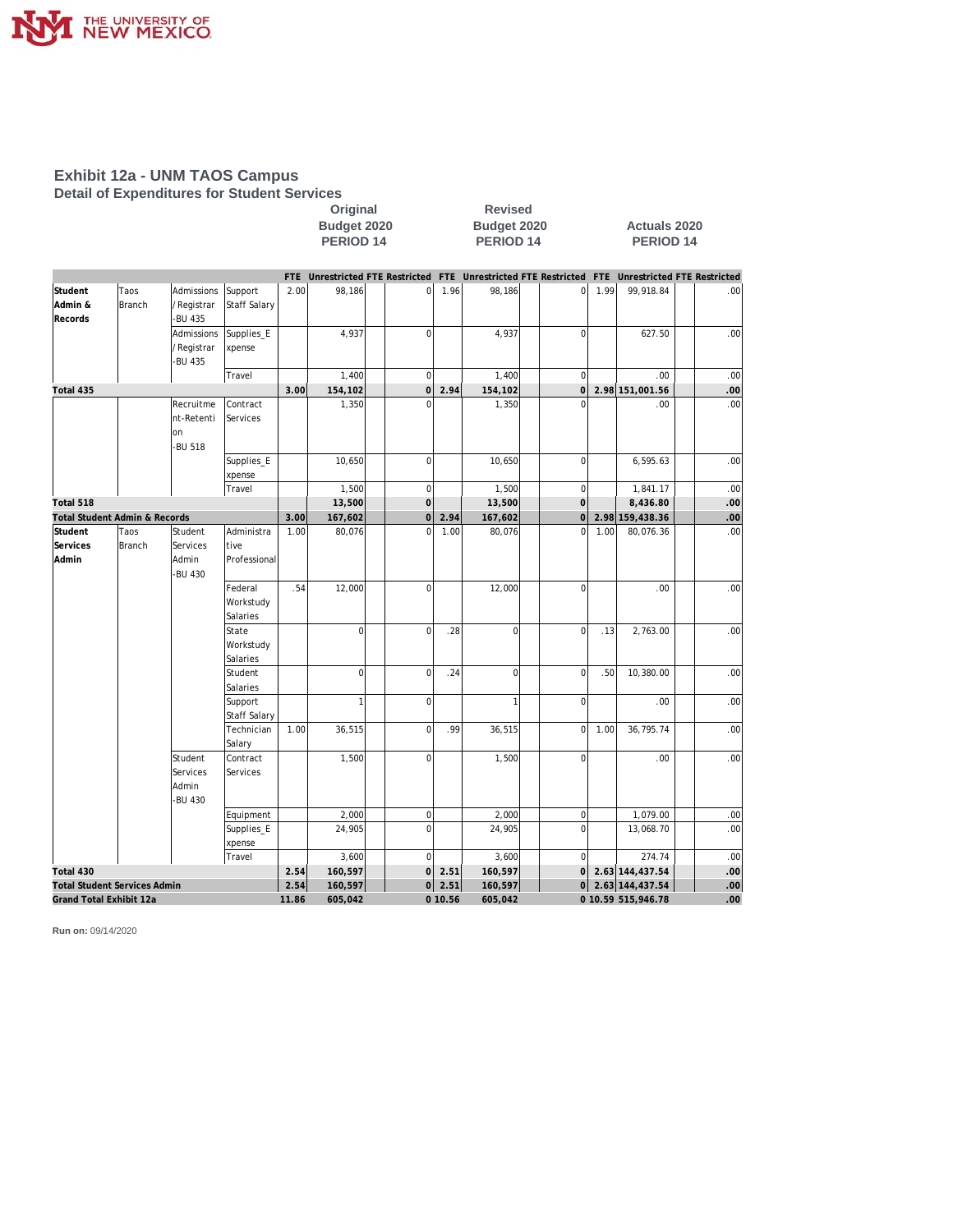

#### **Exhibit 13 - UNM TAOS Campus Expenditures for Institutional Support**

| Original             | <b>Revised</b>   |                      |
|----------------------|------------------|----------------------|
| Budget 2020          | Budget 2020      | <b>Actuals 2020</b>  |
| PERIOD <sub>14</sub> | <b>PERIOD 14</b> | PERIOD <sub>14</sub> |

|                                       |                    |                                   |              |                |              |                | Unrestricted Restricted Unrestricted Restricted Unrestricted Restricted |                  |
|---------------------------------------|--------------------|-----------------------------------|--------------|----------------|--------------|----------------|-------------------------------------------------------------------------|------------------|
| Community Relations                   | <b>Taos Branch</b> | Development Office                | 120.862      | $\Omega$       | 120,862      | 0l             | 105,376.61                                                              | .00 <sub>l</sub> |
|                                       |                    | Public Relations                  | 170,305      | $\overline{0}$ | 170.305      | 0l             | 150,358.22                                                              | .00              |
| <b>Total Community Relations</b>      |                    |                                   | 291,167      | $\mathbf{0}$   | 291,167      | 0              | 255,734.83                                                              | .00              |
| Executive Management                  | <b>Taos Branch</b> | Director's Office                 | 501.474      | $\overline{0}$ | 501.474      | 0l             | 388.144.45                                                              | .00              |
| <b>Total Executive Management</b>     |                    |                                   | 501,474      | $\mathbf{0}$   | 501,474      | $\mathbf{0}$   | 388, 144.45                                                             | .00              |
| <b>Fiscal Operations</b>              | <b>Taos Branch</b> | Business & Finance                | 695,251      | $\overline{0}$ | 695,251      | 0              | 675,991.48                                                              | .00              |
| <b>Total Fiscal Operations</b>        |                    |                                   | 695,251      | $\mathbf{0}$   | 695,251      | $\overline{0}$ | 675,991.48                                                              | .00              |
| Gen Admin & Logistical                | <b>Taos Branch</b> | Data Processing                   | 376,130      | $\overline{0}$ | 376,130      | $\Omega$       | 276,080.49                                                              | .00.             |
| Services                              |                    |                                   |              |                |              |                |                                                                         |                  |
|                                       |                    | Postal Service                    | 10,000       | $\Omega$       | 10,000       | $\Omega$       | 5,180.64                                                                | .00              |
|                                       |                    | Security Services                 | 103,280      | $\overline{0}$ | 103,280      | $\overline{0}$ | 55,662.48                                                               | .00              |
| Total Gen Admin & Logistical Services |                    |                                   | 489,410      | $\mathbf{0}$   | 489,410      | 0              | 336,923.61                                                              | .00              |
| Other                                 | Taos Branch        | Miscellaneous                     | 0            | $\overline{0}$ | $\Omega$     | $\overline{0}$ | 1,876.74                                                                | .00              |
| <b>Total Other</b>                    |                    |                                   | $\Omega$     | $\mathbf{0}$   | $\Omega$     | 0              | 1,876.74                                                                | .00              |
| Items not in Exhibit                  | Fringe Benefits    | <b>Accrued Annual Leave</b>       | $\Omega$     | 0              |              | $\Omega$       | 10,354.22                                                               | .00              |
|                                       |                    | Fica                              | 76,911       | $\overline{0}$ | 76.911       | 0              | 60,294.42                                                               | .00              |
|                                       |                    | Group Insurance                   | 91,461       | $\Omega$       | 91,461       | 0              | 65,640.44                                                               | .00              |
|                                       |                    | Other Staff Benefits              | 44,157       | $\mathbf 0$    | 44,157       | 0              | 38,005.04                                                               | .00              |
|                                       |                    | Retirement                        | 134,357      | 0              | 134,357      | 0              | 117,027.38                                                              | .00              |
|                                       |                    | Unemployment                      | 3,784        | $\Omega$       | 3,784        | 0              | 590.14                                                                  | .00              |
|                                       |                    | Compensation                      |              |                |              |                |                                                                         |                  |
|                                       |                    | <b>Workers Compensation</b>       | 2,170        | $\Omega$       | 2,170        | $\overline{0}$ | 791.48                                                                  | .00              |
| Sub-Total:<br>Fringe Benefits         |                    |                                   | 352,840      | $\mathbf{0}$   | 352,840      | 0              | 292,703.12                                                              | .00              |
|                                       | Workstudy          | <b>Federal Workstudy Salaries</b> | $\Omega$     | 4,582          | <sup>0</sup> | 4,582          | .00.                                                                    | .00              |
|                                       |                    | State Workstudy Salaries          | $\mathbf{0}$ | 9,556          | $\Omega$     | 9,556          | .00 <sub>1</sub>                                                        | .00              |
| Sub-Total: Workstudy                  |                    |                                   | $\Omega$     | 14,138         | $\Omega$     | 14,138         | .00                                                                     | .00              |
| Total Items not in Exhibit            |                    |                                   | 352.840      | 14,138         | 352.840      | 14,138         | 292.703.12                                                              | .00              |
| Total                                 |                    |                                   | 2,330,142    | 14,138         | 2,330,142    |                | 14, 138 1, 951, 374. 23                                                 | .00              |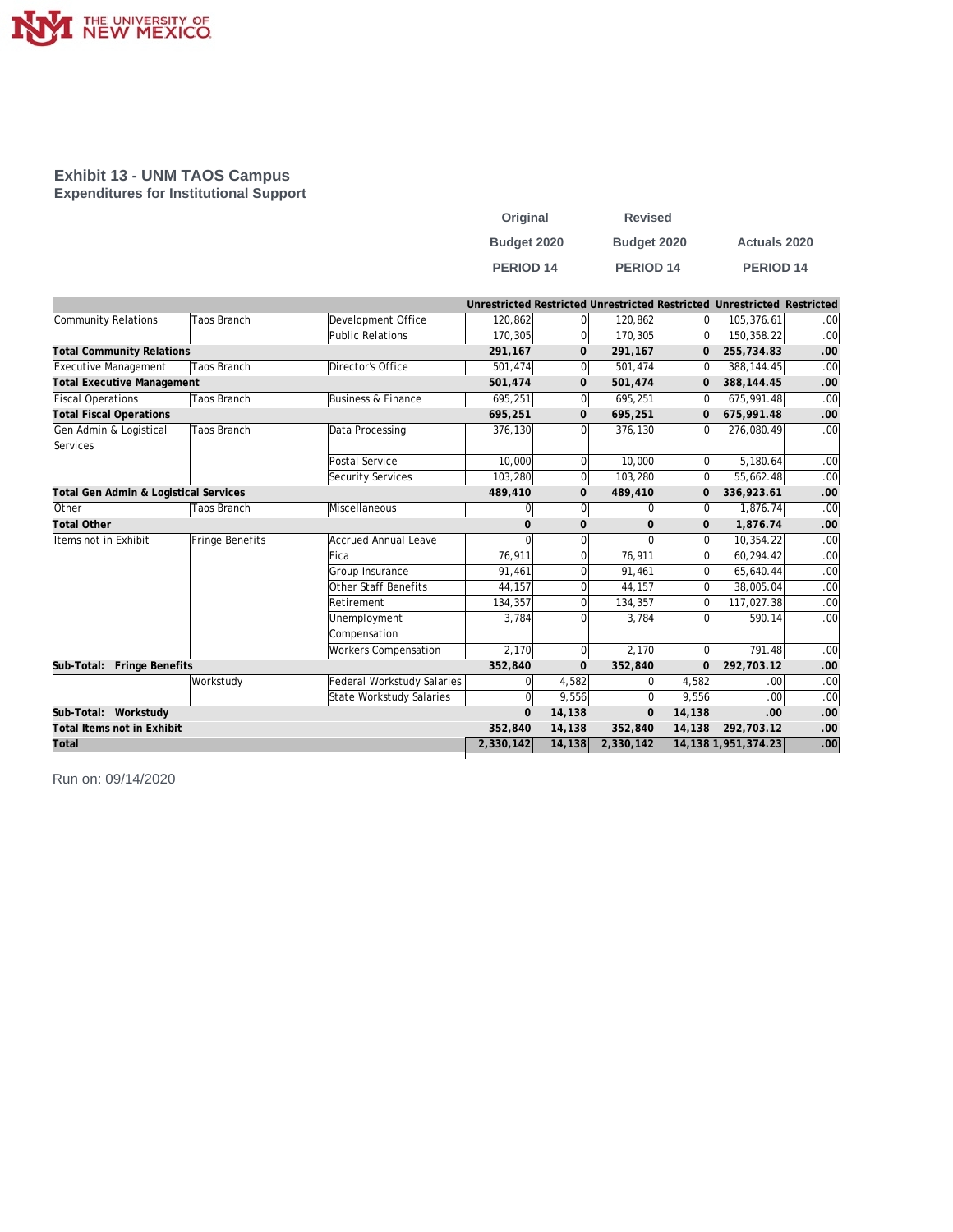

#### **Exhibit 13a - UNM TAOS Campus Detail of Expenditures for Institutional Support**

|                                  |                |                                   |                                  |      | . .                                                             | Original<br>Budget 2020<br>PERIOD <sub>14</sub> |                     |      | <b>Revised</b><br>Budget 2020<br>PERIOD <sub>14</sub> |  |                |      | <b>Actuals 2020</b><br>PERIOD <sub>14</sub> |     |
|----------------------------------|----------------|-----------------------------------|----------------------------------|------|-----------------------------------------------------------------|-------------------------------------------------|---------------------|------|-------------------------------------------------------|--|----------------|------|---------------------------------------------|-----|
|                                  |                |                                   |                                  | FTE  | Unrestricted FTE Restricted FTE Unrestricted FTE Restricted FTE |                                                 |                     |      |                                                       |  |                |      | Unrestricted FTE Restricted                 |     |
| Other                            | Taos<br>Branch | Miscellane<br>ous<br>-BU 437      | Supplies_E<br>xpense             |      | 0                                                               |                                                 | $\mathbf 0$         |      | 0                                                     |  | $\mathbf 0$    |      | 1,876.74                                    | .00 |
| Total 437                        |                |                                   |                                  |      | $\mathsf{O}\xspace$                                             |                                                 | $\mathbf 0$         |      | $\mathsf{O}\xspace$                                   |  | $\mathbf 0$    |      | 1,876.74                                    | .00 |
| <b>Total Other</b>               |                |                                   |                                  |      | $\overline{O}$                                                  |                                                 | $\mathsf{O}\xspace$ |      | $\mathbf 0$                                           |  | $\mathbf 0$    |      | 1,876.74                                    | .00 |
| Community<br>Relations           | Taos<br>Branch | Developme<br>nt Office            | Administra<br>tive               | 1.00 | 78,905                                                          |                                                 | $\mathbf 0$         | 1.00 | 78,905                                                |  | $\mathbf 0$    | 1.00 | 78,904.56                                   | .00 |
|                                  |                | -BU 208                           | Professional<br>Technician       |      | $\overline{0}$                                                  |                                                 | $\mathbf 0$         |      | $\mathsf 0$                                           |  | $\mathbf 0$    |      | 11.47                                       | .00 |
|                                  |                |                                   | Salary                           |      |                                                                 |                                                 |                     |      |                                                       |  |                |      |                                             |     |
|                                  |                | Developme<br>nt Office<br>-BU 208 | Contract<br>Services             |      | 20,000                                                          |                                                 | $\mathbf 0$         |      | 20,000                                                |  | $\mathbf 0$    |      | 12,000.00                                   | .00 |
|                                  |                |                                   | Student<br>Awards<br>and Aid     |      | $\mathbf 0$                                                     |                                                 | $\mathbf 0$         |      | $\mathsf 0$                                           |  | $\mathbf 0$    |      | 9,000.00                                    | .00 |
|                                  |                |                                   | Supplies_E<br>xpense             |      | 19,957                                                          |                                                 | $\mathbf 0$         |      | 19,957                                                |  | $\mathbf 0$    |      | 4,601.96                                    | .00 |
|                                  |                |                                   | Travel                           |      | 2,000                                                           |                                                 | $\mathbf 0$         |      | 2,000                                                 |  | $\mathbf 0$    |      | 858.62                                      | .00 |
| Total 208                        |                |                                   |                                  | 1.00 | 120,862                                                         |                                                 | 0                   | 1.00 | 120,862                                               |  | $\mathbf 0$    | 1.00 | 105,376.61                                  | .00 |
|                                  |                | Public<br>Relations<br>-BU 407    | Federal<br>Workstudy<br>Salaries | .09  | 2,001                                                           |                                                 | $\overline{0}$      |      | 2,001                                                 |  | $\mathbf 0$    |      | .00                                         | .00 |
|                                  |                |                                   | Support<br><b>Staff Salary</b>   | 3.00 | 78,525                                                          |                                                 | $\overline{0}$      | 1.00 | 78,525                                                |  | $\mathbf{0}$   | 1.00 | 46,064.16                                   | .00 |
|                                  |                |                                   | Technician<br>Salary             |      | $\mathbf 0$                                                     |                                                 | $\mathbf 0$         | .37  | $\mathbf 0$                                           |  | $\mathbf 0$    | .53  | 20,450.33                                   | .00 |
|                                  |                | Public<br>Relations<br>-BU 407    | Contract<br>Services             |      | 10,000                                                          |                                                 | $\overline{0}$      |      | 10,000                                                |  | $\mathbf 0$    |      | 74.85                                       | .00 |
|                                  |                |                                   | Supplies_E<br>xpense             |      | 78,779                                                          |                                                 | $\mathbf 0$         |      | 78,779                                                |  | $\mathbf 0$    |      | 83,768.88                                   | .00 |
|                                  |                |                                   | Travel                           |      | 1,000                                                           |                                                 | $\mathbf 0$         |      | 1,000                                                 |  | $\mathbf 0$    |      | .00                                         | .00 |
| Total 407                        |                |                                   |                                  | 3.09 | 170,305                                                         |                                                 | $\Omega$            | 1.37 | 170,305                                               |  | $\overline{0}$ | 1.53 | 150,358.22                                  | .00 |
| <b>Total Community Relations</b> |                |                                   |                                  | 4.09 | 291,167                                                         |                                                 | 0                   | 2.37 | 291,167                                               |  | $\mathbf 0$    | 2.53 | 255,734.83                                  | 00  |
| Executive<br>Management          | Taos<br>Branch | Director's<br>Office              | Administra<br>tive               |      | $\overline{0}$                                                  |                                                 | $\overline{0}$      | .19  | $\mathbf 0$                                           |  | $\overline{0}$ | .21  | 17,863.64                                   | .00 |
|                                  |                | -BU 484                           | Professional<br>Faculty          | 1.00 | 156,000                                                         |                                                 | $\mathbf 0$         | 1.01 | 156,000                                               |  | $\mathbf 0$    | 1.01 | 156,560.15                                  | .00 |
|                                  |                |                                   | Salaries<br>Federal              | .18  | 3,999                                                           |                                                 | $\mathbf 0$         |      | 3,999                                                 |  | $\mathbf 0$    |      | .00                                         | .00 |
|                                  |                |                                   | Workstudy<br>Salaries            |      |                                                                 |                                                 |                     |      |                                                       |  |                |      |                                             |     |
|                                  |                |                                   | Other<br>Salaries                | 1.52 | 61,817                                                          |                                                 | $\mathbf 0$         | .04  | 61,817                                                |  | $\mathbf 0$    | .03  | 2,087.87                                    | .00 |
|                                  |                |                                   | Student<br>Salaries              |      | $\mathbf 0$                                                     |                                                 | $\mathbf 0$         | .48  | $\mathsf 0$                                           |  | $\mathbf 0$    | .47  | 9,860.00                                    | .00 |
|                                  |                |                                   | Support<br><b>Staff Salary</b>   | 3.00 | 155,158                                                         |                                                 | $\overline{0}$      | 2.00 | 155,158                                               |  | $\mathbf 0$    | 2.00 | 112,972.47                                  | .00 |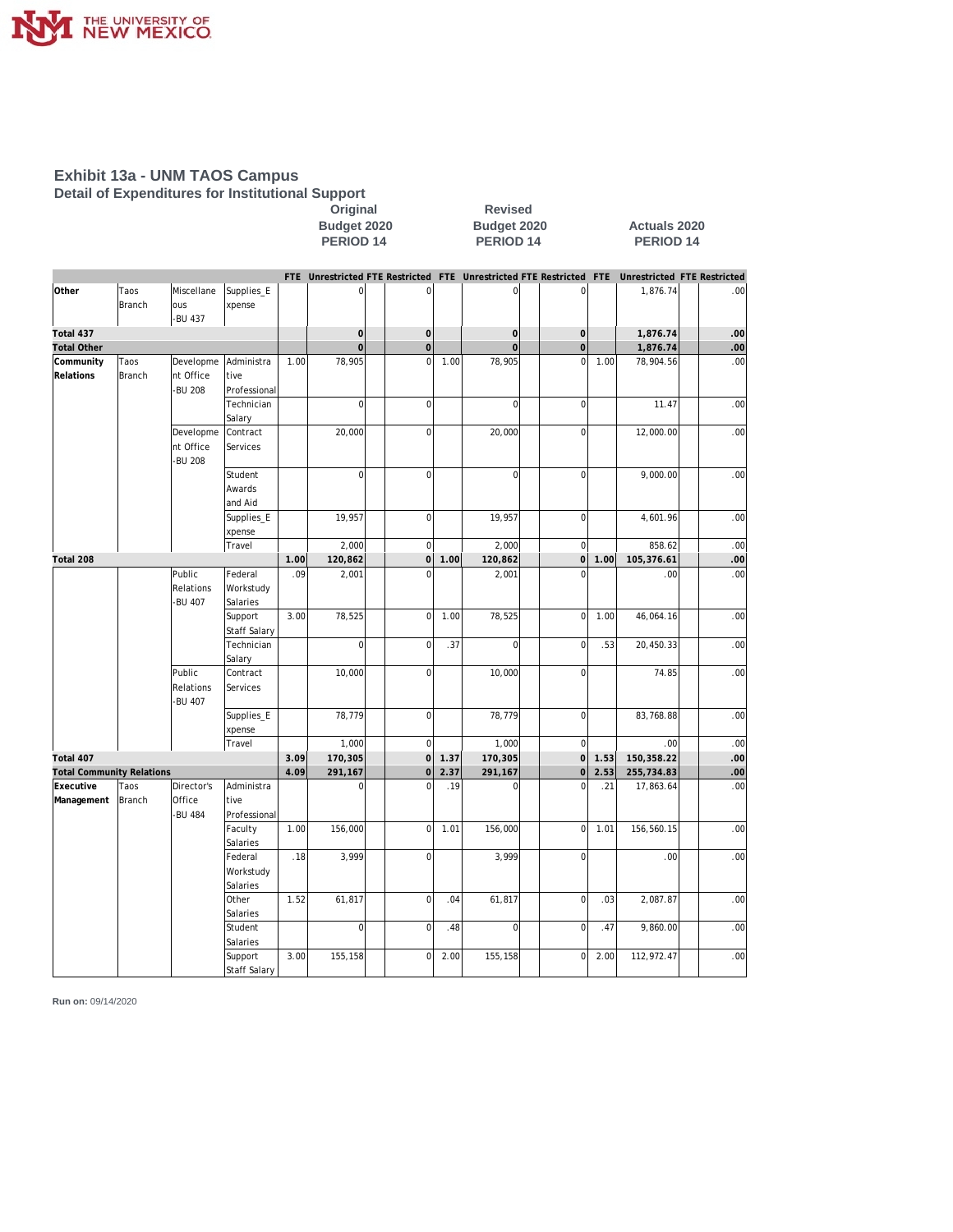

#### **Exhibit 13a - UNM TAOS Campus Detail of Expenditures for Institutional Support**

**Original Revised** 

**Budget 2020 Budget 2020 Actuals 2020** PERIOD 14 PERIOD 14 PERIOD 14

|                                   |        |                       |                       |      |                |                |      | FTE Unrestricted FTE Restricted FTE Unrestricted FTE Restricted FTE |                     |      | Unrestricted FTE Restricted |     |
|-----------------------------------|--------|-----------------------|-----------------------|------|----------------|----------------|------|---------------------------------------------------------------------|---------------------|------|-----------------------------|-----|
| Executive                         | Taos   | Director's            | Contract              |      | 20,000         | $\mathbf 0$    |      | 20,000                                                              | $\overline{0}$      |      | 26,525.00                   | .00 |
| Management                        | Branch | Office                | Services              |      |                |                |      |                                                                     |                     |      |                             |     |
|                                   |        | <b>BU 484</b>         |                       |      |                |                |      |                                                                     |                     |      |                             |     |
|                                   |        |                       | Equipment             |      | 2,500          | $\mathbf 0$    |      | 2,500                                                               | $\mathbf 0$         |      | 7,073.87                    | .00 |
|                                   |        |                       | Student               |      | $\Omega$       | $\Omega$       |      | $\Omega$                                                            | $\Omega$            |      | 500.00                      | .00 |
|                                   |        |                       | Awards                |      |                |                |      |                                                                     |                     |      |                             |     |
|                                   |        |                       | and Aid               |      |                |                |      |                                                                     |                     |      |                             |     |
|                                   |        |                       | Supplies E            |      | 86,500         | $\mathbf 0$    |      | 86,500                                                              | $\mathbf 0$         |      | 40,787.92                   | .00 |
|                                   |        |                       | xpense                |      |                |                |      |                                                                     |                     |      |                             |     |
|                                   |        |                       | Travel                |      | 15,500         | $\mathbf 0$    |      | 15,500                                                              | $\mathbf 0$         |      | 13,913.53                   | .00 |
| Total 484                         |        |                       |                       | 5.70 | 501,474        | $\overline{O}$ | 3.72 | 501,474                                                             | $\mathbf 0$         | 3.72 | 388, 144.45                 | .00 |
| <b>Total Executive Management</b> |        |                       |                       | 5.70 | 501,474        | $\overline{0}$ | 3.72 | 501,474                                                             | $\mathbf 0$         | 3.72 | 388, 144.45                 | .00 |
| Fiscal                            | Taos   | <b>Business &amp;</b> | Administra            | 2.00 | 133,956        | $\Omega$       | 2.00 | 133,956                                                             | $\overline{0}$      | 2.00 | 133,956.12                  | .00 |
| Operations                        | Branch | Finance               | tive                  |      |                |                |      |                                                                     |                     |      |                             |     |
|                                   |        | <b>BU 486</b>         | Professional          |      |                |                |      |                                                                     |                     |      |                             |     |
|                                   |        |                       | Federal               | .27  | 6,000          | $\mathbf 0$    |      | 6,000                                                               | $\mathbf 0$         |      | .00                         | .00 |
|                                   |        |                       | Workstudy<br>Salaries |      |                |                |      |                                                                     |                     |      |                             |     |
|                                   |        |                       | Student               |      | $\overline{0}$ | $\mathbf 0$    | .43  | $\overline{0}$                                                      | $\mathbf 0$         | .39  | 7,353.83                    | .00 |
|                                   |        |                       | Salaries              |      |                |                |      |                                                                     |                     |      |                             |     |
|                                   |        |                       | Support               | 1.50 | 68,812         | $\mathbf 0$    | 1.56 | 68,812                                                              | $\mathbf 0$         | 1.58 | 76,558.09                   | .00 |
|                                   |        |                       | Staff Salary          |      |                |                |      |                                                                     |                     |      |                             |     |
|                                   |        | <b>Business &amp;</b> | Charge Inst.          |      | 391,879        | $\overline{0}$ |      | 391,879                                                             | $\mathbf 0$         |      | 399,951.00                  | .00 |
|                                   |        | Finance               | Support               |      |                |                |      |                                                                     |                     |      |                             |     |
|                                   |        | -BU 486               |                       |      |                |                |      |                                                                     |                     |      |                             |     |
|                                   |        |                       | Equipment             |      | 805            | $\mathbf 0$    |      | 805                                                                 | $\mathbf 0$         |      | .00.                        | .00 |
|                                   |        |                       | Supplies_E            |      | 90,799         | $\overline{0}$ |      | 90,799                                                              | $\overline{0}$      |      | 56,841.44                   | .00 |
|                                   |        |                       | xpense                |      |                |                |      |                                                                     |                     |      |                             |     |
|                                   |        |                       | Travel                |      | 3,000          | $\mathbf 0$    |      | 3,000                                                               | $\mathbf 0$         |      | 1,331.00                    | .00 |
| Total 486                         |        |                       |                       | 3.77 | 695,251        | $\overline{O}$ | 3.99 | 695,251                                                             | $\overline{O}$      | 3.97 | 675,991.48                  | .00 |
| <b>Total Fiscal Operations</b>    |        |                       |                       | 3.77 | 695,251        | $\overline{0}$ | 3.99 | 695,251                                                             | $\mathsf{O}\xspace$ | 3.97 | 675,991.48                  | .00 |
| Gen Admin &                       | Taos   | Postal                | Supplies_E            |      | 10,000         | $\mathbf 0$    |      | 10,000                                                              | $\overline{0}$      |      | 5,180.64                    | .00 |
| Logistical                        | Branch | Service               | xpense                |      |                |                |      |                                                                     |                     |      |                             |     |
| Services                          |        | -BU 201               |                       |      |                |                |      |                                                                     |                     |      |                             |     |
| Total 201                         |        |                       |                       |      | 10,000         | $\mathbf 0$    |      | 10,000                                                              | $\mathbf 0$         |      | 5,180.64                    | .00 |
|                                   |        | Data                  | Administra            | 1.00 | 72,921         | $\overline{0}$ | .42  | 72,921                                                              | $\overline{0}$      | .56  | 36,685.56                   | .00 |
|                                   |        | Processing            | tive                  |      |                |                |      |                                                                     |                     |      |                             |     |
|                                   |        | <b>BU 385</b>         | Professional          |      |                |                |      |                                                                     |                     |      |                             |     |
|                                   |        |                       | Support               | 3.00 | 139,011        | $\overline{0}$ | 2.89 | 139,011                                                             | $\overline{0}$      | 2.86 | 143,631.63                  | .00 |
|                                   |        |                       | Staff Salary          |      |                |                |      |                                                                     |                     |      |                             |     |
|                                   |        | Data                  | Contract              |      | 16,500         | $\mathbf 0$    |      | 16,500                                                              | $\mathbf 0$         |      | 5,575.01                    | .00 |
|                                   |        | Processing            | Services              |      |                |                |      |                                                                     |                     |      |                             |     |
|                                   |        | <b>BU 385</b>         |                       |      |                |                |      |                                                                     |                     |      |                             |     |
|                                   |        |                       | Equipment             |      | 19,500         | $\mathbf 0$    |      | 19,500                                                              | $\mathbf 0$         |      | 12, 122.48                  | .00 |
|                                   |        |                       | Supplies_E            |      | 126,198        | $\overline{0}$ |      | 126,198                                                             | $\overline{0}$      |      | 78,051.56                   | .00 |
|                                   |        |                       | xpense                |      |                |                |      |                                                                     |                     |      |                             |     |
|                                   |        |                       | Travel                |      | 2,000          | $\mathbf 0$    |      | 2,000                                                               | $\overline{0}$      |      | 14.25                       | .00 |
| Total 385                         |        |                       |                       | 4.00 | 376,130        | $\mathbf 0$    | 3.31 | 376,130                                                             | $\overline{0}$      | 3.42 | 276,080.49                  | .00 |
|                                   |        | Security              | Other                 | .32  | 13,000         | $\overline{0}$ |      | 13,000                                                              | $\overline{0}$      |      | .00                         | .00 |
|                                   |        | Services              | Salaries              |      |                |                |      |                                                                     |                     |      |                             |     |
|                                   |        | <b>BU 494</b>         |                       |      |                |                |      |                                                                     |                     |      |                             |     |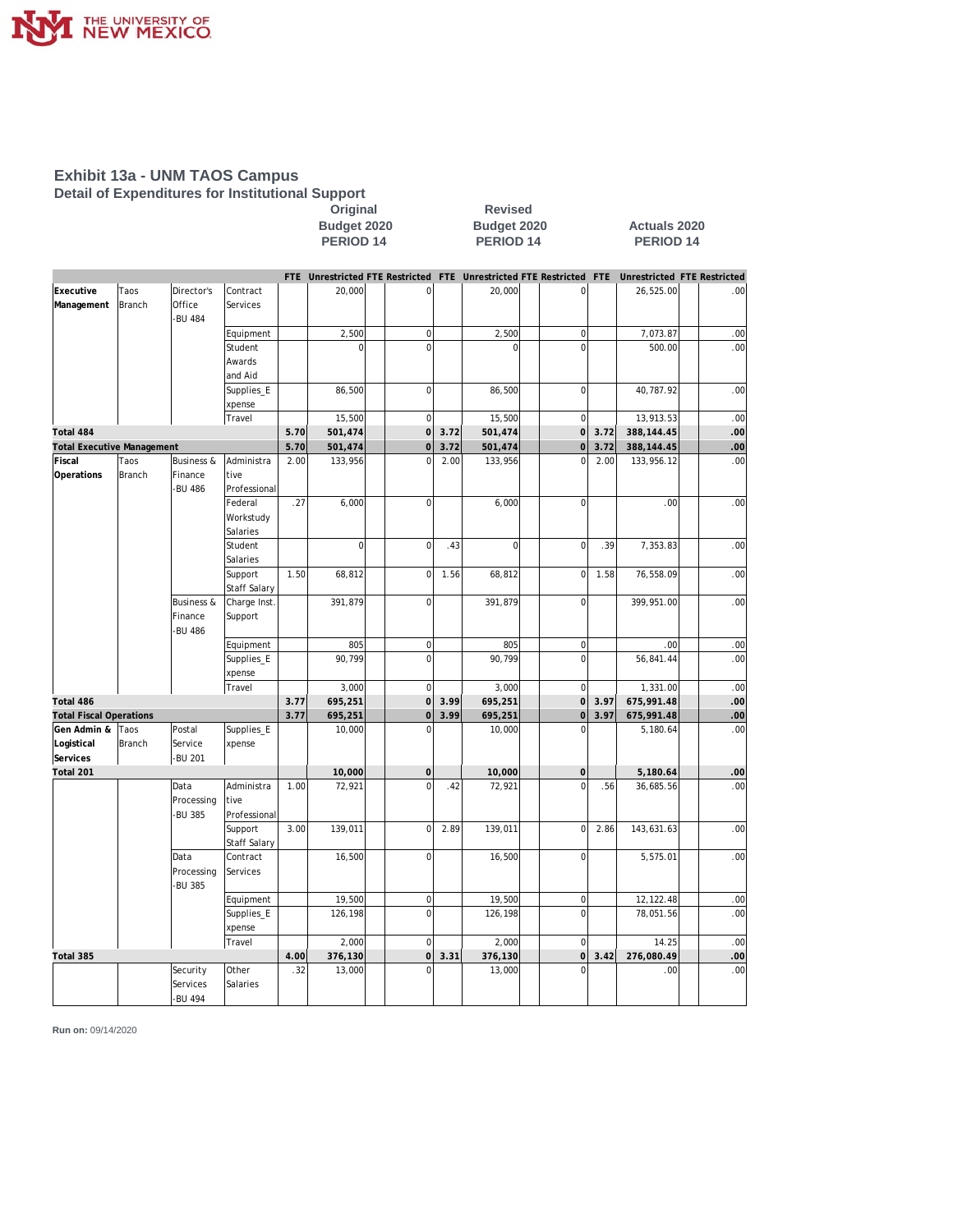

#### **Exhibit 13a - UNM TAOS Campus Detail of Expenditures for Institutional Support**

| Original           |  |
|--------------------|--|
| <b>Budget 2020</b> |  |
| <b>PERIOD 14</b>   |  |

**Revised Budget 2020 Actuals 2020**<br>**PERIOD 14 PERIOD 14 PERIOD 14 PERIOD 14 PERIOD 14**

|                                       |        |                 |                 | FTF.  | Unrestricted FTE Restricted |    | FTE     | Unrestricted FTE Restricted FTE |          |      | Unrestricted FTE Restricted |                  |
|---------------------------------------|--------|-----------------|-----------------|-------|-----------------------------|----|---------|---------------------------------|----------|------|-----------------------------|------------------|
| Gen Admin &                           | Taos   | Security        | Support         | 1.001 | 33,280                      |    |         | 33.280                          |          |      | .00 <sub>1</sub>            | .00 <sub>1</sub> |
| Logistical                            | Branch | <b>Services</b> | Staff Salary    |       |                             |    |         |                                 |          |      |                             |                  |
| Services                              |        | -BU 494         |                 |       |                             |    |         |                                 |          |      |                             |                  |
|                                       |        |                 | Technician      |       |                             |    | .62     | 0                               |          | .46  | 16,038.90                   | .00 <sub>1</sub> |
|                                       |        |                 | Salary          |       |                             |    |         |                                 |          |      |                             |                  |
|                                       |        | Security        | <b>Contract</b> |       | 24.150                      |    |         | 24.150                          |          |      | 2.945.78                    | .00 <sub>1</sub> |
|                                       |        | Services        | Services        |       |                             |    |         |                                 |          |      |                             |                  |
|                                       |        | -BU 494         |                 |       |                             |    |         |                                 |          |      |                             |                  |
|                                       |        |                 | Equipment       |       |                             |    |         |                                 |          |      | 845.00                      | .00              |
|                                       |        |                 | Supplies_E      |       | 32,850                      |    |         | 32,850                          |          |      | 35,832.80                   | .00              |
|                                       |        |                 | xpense          |       |                             |    |         |                                 |          |      |                             |                  |
| Total 494                             |        |                 |                 | 1.32  | 103,280                     |    | .62     | 103,280                         | $\Omega$ | .46  | 55,662.48                   | .00              |
| Total Gen Admin & Logistical Services |        |                 |                 | 5.32  | 489,410                     | οl | 3.93    | 489,410                         | $\Omega$ | 3.88 | 336,923.61                  | .00              |
| Grand Total Exhibit 13a               |        |                 |                 | 18.88 | 1,977,302                   |    | 0 14.01 | 1.977.302                       |          |      | 0 14.10 1,658,671.11        | .00              |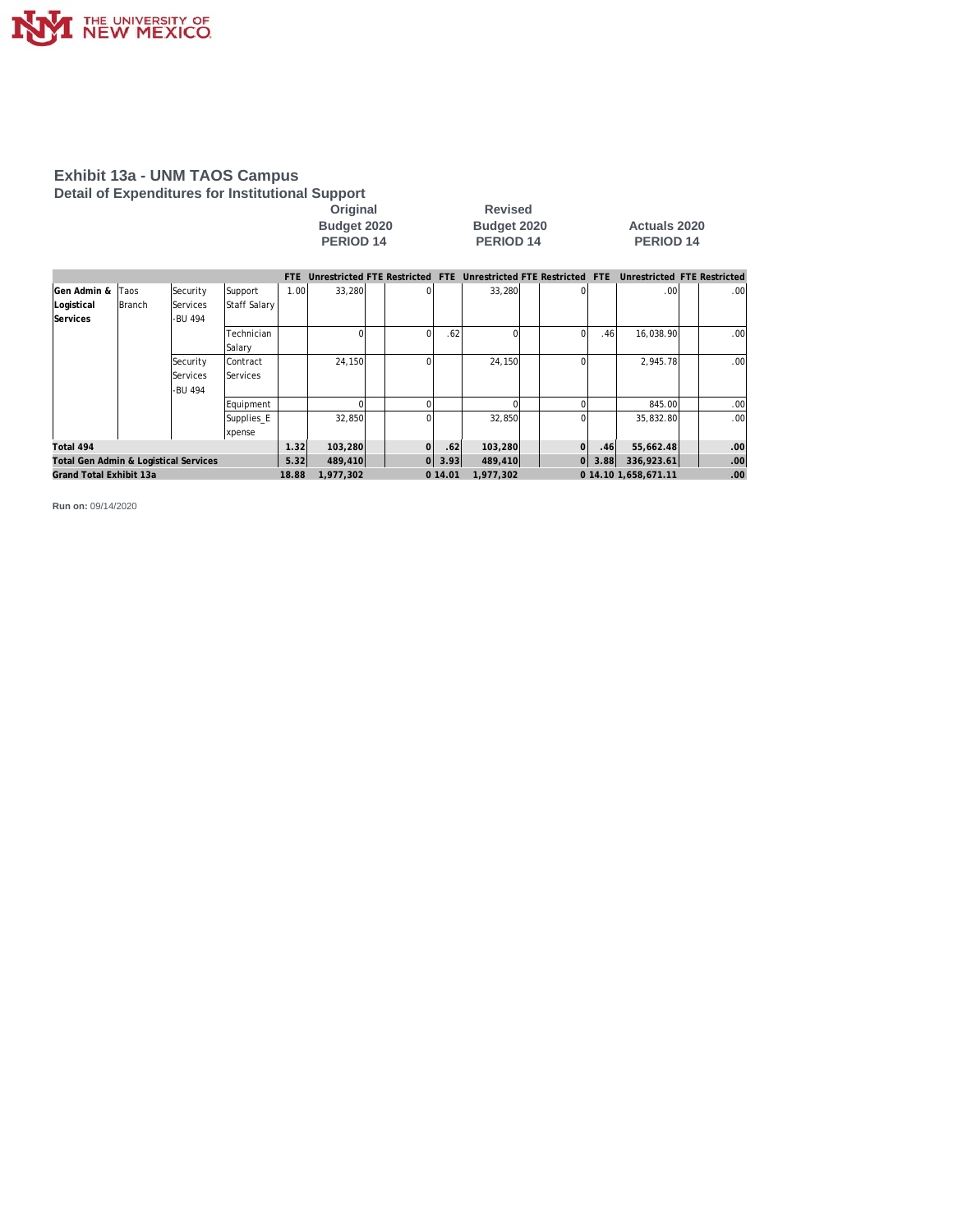

#### **Exhibit 14 - UNM TAOS Campus Expenditures for Operations and Maintenance of Plant**

| Original    | <b>Revised</b>   |                      |
|-------------|------------------|----------------------|
| Budget 2020 | Budget 2020      | <b>Actuals 2020</b>  |
| PERIOD 14   | <b>PERIOD 14</b> | PERIOD <sub>14</sub> |

|                                        |                    |                             |           |                |           |                | Unrestricted Restricted Unrestricted Restricted Unrestricted Restricted |                  |
|----------------------------------------|--------------------|-----------------------------|-----------|----------------|-----------|----------------|-------------------------------------------------------------------------|------------------|
| Operation & Maintenance<br>lof Plant   | Taos Branch        | Administration              | 218,950   | $\Omega$       | 218,950   | $\Omega$       | 199,028.03                                                              | .00              |
|                                        |                    | Automotive                  |           |                |           |                |                                                                         |                  |
|                                        |                    |                             | 20,000    | 0              | 20,000    | $\Omega$       | 18,518.86                                                               | .00              |
|                                        |                    | Custodial                   | 196,321   | 0              | 196,321   | $\Omega$       | 185,596.93                                                              | .00              |
|                                        |                    | Maintenance                 | 266,792   | $\overline{0}$ | 266,792   | $\overline{0}$ | 285,685.33                                                              | .00              |
| Total Operation & Maintenance of Plant |                    |                             | 702,063   | 0              | 702,063   | $\mathbf{0}$   | 688,829.15                                                              | .00.             |
| Other                                  | <b>Taos Branch</b> | Miscellaneous               | 0         | $\Omega$       | 50,000    | 0l             | .00                                                                     | .00              |
| <b>Total Other</b>                     |                    |                             |           | $\mathbf{0}$   | 50,000    | $\mathbf{O}$   | .00                                                                     | .00              |
| Items not in Exhibit                   | Fringe Benefits    | Accrued Annual Leave        |           |                |           | 0              | 9,565.72                                                                | .00              |
|                                        |                    | Fica                        | 23,746    |                | 23,746    | 0              | 28,359.45                                                               | .00              |
|                                        |                    | Group Insurance             | 63.175    | 0              | 63.175    | 0              | 84,088.63                                                               | .00              |
|                                        |                    | Other Staff Benefits        | 12,660    |                | 12,660    | $\Omega$       | 18,040.55                                                               | .00 <sub>1</sub> |
|                                        |                    | Retirement                  | 43,172    | 0              | 43,172    | 0              | 55,605.75                                                               | .00              |
|                                        |                    | Unemployment                | 3,075     |                | 3,075     | O              | 276.77                                                                  | .00              |
|                                        |                    | Compensation                |           |                |           |                |                                                                         |                  |
|                                        |                    | <b>Workers Compensation</b> | 7,218     | $\overline{0}$ | 7,218     | $\Omega$       | 3,641.74                                                                | .00 <sub>1</sub> |
| Fringe Benefits<br>Sub-Total:          |                    |                             | 153,046   | $\mathbf{0}$   | 153,046   | 0              | 199,578.61                                                              | .00              |
|                                        | Utilities          | Electricity                 | 98,500    |                | 98,500    | $\Omega$       | 89,313.86                                                               | .00              |
|                                        |                    | Fuel_Heat_Cool              | 63,000    | 0              | 63,000    | 0              | 10,729.88                                                               | .00 <sub>1</sub> |
|                                        |                    | Sewer_Other                 | 22,000    | $\Omega$       | 22,000    | 0              | 21,845.26                                                               | .00 <sub>1</sub> |
|                                        |                    | Water                       | 31,500    | $\overline{0}$ | 31,500    | 0l             | 28,900.27                                                               | .00 <sub>1</sub> |
| Sub-Total: Utilities                   |                    |                             | 215,000   | $\mathbf{0}$   | 215,000   | $\mathbf{0}$   | 150,789.27                                                              | .00              |
| Total Items not in Exhibit             |                    |                             | 368,046   | 0              | 368,046   |                | 350, 367.88                                                             | .00              |
| Total                                  |                    |                             | 1,070,109 | 0l             | 1,120,109 |                | 0 1,039,197.03                                                          | $.00\,$          |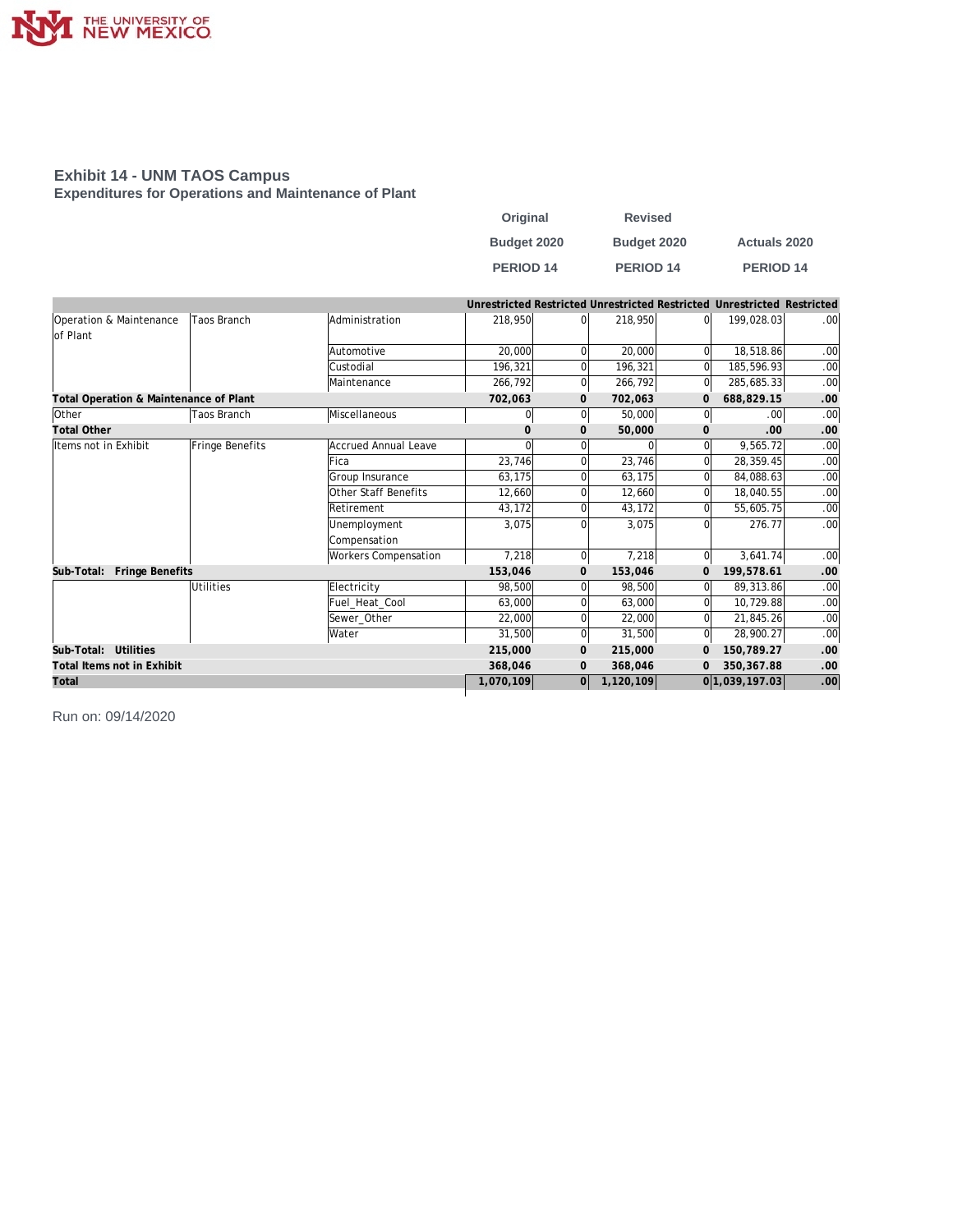

## **Exhibit 14a - UNM TAOS Campus**

**Detail of Expenditures for Operations and Maintenance of Plant**

|                                        |        |                            |                                |       |                     | Original<br><b>Revised</b><br>Budget 2020<br>Budget 2020                                        |         |                      |  | <b>Actuals 2020</b> |      |                    |                  |
|----------------------------------------|--------|----------------------------|--------------------------------|-------|---------------------|-------------------------------------------------------------------------------------------------|---------|----------------------|--|---------------------|------|--------------------|------------------|
|                                        |        |                            |                                |       | <b>PERIOD 14</b>    |                                                                                                 |         | PERIOD <sub>14</sub> |  |                     |      | <b>PERIOD 14</b>   |                  |
|                                        |        |                            |                                |       |                     | FTE Unrestricted FTE Restricted FTE Unrestricted FTE Restricted FTE Unrestricted FTE Restricted |         |                      |  |                     |      |                    |                  |
| Other                                  | Taos   | Miscellane                 | Contract                       |       | $\mathbf 0$         | $\mathbf 0$                                                                                     |         | 50.000               |  | $\mathbf 0$         |      | .00                | .00              |
|                                        | Branch | ous<br>-BU 437             | Services                       |       |                     |                                                                                                 |         |                      |  |                     |      |                    |                  |
| Total 437                              |        |                            |                                |       | $\mathsf{O}\xspace$ | $\mathsf{O}\xspace$                                                                             |         | 50,000               |  | $\mathsf{O}\xspace$ |      | .00                | .00              |
| <b>Total Other</b>                     |        |                            |                                |       | $\mathbf 0$         | $\mathbf 0$                                                                                     |         | 50,000               |  | $\mathbf 0$         |      | .00                | .00              |
| Operation &                            | Taos   | Administra                 | Administra                     | 2.00  | 122,259             | $\mathbf 0$                                                                                     | 2.00    | 122,259              |  | $\mathbf 0$         | 2.00 | 122,258.40         | .00              |
| Maintenance                            | Branch | tion                       | tive                           |       |                     |                                                                                                 |         |                      |  |                     |      |                    |                  |
| of Plant                               |        | <b>BU 212</b>              | Professional                   |       |                     |                                                                                                 |         |                      |  |                     |      |                    |                  |
|                                        |        |                            | Student                        |       | $\mathbf 0$         | $\mathbf 0$                                                                                     |         | $\mathbf 0$          |  | $\mathbf 0$         | .10  | 2,090.00           | .00              |
|                                        |        |                            | Salaries                       |       |                     |                                                                                                 |         |                      |  |                     |      |                    |                  |
|                                        |        |                            | Support                        | 1.00  | 41,136              | $\mathbf 0$                                                                                     | .99     | 41.136               |  | $\overline{0}$      | 1.00 | 41,451.26          | .00              |
|                                        |        |                            | <b>Staff Salary</b>            |       |                     |                                                                                                 |         |                      |  |                     |      |                    |                  |
|                                        |        | Administra                 | Contract                       |       | $\mathbf 0$         | $\mathbf 0$                                                                                     |         | $\overline{0}$       |  | $\mathbf 0$         |      | 2,499.43           | .00              |
|                                        |        | tion<br>-BU 212            | Services                       |       |                     |                                                                                                 |         |                      |  |                     |      |                    |                  |
|                                        |        |                            | Equipment                      |       | $\bf 0$             | $\pmb{0}$                                                                                       |         | $\boldsymbol{0}$     |  | $\mathbf 0$         |      | 1,722.00           | .00              |
|                                        |        |                            | Property                       |       | 48,555              | $\mathbf 0$                                                                                     |         | 48,555               |  | $\mathbf 0$         |      | .00                | .00              |
|                                        |        |                            | Insurance                      |       |                     |                                                                                                 |         |                      |  |                     |      |                    |                  |
|                                        |        |                            | Supplies_E                     |       | 4,500               | $\mathbf 0$                                                                                     |         | 4,500                |  | $\bf 0$             |      | 27,848.00          | .00              |
|                                        |        |                            | xpense                         |       |                     |                                                                                                 |         |                      |  |                     |      |                    |                  |
|                                        |        |                            | Travel                         |       | 2,500               | $\mathbf 0$                                                                                     |         | 2,500                |  | $\mathbf 0$         |      | 1,158.94           | .00              |
| Total 212                              |        |                            |                                | 3.00  | 218,950             | 0                                                                                               | 2.99    | 218,950              |  | 0                   | 3.10 | 199,028.03         | .00              |
|                                        |        | Custodial                  | Administra                     |       |                     | $\overline{0}$                                                                                  |         |                      |  | $\Omega$            |      | .00                | .00              |
|                                        |        | <b>BU 213</b>              | tive<br>Professional           |       |                     |                                                                                                 |         |                      |  |                     |      |                    |                  |
|                                        |        |                            | Support<br><b>Staff Salary</b> | 2.00  | 53,100              | $\mathbf 0$                                                                                     | 1.01    | 53,100               |  | $\overline{0}$      | 1.01 | 29,937.68          | .00              |
|                                        |        |                            | Technician                     | 6.00  | 103,220             | $\mathbf 0$                                                                                     | 4.54    | 103,220              |  | $\mathbf 0$         | 4.43 | 118,599.73         | .00              |
|                                        |        | Custodial                  | Salary<br>Contract             |       | 4,000               | $\mathbf 0$                                                                                     |         | 4,000                |  | $\mathbf 0$         |      | .00                | .00              |
|                                        |        | <b>BU 213</b>              | Services                       |       |                     |                                                                                                 |         |                      |  |                     |      |                    |                  |
|                                        |        |                            | Supplies_E                     |       | 36,000              | $\mathbf 0$                                                                                     |         | 36,000               |  | $\bf 0$             |      | 37,059.52          | .00              |
|                                        |        |                            | xpense                         |       |                     |                                                                                                 |         |                      |  |                     |      |                    |                  |
| Total 213                              |        |                            |                                | 8.00  | 196,321             | $\overline{0}$                                                                                  | 5.55    | 196,321              |  | 0                   | 5.44 | 185,596.93         | .00              |
|                                        |        | Maintenan<br>ce<br>-BU 215 | Technician<br>Salary           | 3.00  | 104,792             | $\mathbf 0$                                                                                     | 2.08    | 104,792              |  | $\Omega$            | 2.07 | 80,767.60          | .00              |
|                                        |        | Maintenan<br>ce<br>-BU 215 | Contract<br>Services           |       | 5,000               | $\mathbf 0$                                                                                     |         | 5,000                |  | $\mathbf 0$         |      | 45,064.14          | .00              |
|                                        |        |                            | Equipment                      |       | $\bf 0$             | $\boldsymbol{0}$                                                                                |         | $\bf 0$              |  | $\bf 0$             |      | 2,768.58           | .00              |
|                                        |        |                            | Property                       |       | 10,000              | $\mathbf 0$                                                                                     |         | 10,000               |  | $\mathbf 0$         |      | 32,494.27          | .00              |
|                                        |        |                            | Insurance                      |       |                     |                                                                                                 |         |                      |  |                     |      |                    |                  |
|                                        |        |                            | Supplies_E<br>xpense           |       | 147,000             | $\mathbf 0$                                                                                     |         | 147,000              |  | $\overline{0}$      |      | 124,353.67         | .00              |
|                                        |        |                            | Travel                         |       | $\overline{0}$      | $\bf 0$                                                                                         |         | $\boldsymbol{0}$     |  | $\overline{0}$      |      | 237.07             | .00              |
| Total 215                              |        |                            |                                | 3.00  | 266,792             | 0                                                                                               | 2.08    | 266,792              |  | 0                   | 2.07 | 285,685.33         | .00              |
|                                        |        | Automotiv                  | Supplies_E                     |       | 5,000               | $\mathbf 0$                                                                                     |         | 5,000                |  | $\mathbf 0$         |      | 15,861.02          | .00              |
|                                        |        | e<br>-BU 216               | xpense                         |       |                     |                                                                                                 |         |                      |  |                     |      |                    |                  |
|                                        |        |                            | Travel                         |       | 15,000              | $\mathbf 0$                                                                                     |         | 15,000               |  | $\overline{0}$      |      | 2,657.84           | .00              |
| Total 216                              |        |                            |                                |       | 20,000              | $\overline{0}$                                                                                  |         | 20,000               |  | $\overline{O}$      |      | 18,518.86          | .00.             |
| Total Operation & Maintenance of Plant |        |                            |                                | 14.00 | 702,063             |                                                                                                 | 0 10.62 | 702,063              |  |                     |      | 0 10.61 688,829.15 | .00 <sub>1</sub> |
| Grand Total Exhibit 14a                |        |                            |                                | 14.00 | 702,063             |                                                                                                 | 010.62  | 752,063              |  |                     |      | 0 10.61 688,829.15 | .00.             |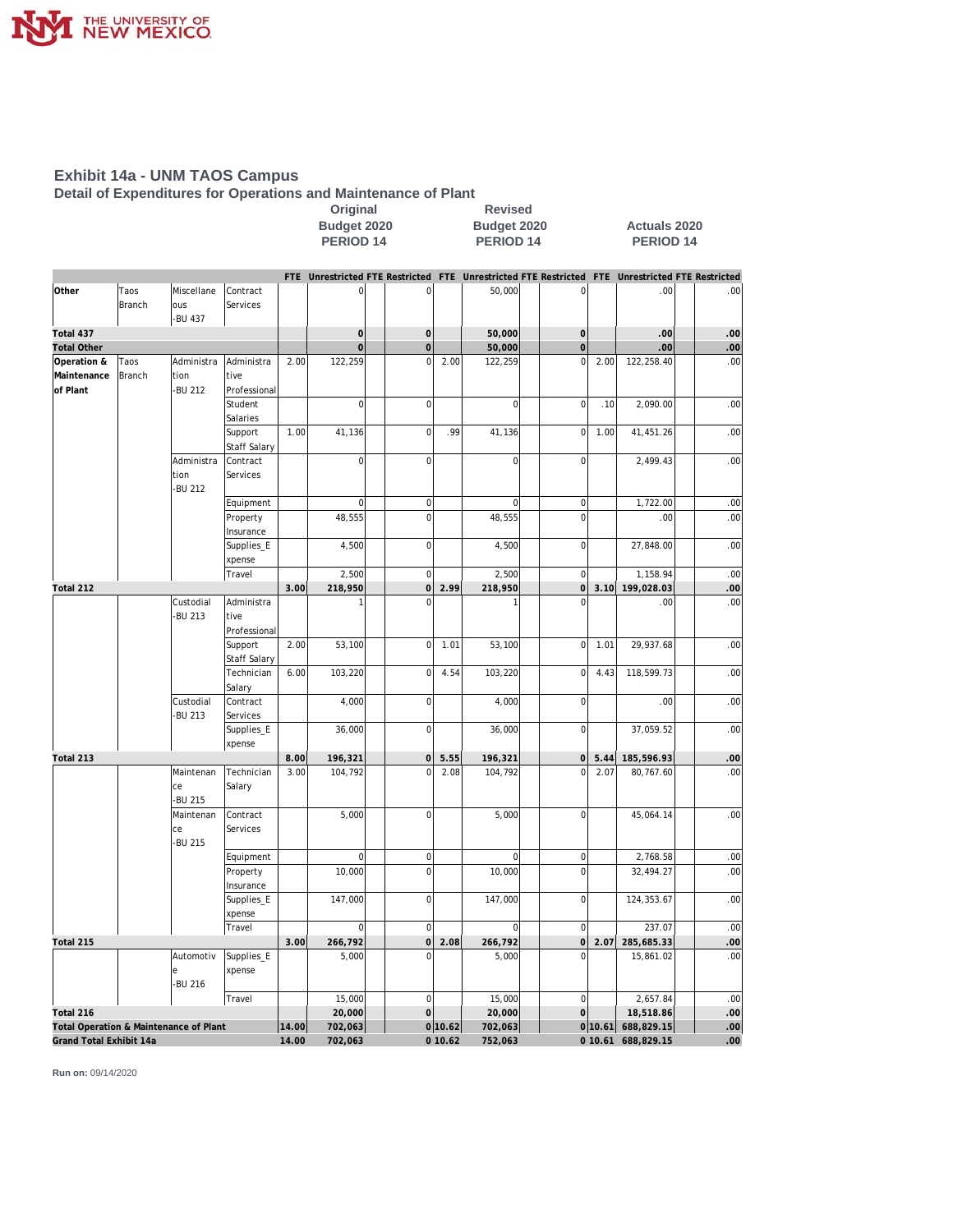

#### **Exhibit 15 - UNM TAOS Campus**

**Summary of Student Social and Cultural Development Activities**

Original Revised<br>Budget 2020 **Budget 2020** 

**PERIOD 14** 

## **Budget 2020 Budget 2020 Actuals 2020**

|                           |                          |            |          | FTE Unrestricted FTE Restricted FTE Unrestricted FTE Restricted FTE Unrestricted FTE Restricted |     |     |                  |                  |
|---------------------------|--------------------------|------------|----------|-------------------------------------------------------------------------------------------------|-----|-----|------------------|------------------|
| Revenues                  | Tuition and Fees         | 55,000     |          | 55,000                                                                                          |     |     | 43,472.93        | .00              |
|                           | Sales and Services       |            |          |                                                                                                 |     |     | 3.947.57         | .00.             |
| <b>Total Revenues</b>     |                          | 55,000     |          | 55,000                                                                                          |     |     | 47,420.50        | .00              |
| Beginning Balance         |                          | 175,142    | $\Omega$ | 184,592                                                                                         |     |     | 184,592.31       | .00 <sub>1</sub> |
| <b>Total Available</b>    |                          | 230,142.00 | .00      | 239,592.00                                                                                      | .00 |     | 232,012.81       | .00.             |
| Expenditures              | <b>Student Salaries</b>  | 4,000      |          | 4,000                                                                                           | 01  | .01 | 269.95           | .00              |
|                           | Workers Compensation     |            |          |                                                                                                 |     |     | .15              | .001             |
|                           | <b>Contract Services</b> |            |          | 10,000                                                                                          |     |     | 24,150.00        | .00              |
|                           | Equipment                | 8,200      |          | 8,200                                                                                           |     |     | 7.689.02         | .00              |
|                           | Student Awards and Aid   | 5,500      |          | 5,500                                                                                           |     |     | 14, 187.00       | .00              |
|                           | Supplies Expense         | 36,300     |          | 56,300                                                                                          |     |     | 18,663.46        | .00              |
|                           | Travel                   | 1,000      |          | 1,000                                                                                           |     |     | 1,506.10         | .00              |
| <b>Total Expenditures</b> |                          | 55,000     |          | 85,000                                                                                          | Οl  | .01 | 66,465.68        | .00              |
| Transfers (IN) or OUT     |                          |            | $\Omega$ |                                                                                                 |     |     | .00 <sub>l</sub> | .00 <sub>1</sub> |
| <b>Ending Balance</b>     |                          | 175,142.00 | .00      | 154,592.00                                                                                      | .00 |     | 165,547.13       | .00.             |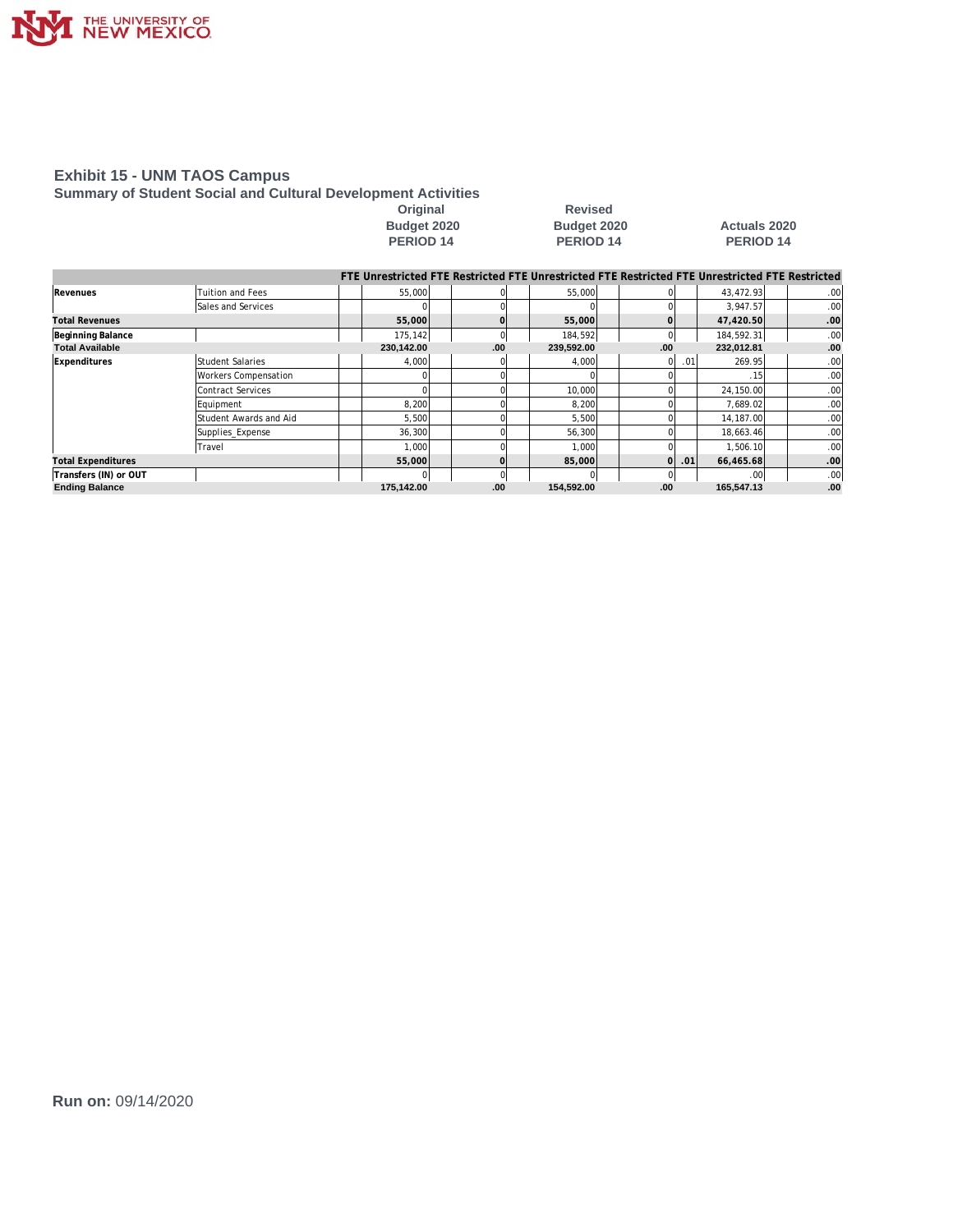

## **Exhibit 16 - UNM TAOS Campus**

**Summary of Research**

|                           |                                     | Budget 2020<br><b>PERIOD 14</b>                                                                 |   |            | Budget 2020<br>PERIOD 14 |    |            | <b>Actuals 2020</b><br>PERIOD 14 |              |                     |
|---------------------------|-------------------------------------|-------------------------------------------------------------------------------------------------|---|------------|--------------------------|----|------------|----------------------------------|--------------|---------------------|
|                           |                                     | FTE Unrestricted FTE Restricted FTE Unrestricted FTE Restricted FTE Unrestricted FTE Restricted |   |            |                          |    |            |                                  |              |                     |
| Revenues                  | <b>Federal Grants and Contracts</b> |                                                                                                 |   | 545,945    |                          |    | 545,945    | .00                              |              | 553,875.00          |
| Beginning Balance         |                                     |                                                                                                 |   |            |                          |    |            | .00 <sub>l</sub>                 |              | .00                 |
| <b>Total Available</b>    |                                     | .00                                                                                             |   | 545,945.00 | .00                      |    | 545,945.00 | .00                              |              | 553,875.00          |
| Expenditures              | Administrative Professional         |                                                                                                 |   | 210,885    |                          |    | 210,885    |                                  | $.00$   1.55 | 89,882.00           |
|                           | <b>Faculty Salaries</b>             |                                                                                                 |   | 121,800    |                          |    | 121,800    |                                  | $.00$   2.77 | 150,983.00          |
|                           | Student Salaries                    |                                                                                                 |   | 16.000     |                          |    | 16,000     | .00 <sub>l</sub>                 | .32          | 6,680.00            |
|                           | Support Staff Salary                |                                                                                                 |   |            |                          |    |            | .001                             | .81          | 42,002.00           |
|                           | Technician Salary                   |                                                                                                 |   |            |                          |    |            |                                  | .0011.03     | 53,852.00           |
|                           | Other Staff Benefits                |                                                                                                 |   | 104,260    |                          |    | 104,260    | .00                              |              | 116,503.00          |
|                           | Equipment                           |                                                                                                 |   |            |                          |    |            | .00                              |              | 23,253.00           |
|                           | Supplies_Expense                    |                                                                                                 |   | 65,000     |                          |    | 65,000     | .00                              |              | 52,740.00           |
|                           | Travel                              |                                                                                                 |   | 28,000     |                          |    | 28,000     | .00                              |              | 17,980.00           |
| <b>Total Expenditures</b> |                                     |                                                                                                 | b | 545,945    | ΩI                       | 61 | 545,945    |                                  |              | .00 6.48 553.875.00 |
| Transfers (IN) or OUT     |                                     |                                                                                                 |   |            | $\Omega$                 |    |            | .00 <sub>l</sub>                 |              | .00                 |
| <b>Ending Balance</b>     |                                     | .00                                                                                             |   | .00        | .00.                     |    | .00        | .00                              |              | .00                 |

**Original Revised**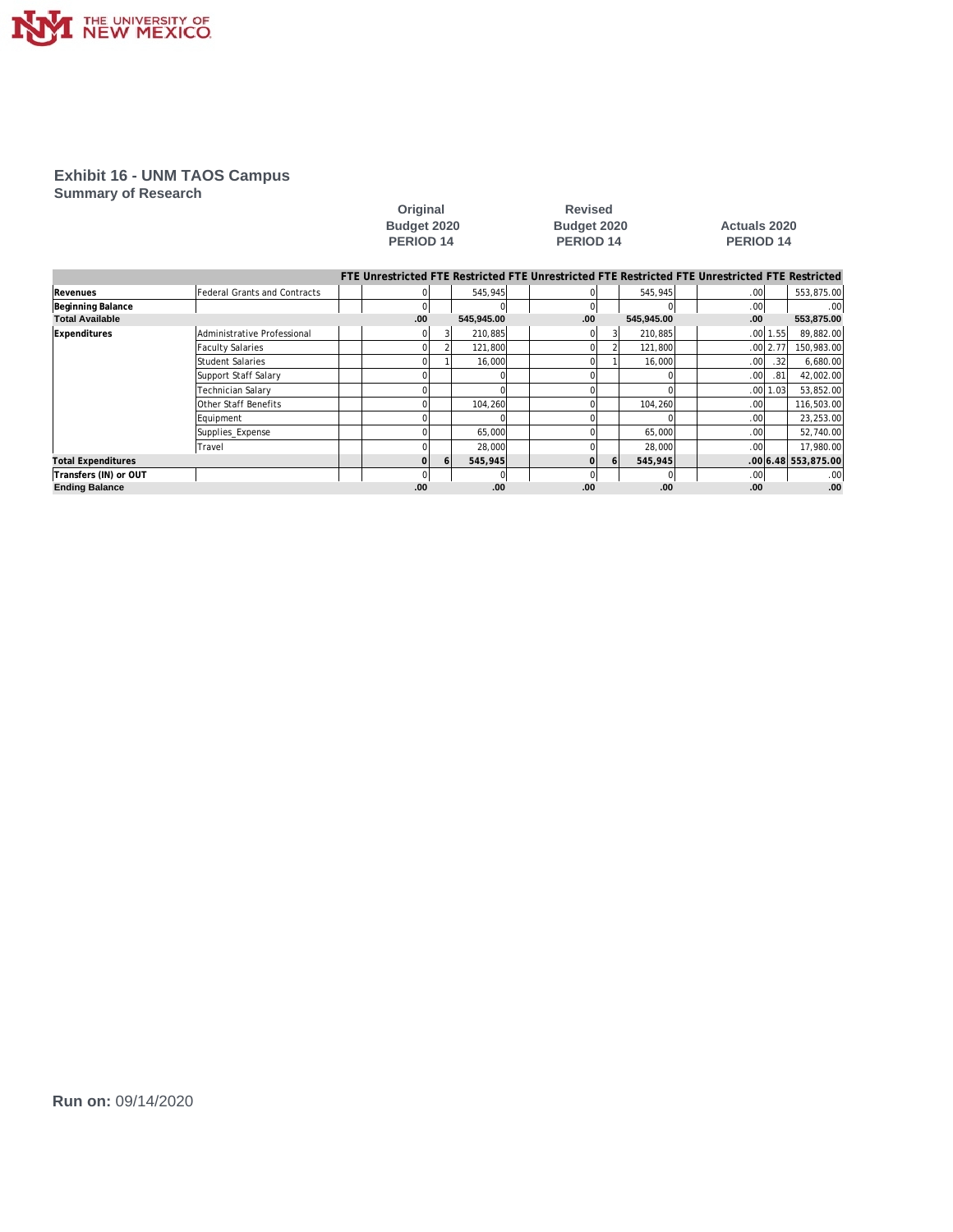

## **Exhibit 17 - UNM TAOS Campus**

Sales

**Summary of Public Service**

|                        |                                     | Original<br>Budget 2020<br>PERIOD <sub>14</sub> |                                                                                                 |    | <b>Revised</b><br>Budget 2020<br>PERIOD <sub>14</sub> |                |            |              | <b>Actuals 2020</b><br>PERIOD <sub>14</sub> |      |              |      |              |
|------------------------|-------------------------------------|-------------------------------------------------|-------------------------------------------------------------------------------------------------|----|-------------------------------------------------------|----------------|------------|--------------|---------------------------------------------|------|--------------|------|--------------|
|                        |                                     |                                                 | FTE Unrestricted FTE Restricted FTE Unrestricted FTE Restricted FTE Unrestricted FTE Restricted |    |                                                       |                |            |              |                                             |      |              |      |              |
| Revenues               | <b>Tuition and Fees</b>             |                                                 | 10,000                                                                                          |    |                                                       |                | 10,000     |              |                                             |      | 207,945.61   |      | .00          |
|                        | <b>Federal Grants and Contracts</b> |                                                 | $\mathbf 0$                                                                                     |    | 2,000,000                                             |                | $\Omega$   |              | 2,000,000                                   |      | .00.         |      | 1,859,265.00 |
|                        | <b>State Grants and Contracts</b>   |                                                 | $\Omega$                                                                                        |    | 800.000                                               |                | $\Omega$   |              | 800.000                                     |      | .00.         |      | 1,036,999.00 |
|                        | Private Gifts Grants and            |                                                 | 42,500                                                                                          |    | 200.000                                               |                | 186,300    |              | 200,000                                     |      | 229,033.36   |      | 89,651.00    |
|                        | Contracts                           |                                                 |                                                                                                 |    |                                                       |                |            |              |                                             |      |              |      |              |
|                        | Sales and Services                  |                                                 | 235,000                                                                                         |    |                                                       |                | 235,000    |              | $\Omega$                                    |      | 153,897.80   |      | .00          |
|                        | Other Sources                       |                                                 | $\Omega$                                                                                        |    |                                                       |                | $\Omega$   |              |                                             |      | 15,250.00    |      | .00          |
| <b>Total Revenues</b>  |                                     |                                                 | 287,500                                                                                         |    | 3,000,000                                             |                | 431,300    |              | 3,000,000                                   |      | 606,126.77   |      | 2,985,915.00 |
| Beginning Balance      |                                     |                                                 | 202,192                                                                                         |    |                                                       |                | 436.585    |              | O                                           |      | 436.584.96   |      | .00          |
| <b>Total Available</b> |                                     |                                                 | 489,692.00                                                                                      |    | 3,000,000.00                                          |                | 867,885.00 |              | 3,000,000.00                                |      | 1,042,711.73 |      | 2,985,915.00 |
| Expenditures           | Administrative Professional         | 2                                               | 61,913                                                                                          | 8  | 425,000                                               |                | 61,913     | $\mathbf{8}$ | 425,000                                     | .11  | 2,894.46     | 5.04 | 264,513.00   |
|                        | <b>Faculty Salaries</b>             | $\overline{1}$                                  | 28,135                                                                                          |    | 300,000                                               |                | 91,054     |              | 300,000                                     | 1.03 | 65,941.30    | 4.38 | 278,398.00   |
|                        | Federal Workstudy Salaries          |                                                 | $\mathbf 0$                                                                                     |    | 14,000                                                |                | 0          |              | 14,000                                      | .26  | 5,087.13     | 1.07 | 21,226.00    |
|                        | <b>GA TA RA PA Salary</b>           |                                                 | $\mathbf 0$                                                                                     |    |                                                       |                | $\Omega$   |              |                                             |      | .00          | .03  | 1,000.00     |
|                        | Other Salaries                      |                                                 | (135, 811)                                                                                      | 6  | 130,000                                               |                | (135, 811) | 6            | 130,000                                     | .77  | 23,417.99    | .21  | 9,031.00     |
|                        | <b>State Workstudy Salaries</b>     |                                                 | $\mathbf 0$                                                                                     |    | 21,000                                                |                | $\Omega$   |              | 21,000                                      | .24  | 4,194.52     | .52  | 10,292.00    |
|                        | Student Salaries                    |                                                 | $\Omega$                                                                                        |    |                                                       |                | 5,000      |              | $\Omega$                                    | 2.47 | 49,142.58    | 1.62 | 35,155.00    |
|                        | Support Staff Salary                | 6                                               | 208,822                                                                                         | 12 | 350,000                                               | $\overline{3}$ | 208,822    | 12           | 350,000                                     | 3.21 | 117,492.52   | 6.90 | 305,580.00   |
|                        | <b>Technician Salarv</b>            |                                                 | 35,211                                                                                          |    | 150,000                                               |                | 35,211     |              | 150,000                                     | .28  | 10.203.55    | 7.22 | 319,705.00   |
|                        | Accrued Annual Leave                |                                                 | $\Omega$                                                                                        |    |                                                       |                | $\Omega$   |              |                                             |      | 6,026.26     |      | .00          |
|                        | Fica                                |                                                 | 7,775                                                                                           |    |                                                       |                | 7,775      |              |                                             |      | 16,826.51    |      | .00          |
|                        | Group Insurance                     |                                                 | 8,870                                                                                           |    |                                                       |                | 35,870     |              |                                             |      | 23,422.49    |      | .00          |
|                        | Other Staff Benefits                |                                                 | 3,127                                                                                           |    | 450,000                                               |                | 31,602     |              | 450,000                                     |      | 7,309.87     |      | 412,604.00   |
|                        | Retirement                          |                                                 | 9,730                                                                                           |    |                                                       |                | 9,730      |              |                                             |      | 24,529.61    |      | .00          |
|                        | Unemployment Compensation           |                                                 | 500                                                                                             |    |                                                       |                | 500        |              |                                             |      | 155.31       |      | .00          |
|                        | Workers Compensation                |                                                 | 250                                                                                             |    | U                                                     |                | 250        |              | $\Omega$                                    |      | 1,507.33     |      | .00          |
|                        | Contract Services                   |                                                 | 1,500                                                                                           |    |                                                       |                | 68.050     |              | $\cap$                                      |      | 30,648.78    |      | .00          |
|                        | Equipment                           |                                                 | $\mathbf 0$                                                                                     |    | 200,000                                               |                | 1,965      |              | 200,000                                     |      | 9,772.37     |      | 80,471.00    |
|                        | Student Awards and Aid              |                                                 | $\Omega$                                                                                        |    |                                                       |                | 71,300     |              |                                             |      | 77,138.00    |      | .00          |
|                        | Supplies_Expense                    |                                                 | 52,478                                                                                          |    | 850,000                                               |                | 83,346     |              | 850,000                                     |      | 65,679.03    |      | 1,195,950.00 |

**Total Expenditures 10 287,500 37 3,000,000 7 585,077 37 3,000,000 8.37 545,682.35 26.99 2,985,915.00 Transfers (IN) or OUT** 0 0 0 0 .00 .00 **Ending Balance 202,192.00 .00 282,808.00 .00 497,029.38 .00**

Travel 5,000 110,000 8,500 110,000 7,292.74 51,990.00 **Internal Service Ctr Internal a b b b b c c c c c f c c c c f c c c c f c c c f c f c c f c f c f c f c f c f c f c f c f c**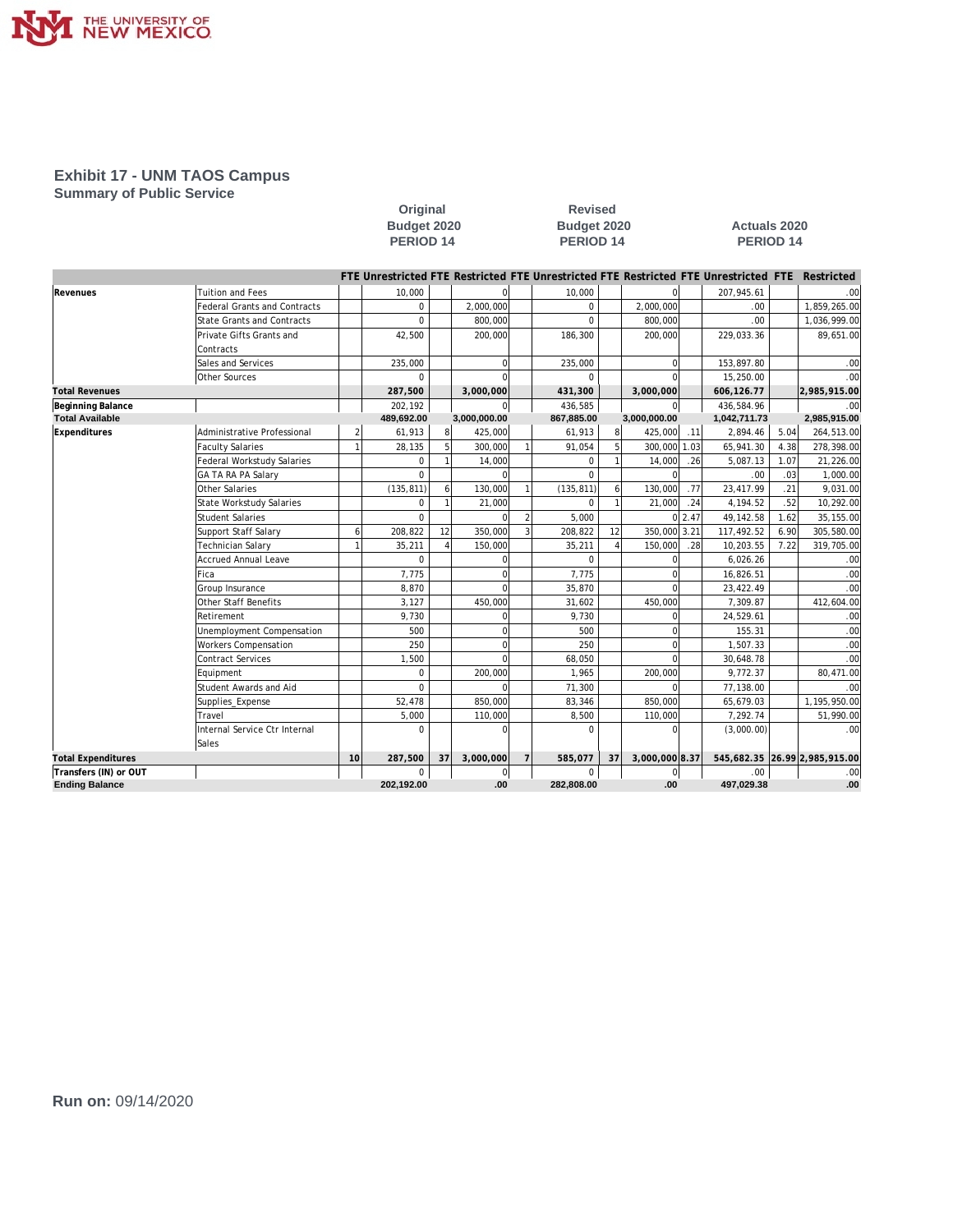

#### **Exhibit 19 - UNM TAOS Campus Summary of Student Aid Grants and Stipends**

| Original         | <b>Revised</b>   |                     |
|------------------|------------------|---------------------|
| Budget 2020      | Budget 2020      | <b>Actuals 2020</b> |
| <b>PERIOD 14</b> | <b>PERIOD 14</b> | <b>PERIOD 14</b>    |

|                           |                           |                                                                |           |                | Unrestricted Restricted Unrestricted Restricted Unrestricted Restricted |          |              |     |
|---------------------------|---------------------------|----------------------------------------------------------------|-----------|----------------|-------------------------------------------------------------------------|----------|--------------|-----|
| Revenues                  | Private and Other Sources | Gifts for Schools and Fellowships                              | 0         |                |                                                                         |          | 19.771.85    | .00 |
|                           | <b>Other</b>              | <b>Miscellaneous</b>                                           |           |                |                                                                         |          | 379.94       | .00 |
| <b>Total Revenues</b>     |                           |                                                                |           |                |                                                                         |          | 20.151.79    | .00 |
| Beginning Balance         |                           |                                                                | 112.780   | 0              | 163.389                                                                 | 01       | 163,389.36   | .00 |
| <b>Total Available</b>    |                           |                                                                | 112.780   |                | 163.389                                                                 |          | 183,541.15   | .00 |
| Expenditures              |                           | Private Sources - Gifts & Other Undergrad - State Scholarships | 79.145    |                | 79.145                                                                  |          | 34.631.00    | .00 |
|                           | Private and Other Sources | Gifts for Schools and Fellowships                              | 5.000     |                | 15,000                                                                  |          | 8.497.19     | .00 |
|                           | <b>Other</b>              | <b>Miscellaneous</b>                                           | 0         |                |                                                                         |          | 9.824.78     | .00 |
| <b>Total Expenditures</b> |                           |                                                                | 84.145    | $\overline{O}$ | 94.145                                                                  | $\Omega$ | 52.952.97    | .00 |
| Transfers (IN) or OUT     |                           |                                                                | (84, 145) |                | (84, 145)                                                               | ΩI       | (82, 563.15) | .00 |
| <b>Ending Balance</b>     |                           |                                                                | 112.780   | 0              | 153.389                                                                 | 0        | 213.151.33   | .00 |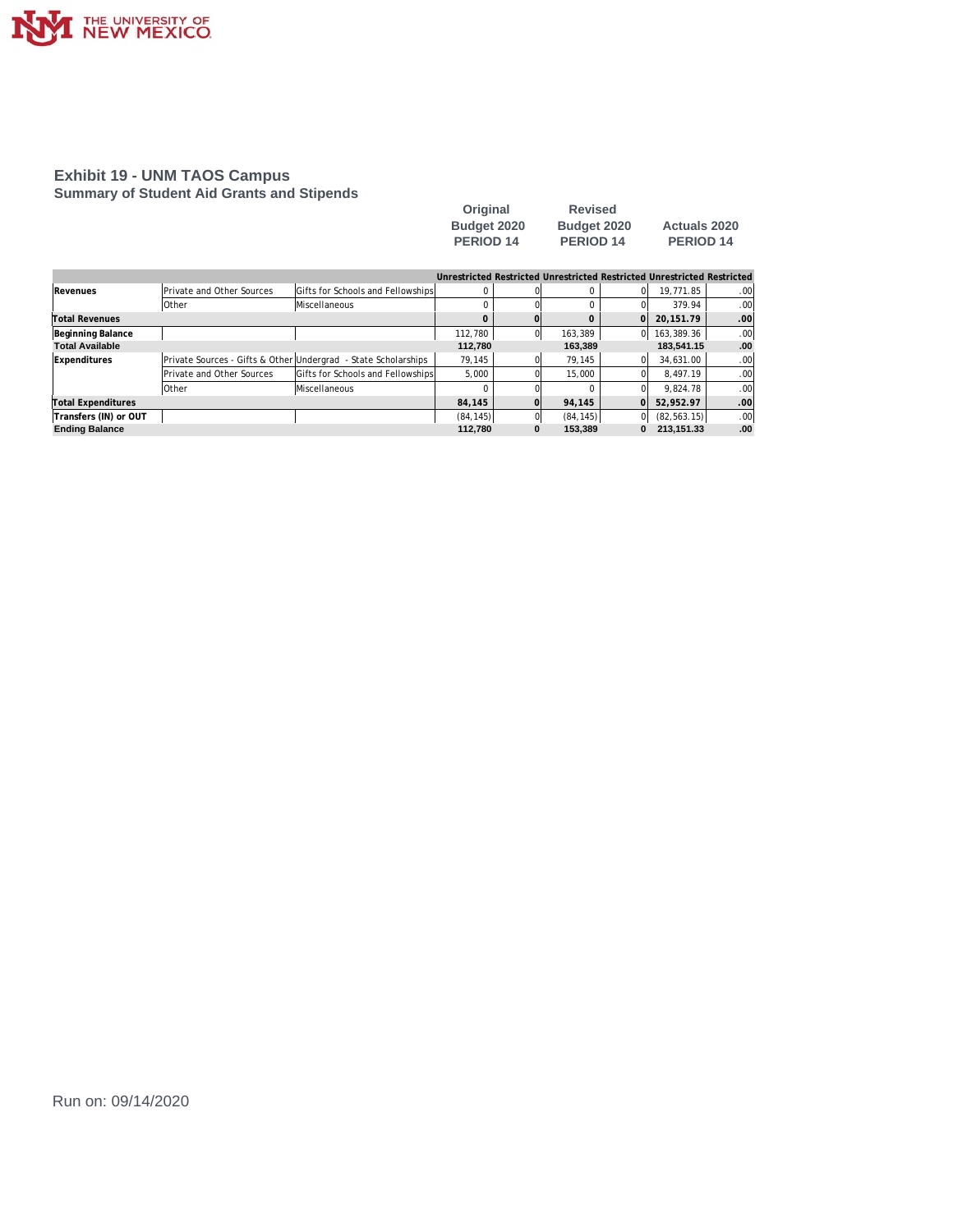

#### **Exhibit 20 - UNM TAOS Campus Summary of Auxiliary Enterprises**

| Original           |
|--------------------|
| <b>Budget 2020</b> |
| <b>PERIOD 14</b>   |

**Revised PERIOD 14 PERIOD 14 PERIOD 14**

## **Budget 2020 Budget 2020 Actuals 2020**

|                           |                               | FTE Unrestricted FTE Restricted FTE Unrestricted FTE Restricted FTE Unrestricted FTE Restricted |          |            |                |                  |            |     |                  |
|---------------------------|-------------------------------|-------------------------------------------------------------------------------------------------|----------|------------|----------------|------------------|------------|-----|------------------|
| Revenues                  | State Grants and Contracts    |                                                                                                 |          |            |                |                  | .00.       |     | 2,965.00         |
|                           | Sales and Services            | 40,000                                                                                          |          | 40.000     | $\Omega$       |                  | 29.469.60  |     | .00 <sub>1</sub> |
|                           | Other Sources                 |                                                                                                 |          |            |                |                  | 380.05     |     | .00 <sub>1</sub> |
| <b>Total Revenues</b>     |                               | 40.000                                                                                          | $\Omega$ | 40.000     | $\Omega$       |                  | 29.849.65  |     | 2,965.00         |
| Beginning Balance         |                               | 77,644                                                                                          |          | 79,071     | $\overline{0}$ |                  | 79,070.81  |     | .00              |
| <b>Total Available</b>    |                               | 117,644.00                                                                                      | .00      | 119,071.00 | .00.           |                  | 108,920.46 |     | 2,965.00         |
| <b>Expenditures</b>       | State Workstudy Salaries      |                                                                                                 |          |            | 01             | .06 <sup>1</sup> | 1,270.50   | .15 | 2,965.00         |
|                           | <b>Student Salaries</b>       |                                                                                                 | $\Omega$ | $\Omega$   | 0              |                  | 36.36      |     | .00              |
|                           | Technician Salary             |                                                                                                 | U        | $\Omega$   | $\Omega$       | .01              | 436.17     |     | .00 <sub>1</sub> |
|                           | Fica                          |                                                                                                 | $\Omega$ | $\Omega$   | $\Omega$       |                  | 32.99      |     | .00              |
|                           | Group Insurance               | U                                                                                               | $\Omega$ | $\Omega$   | $\Omega$       |                  | 107.76     |     | .00 <sub>1</sub> |
|                           | Other Staff Benefits          | U                                                                                               | 0        | $\Omega$   | $\Omega$       |                  | 20.01      |     | .00              |
|                           | Retirement                    |                                                                                                 | U        | $\Omega$   | $\Omega$       |                  | 61.72      |     | .00 <sub>1</sub> |
|                           | Unemployment Compensation     | U                                                                                               | $\Omega$ | $\Omega$   | $\Omega$       |                  | .31        |     | .00              |
|                           | <b>Workers Compensation</b>   | O                                                                                               |          | $\Omega$   | $\Omega$       |                  | 5.18       |     | .00 <sub>1</sub> |
|                           | Contract Services             | n                                                                                               | O        | $\Omega$   | $\Omega$       |                  | 337.00     |     | .00              |
|                           | Cost of Good Sold             | 39,500                                                                                          |          | 39,500     | $\Omega$       |                  | 21,768.14  |     | .00              |
|                           | Equipment                     | U                                                                                               | $\Omega$ | $\Omega$   | $\Omega$       |                  | 1.715.63   |     | .00 <sub>1</sub> |
|                           | Supplies_Expense              | 500                                                                                             | $\Omega$ | 500        | $\Omega$       |                  | 2,647.02   |     | .00              |
|                           | Internal Service Ctr Internal |                                                                                                 |          | n          | $\Omega$       |                  | (532.55)   |     | .00 <sub>1</sub> |
|                           | Sales                         |                                                                                                 |          |            |                |                  |            |     |                  |
| <b>Total Expenditures</b> |                               | 40,000                                                                                          | $\Omega$ | 40,000     | οl             | .07              | 27,906.24  | .15 | 2,965.00         |
| Transfers (IN) or OUT     |                               |                                                                                                 | $\Omega$ |            | $\Omega$       |                  | .00.       |     | .00              |
| <b>Ending Balance</b>     |                               | 77.644.00                                                                                       | .00      | 79.071.00  | .00            |                  | 81.014.22  |     | .00              |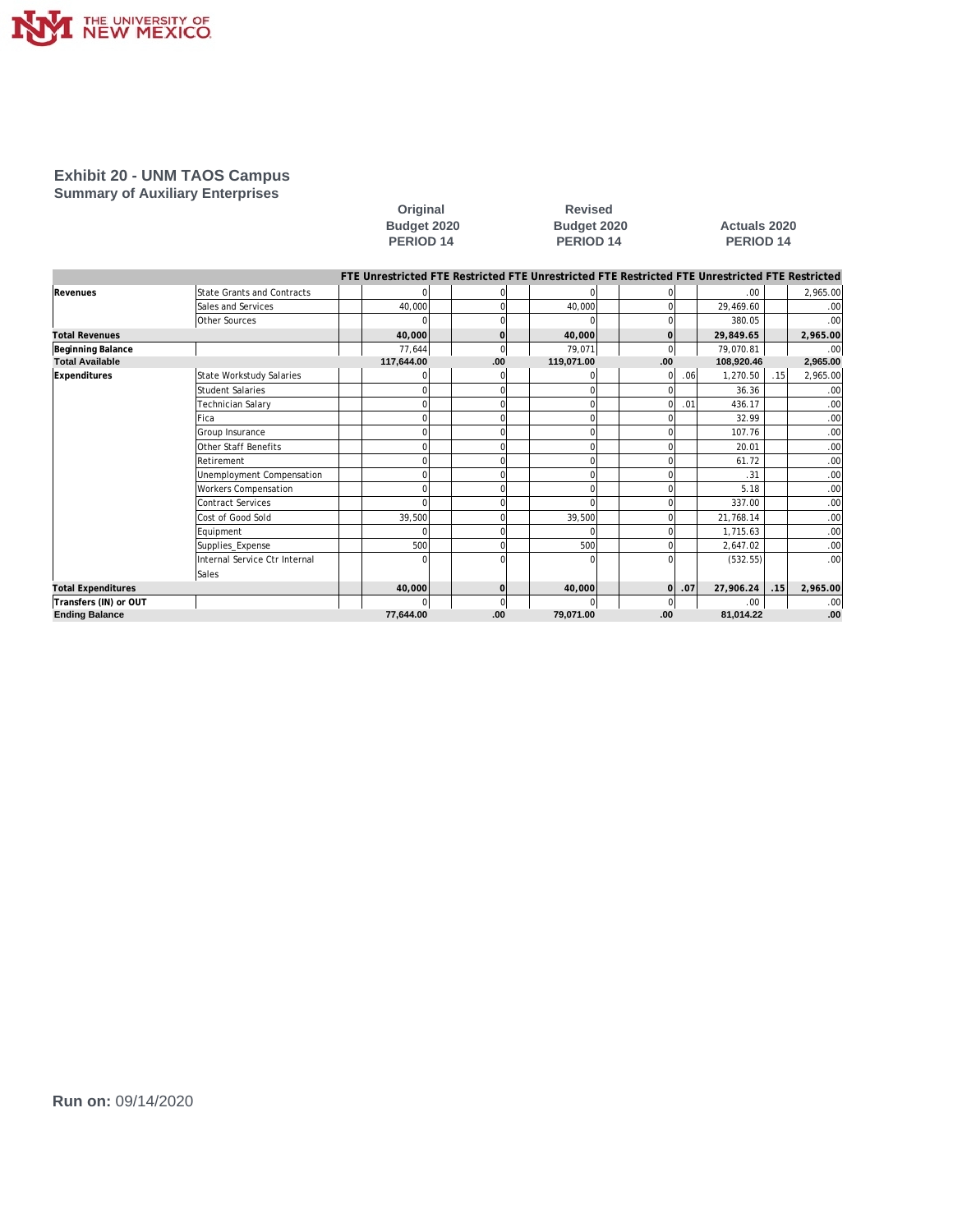

## **Exhibit A - UNM TAOS Campus**

**Summary of Current Fund Revenues By Source**

|                                              |                                            | Original             |                        | <b>Revised</b>   |                |                     |                      |  |  |
|----------------------------------------------|--------------------------------------------|----------------------|------------------------|------------------|----------------|---------------------|----------------------|--|--|
|                                              |                                            | Budget 2020          |                        |                  | Budget 2020    | <b>Actuals 2020</b> |                      |  |  |
|                                              |                                            | PERIOD <sub>14</sub> |                        | <b>PERIOD 14</b> |                | <b>PERIOD 14</b>    |                      |  |  |
|                                              |                                            |                      |                        |                  |                |                     |                      |  |  |
|                                              |                                            | Unrestricted         | Restricted             | Unrestricted     | Restricted     | Unrestricted        | Restricted           |  |  |
| TUITION AND FEES                             | Instruction and General<br>Ex <sub>2</sub> | 1,037,402            | $\Omega$               | 1,037,402        | $\Omega$       | 982,874             | $\overline{0}$       |  |  |
|                                              | Student Social and<br>Cultural Ex 15       | 55,000               | $\overline{0}$         | 55,000           | $\Omega$       | 43,473              | $\overline{0}$       |  |  |
|                                              | Public Service Ex 17                       | 10,000               | 0                      | 10,000           | $\overline{0}$ | 207,946             | 0                    |  |  |
| <b>TOTAL TUITION AND FEES</b>                |                                            | 1,102,402            |                        | 0 1,102,402      |                | 0 1,234,292         | 0                    |  |  |
| STATE APPROPRIATIONS                         | Instruction and General                    | 3,988,500            | 0                      | 3,988,500        |                | 3,988,500           | 0                    |  |  |
|                                              | Ex 2                                       |                      |                        |                  |                |                     |                      |  |  |
| TOTAL STATE APPROPRIATIONS                   |                                            | 3,988,500            |                        | 0 3,988,500      |                | 0 3,988,500         | 0                    |  |  |
| LOCAL APPROPRIATIONS Instruction and General | Ex 2                                       | 2,072,133            | $\Omega$               | 2,072,133        | $\Omega$       | 2,317,691           | $\Omega$             |  |  |
| TOTAL LOCAL APPROPRIATIONS                   |                                            | 2,072,133            |                        | 0 2,072,133      |                | 02,317,691          | 0                    |  |  |
| FEDERAL GRANTS AND<br><b>CONTRACTS</b>       | Instruction and General<br>Ex <sub>2</sub> | $\Omega$             | 838,288                | $\Omega$         | 838,288        | 173,258             | 257,702              |  |  |
|                                              | Student Social and<br>Cultural Ex 15       | $\mathbf 0$          | 0                      | $\Omega$         | $\Omega$       | $\mathbf 0$         | $\mathbf 0$          |  |  |
|                                              | Research Ex 16                             | $\boldsymbol{0}$     | 545,945                | 0                | 545,945        | $\mathbf 0$         | 553,875              |  |  |
|                                              | Public Service Ex 17                       | $\boldsymbol{0}$     | $\overline{2,000,000}$ | $\mathbf 0$      | 2,000,000      | $\mathbf 0$         | 1,859,265            |  |  |
|                                              | TOTAL FEDERAL GRANTS AND CONTRACTS         |                      |                        |                  |                |                     |                      |  |  |
|                                              |                                            |                      | 0 3,384,233            |                  | 0 3,384,233    |                     | 173,258 2,670,842    |  |  |
| <b>STATE GRANTS AND</b>                      | Instruction and General                    | $\Omega$             | 19,960                 | $\Omega$         | 19,960         | $\Omega$            | 16,111               |  |  |
| <b>CONTRACTS</b>                             | Ex <sub>2</sub>                            |                      |                        |                  |                |                     |                      |  |  |
|                                              | Student Social and                         | 0                    | $\overline{0}$         | $\Omega$         | $\overline{0}$ | $\mathbf 0$         | $\overline{0}$       |  |  |
|                                              | Cultural Ex 15                             |                      |                        |                  |                |                     |                      |  |  |
|                                              | Research Ex 16                             | 0                    | 0                      | $\mathbf 0$      | 0              | $\mathbf 0$         | $\Omega$             |  |  |
|                                              | Public Service Ex 17                       | $\mathbf 0$          | 800,000                | $\mathbf{0}$     | 800,000        | $\mathbf 0$         | 1,036,999            |  |  |
|                                              | Auxiliaries Ex 20                          | $\Omega$             |                        |                  |                |                     | 2,965                |  |  |
|                                              | TOTAL STATE GRANTS AND CONTRACTS           | $\overline{0}$       | 819,960                | $\Omega$         | 819,960        |                     | 0 1,056,075          |  |  |
| <b>PRIVATE GIFTS GRANTS</b><br>AND CONTRACTS | Public Service Ex 17                       | 42,500               | 200,000                | 186,300          | 200,000        | 229,033             | 89,651               |  |  |
|                                              | Student Aid Ex 19                          | $\pmb{0}$            | $\overline{0}$         | $\boldsymbol{0}$ | $\overline{0}$ | 20,152              | 0                    |  |  |
|                                              | TOTAL PRIVATE GIFTS GRANTS AND CONTRACTS   |                      |                        |                  |                |                     |                      |  |  |
|                                              |                                            | 42,500               | 200,000                | 186,300          | 200,000        | 249,185             | 89,651               |  |  |
| <b>SALES AND SERVICES</b>                    | Instruction and General<br>Ex <sub>2</sub> | 5.000                | $\Omega$               | 5.000            | $\Omega$       | 80,095              | $\overline{0}$       |  |  |
|                                              | Student Social and                         | $\Omega$             | $\Omega$               | $\Omega$         |                | 3,948               | 0                    |  |  |
|                                              | Cultural Ex 15                             |                      |                        |                  |                |                     |                      |  |  |
|                                              | Public Service Ex 17                       | 235,000              | 0l                     | 235,000          | <sub>0</sub>   | 153,898             | $\overline{0}$       |  |  |
|                                              | Auxiliaries Ex 20                          | 40,000               | $\overline{0}$         | 40,000           | $\overline{0}$ | 29,470              | 0                    |  |  |
| TOTAL SALES AND SERVICES                     |                                            | 280,000              | 0                      | 280,000          | 0              | 267,410             | $\mathbf 0$          |  |  |
| <b>OTHER SOURCES</b>                         | Instruction and General                    | 145,000              | $\Omega$               | 145,000          | $\Omega$       | 430,196             | $\overline{0}$       |  |  |
|                                              | Ex 2                                       |                      |                        |                  |                |                     |                      |  |  |
|                                              | Public Service Ex 17                       | 0                    | 0                      | 0                | 0              | 15,250              | 0                    |  |  |
|                                              | Auxiliaries Ex 20                          |                      | $\Omega$               |                  | 0              | 380                 | $\overline{0}$       |  |  |
| <b>TOTAL OTHER SOURCES</b>                   |                                            | 145,000              | 0                      | 145,000          | 0              | 445,826             | 0                    |  |  |
| Cropel Total<br><u>an: 00/11/2020</u>        |                                            | 220EZ                | 1011027                | 771225           | 102 $\circ$    |                     | $L7L$ 1422 014 $ELO$ |  |  |

**Grand Total 7,630,535 4,404,193 7,774,335 4,404,193 8,676,162 3,816,568** Run on: 09/14/2020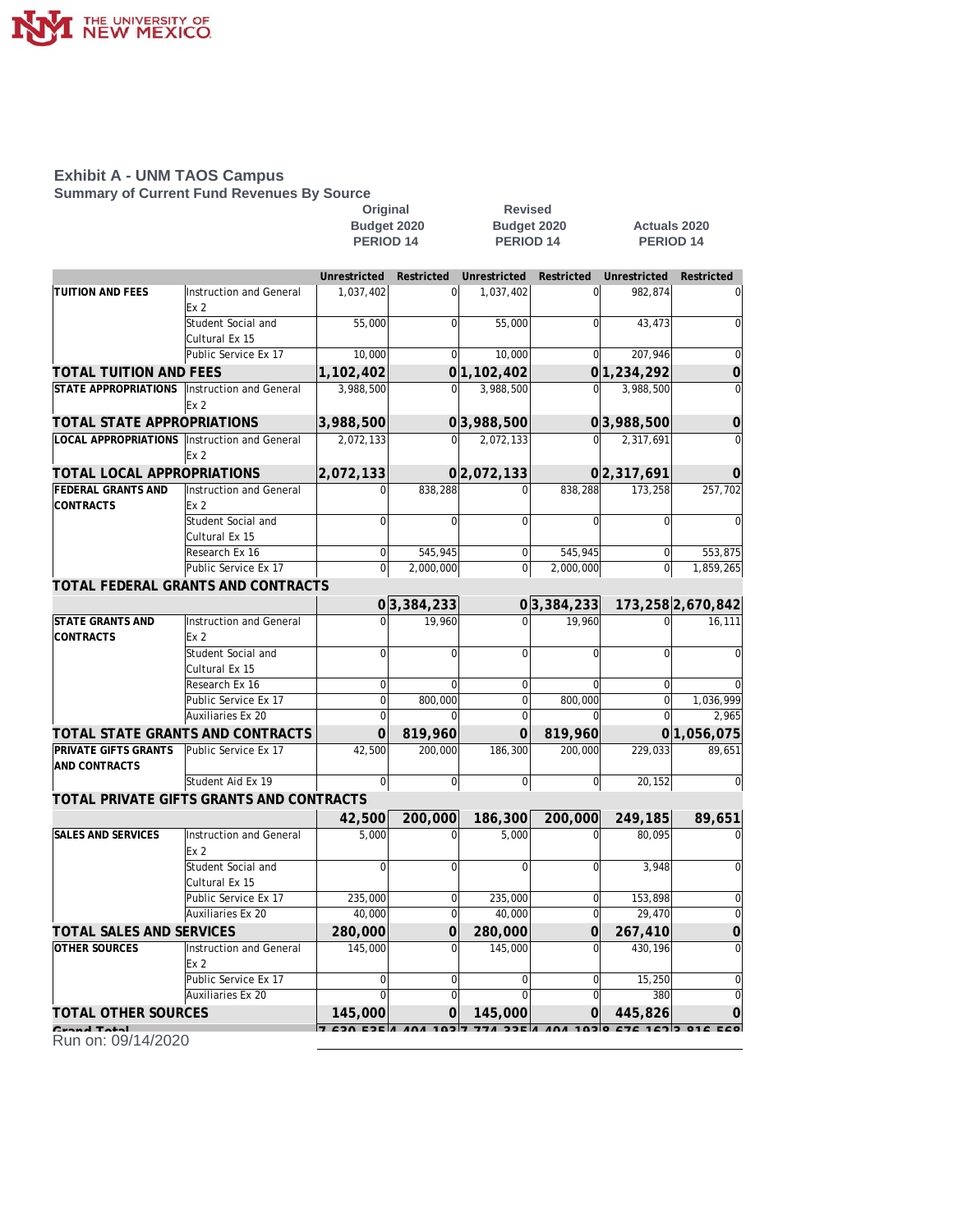

#### **Exhibit B - UNM TAOS Campus Summary of Current Fund Salaries**

## **Original Revised PERIOD 14 PERIOD 14 PERIOD 14**

# **Budget 2020 Budget 2020 Actuals 2020**

|                                        |                                   | FTE.             | Unrestricted          | <b>FTE</b>       | Restricted    |                  | FTE Unrestricted              | <b>FTE</b>       | Restricted     | FTE   | Unrestricted FTE        |      | Restricted     |
|----------------------------------------|-----------------------------------|------------------|-----------------------|------------------|---------------|------------------|-------------------------------|------------------|----------------|-------|-------------------------|------|----------------|
|                                        |                                   |                  |                       |                  |               |                  |                               |                  |                |       |                         |      |                |
|                                        | SALARIES BY CATEGORY AND EXHIBIT  |                  |                       |                  |               |                  |                               |                  |                |       |                         |      |                |
| <b>Faculty Salaries</b>                | Instruction Ex 10                 | 63.50            | 1,935,330             | 2.50             | 110,000       | 42.05            | 1,935,330                     | 2.50             | 110,000        | 39.48 | 1,787,175               | .00  | 0              |
|                                        | Academic Support                  | .75              | 81,811                | .00              | $\Omega$      | .75              | 81.811                        | .00              | $\Omega$       | .72   | 78,176                  | .00  | $\overline{0}$ |
|                                        | Ex 11                             |                  |                       |                  |               |                  |                               |                  |                |       |                         |      |                |
|                                        | <b>Student Services</b>           | .00.             | $\Omega$              | .00              | $\Omega$      | .00 <sub>1</sub> | $\Omega$                      | .00.             | $\Omega$       | .00   | 138                     | .00. | 0              |
|                                        | Ex 12                             |                  |                       |                  |               |                  |                               |                  |                |       |                         |      |                |
|                                        | Institutional                     | 1.00             | 156,000               | .00 <sub>1</sub> | $\mathbf 0$   | 1.01             | 156,000                       | .00.             | $\Omega$       | 1.01  | 156,560                 | .00. | $\Omega$       |
|                                        | Support Ex 13                     |                  |                       |                  |               |                  |                               |                  |                |       |                         |      |                |
|                                        | Research Ex 16                    | .00.             | $\overline{0}$        | 2.00             | 121.800       | .00 <sub>1</sub> | $\Omega$                      | 2.00             | 121.800        | .00   | $\mathbf 0$             | 2.77 | 150,983        |
|                                        | Public Service Ex 17              | .50              | 28,135                | 5.25             | 300,000       | .86              | 91,054                        | 5.25             | 300,000        | 1.03  | 65,941                  | 4.38 | 278,398        |
|                                        | * No Value Found                  | .00              | $\Omega$              | .00              | $\Omega$      | .00              | $\Omega$                      | .00.             | $\Omega$       | .00   | $\Omega$                | .00. |                |
|                                        |                                   |                  |                       |                  |               |                  |                               |                  |                |       |                         |      |                |
| <b>Total Faculty Salaries</b>          |                                   |                  | 65.75 2,201,276       | 9.75             |               |                  | 531,800 44.67 2,264,195       | 9.75             |                |       | 531,800 42.24 2,087,990 | 7.15 | 429,381        |
| Administrative<br>Professional         | Instruction Ex 10                 | 1.00             | 50,749                | 3.50             | 180,000       | .93              | 50,749                        | 3.50             | 180,000        | .72   | 34,067                  | 1.00 | 54,102         |
|                                        | Academic Support                  | 2.75             | 155,175               | .00 <sub>1</sub> | $\mathbf 0$   | 1.75             | 155,175                       | .00              | $\mathbf 0$    | 1.75  | 113,573                 | .00  | $\mathbf 0$    |
|                                        | Ex 11<br><b>Student Services</b>  | 2.50             |                       | .00              | $\Omega$      |                  |                               | .00              | $\Omega$       |       |                         | .00  | $\overline{0}$ |
|                                        | Ex 12                             |                  | 167,411               |                  |               | 2.41             | 167,411                       |                  |                | 2.27  | 151,151                 |      |                |
|                                        | Institutional                     | 4.00             | 285,782               | .00 <sub>1</sub> | $\mathbf 0$   | 3.61             | 285,782                       | .00 <sub>1</sub> | $\mathbf 0$    | 3.78  | 267,410                 | .00  | $\overline{0}$ |
|                                        | Support Ex 13                     |                  |                       |                  |               |                  |                               |                  |                |       |                         |      |                |
|                                        | Operations and                    | 2.00             | 122,260               | .00 <sub>1</sub> | $\Omega$      | 2.00             | 122,260                       | .00              | $\Omega$       | 2.00  | 122,258                 | .00. | $\Omega$       |
|                                        | Maintenance of                    |                  |                       |                  |               |                  |                               |                  |                |       |                         |      |                |
|                                        | Plant Ex 14                       |                  |                       |                  |               |                  |                               |                  |                |       |                         |      |                |
|                                        | Research Ex 16                    | .00              | $\overline{0}$        | 3.00             | 210.885       | .00 <sub>1</sub> | $\Omega$                      | 3.00             | 210,885        | .00   | $\overline{0}$          | 1.55 | 89,882         |
|                                        | Public Service Ex 17              | 2.00             | 61.913                | 7.75             | 425.000       | .00 <sub>l</sub> | 61.913                        | 7.75             | 425.000        | .11   | 2.894                   | 5.04 | 264,513        |
|                                        | Total Administrative Professional | 14.25            | 843,290 14.25         |                  | 815,885 10.70 |                  | 843,290 14.25                 |                  | 815,885 10.63  |       | 691,354                 | 7.59 | 408,497        |
| GA TA RA PA Salary Instruction Ex 10   |                                   | .00 <sub>1</sub> | $\overline{0}$        | .00              | $\mathbf 0$   | .17              | $\Omega$                      | .00              | $\mathbf 0$    | .17   | 4,455                   | .00  |                |
|                                        | Public Service Ex 17              | .00.             | $\Omega$              | .00              | $\Omega$      | .00              | $\Omega$                      | .00              | $\Omega$       | .00   | $\Omega$                | .03  | 1,000          |
| Total GA TA RA PA Salary               |                                   | .00              | $\Omega$              | .00              | $\Omega$      | .17              | $\overline{O}$                | .00              | $\Omega$       | .17   | 4,455                   | .03  | 1,000          |
| Support Staff Salary Instruction Ex 10 |                                   | 2.00             | 111,553               | 2.00             | 60,000        | 1.11             | 111,553                       | 2.00             | 60,000         | 1.08  | 45,157                  | 1.99 | 90,810         |
|                                        | Academic Support                  | 2.00             | 35,111                | $.00 \,$         | $\Omega$      | .97              | 35,111                        | .00              | $\Omega$       | .99   | 37.694                  | .00. | 0              |
|                                        | Ex 11                             |                  |                       |                  |               |                  |                               |                  |                |       |                         |      |                |
|                                        | <b>Student Services</b>           | 4.00             | 186,317               | .00              | $\Omega$      | 3.64             | 186,317                       | .00              | $\overline{0}$ | 3.75  | 178,906                 | .00  | 0              |
|                                        | Ex 12                             |                  |                       |                  |               |                  |                               |                  |                |       |                         |      |                |
|                                        | Institutional                     | 11.50            | 474.786               | .00 <sub>1</sub> | $\mathbf 0$   | 7.45             | 474.786                       | .00.             | $\mathbf 0$    | 7.45  | 379.226                 | .00. | 0              |
|                                        | Support Ex 13                     |                  |                       |                  |               |                  |                               |                  |                |       |                         |      |                |
|                                        | Operations and                    | 3.00             | 94,236                | .00              | $\Omega$      | 2.00             | 94,236                        | .00              | $\Omega$       | 2.02  | 71,389                  | .00. | $\Omega$       |
|                                        | Maintenance of                    |                  |                       |                  |               |                  |                               |                  |                |       |                         |      |                |
|                                        | Plant Ex 14                       |                  |                       |                  |               |                  |                               |                  |                |       |                         |      |                |
|                                        | Research Ex 16                    | .00              | $\Omega$              | $.00 \,$         | $\Omega$      | $.00 \,$         | $\Omega$                      | .00              | $\Omega$       | .00   | $\Omega$                | .81  | 42,002         |
|                                        | Public Service Ex 17              | 6.25             | 208,822               | 12.00            | 350.000       | 3.05             | 208,822                       | 12.00            | 350.000        | 3.21  | 117.493                 | 6.90 | 305,580        |
| <b>Total Support Staff Salary</b>      |                                   |                  | 28.75 1,110,825 14.00 |                  |               |                  | 410,000 18.22 1,110,825 14.00 |                  | 410,000 18.50  |       | 829,865                 | 9.70 | 438,392        |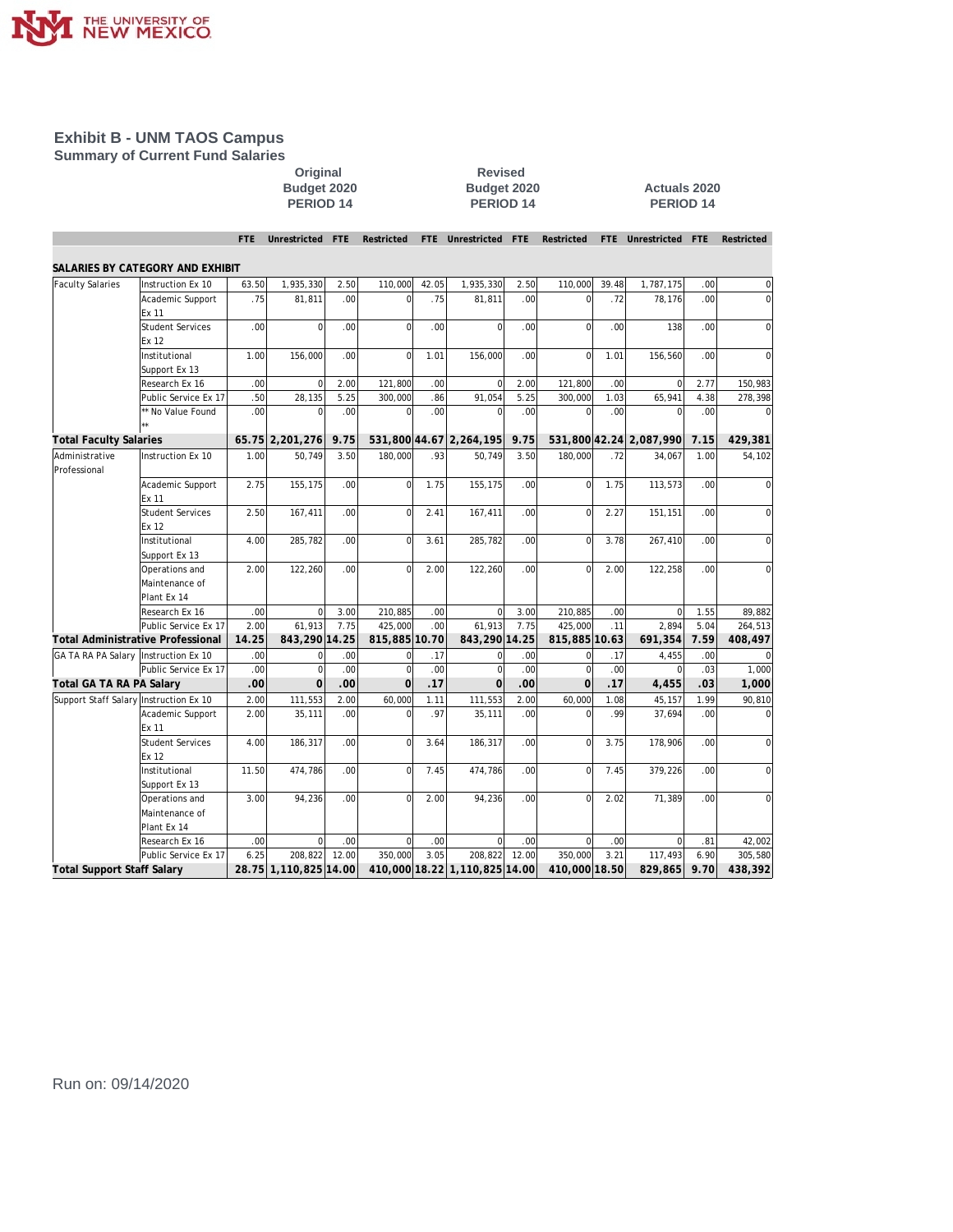

#### **Exhibit B - UNM TAOS Campus Summary of Current Fund Salaries**

# **Original Revised**

### **Budget 2020 Budget 2020 Actuals 2020 PERIOD 14 PERIOD 14 PERIOD 14**

|                                       |                                        | <b>FTE</b>       | Unrestricted   | <b>FTE</b>              | Restricted                 | <b>FTE</b>       | Unrestricted         | <b>FTE</b>       | Restricted                 | FTE              | Unrestricted                  | <b>FTE</b> | Restricted               |
|---------------------------------------|----------------------------------------|------------------|----------------|-------------------------|----------------------------|------------------|----------------------|------------------|----------------------------|------------------|-------------------------------|------------|--------------------------|
| Technician Salary                     | Instruction Ex 10                      | .00              | 24,583         | 40 <sup>1</sup>         | 10,000                     | 50               | 24,583               | .40              | 10,000                     | .52              | 21,813                        | .00        | $\overline{0}$           |
|                                       | Academic Support                       | 2.00             | 86,649         | .00                     | $\overline{0}$             | 1.96             | 86,649               | .00              | $\Omega$                   | 1.85             | 82,029                        | .00        | $\mathbf 0$              |
|                                       | Ex 11                                  |                  |                |                         |                            |                  |                      |                  |                            |                  |                               |            |                          |
|                                       | <b>Student Services</b>                | 3.00             | 118,108        | .00 <sub>1</sub>        | $\mathbf 0$                | 2.88             | 118,108              | .00              | $\mathbf 0$                | 2.76             | 113,143                       | .00        | $\mathbf 0$              |
|                                       | Ex 12                                  |                  |                |                         |                            |                  |                      |                  |                            |                  |                               |            |                          |
|                                       | Institutional                          | .00              | $\mathbf 0$    | .00 <sub>1</sub>        | $\mathbf 0$                | .98              | $\mathbf 0$          | .00              | $\Omega$                   | .99              | 36,501                        | .00        | $\mathbf 0$              |
|                                       | Support Ex 13                          |                  |                | .00 <sub>1</sub>        | $\mathbf 0$                |                  |                      |                  | $\Omega$                   |                  |                               |            |                          |
|                                       | Operations and<br>Maintenance of       | 9.00             | 208,012        |                         |                            | 6.62             | 208,012              | .00              |                            | 6.50             | 199,367                       | .00        | $\mathsf{O}\xspace$      |
|                                       |                                        |                  |                |                         |                            |                  |                      |                  |                            |                  |                               |            |                          |
|                                       | Plant Ex 14                            | .00              | $\mathbf 0$    | .00                     | $\mathbf 0$                | .00              | $\mathbf 0$          | .00              | $\mathbf 0$                | .00              | 0                             | 1.03       | 53,852                   |
|                                       | Research Ex 16<br>Public Service Ex 17 | 1.00             | 35,211         | 4.00                    | 150,000                    | .05              | 35,211               | 4.00             | 150,000                    | .28              | 10,204                        | 7.22       | 319,705                  |
|                                       | Auxiliaries Ex 20                      | .00              | $\mathbf 0$    | .00                     | $\Omega$                   | .01              | $\mathbf 0$          | .00              | $\Omega$                   | .01              | 436                           | .00        | $\mathbf 0$              |
| <b>Total Technician Salary</b>        |                                        | 15.00            | 472,563        | 4.40                    | 160,000 13.00              |                  | 472,563              | 4.40             | 160,000 12.91              |                  | 463,493                       | 8.25       | 373,557                  |
|                                       | Instruction Ex 10                      |                  | $-143,223$     |                         |                            |                  |                      |                  |                            | .00              |                               |            |                          |
| Other Salaries                        | Academic Support                       | .21<br>1.97      | 80,120         | .00<br>.00 <sub>1</sub> | $\mathbf 0$<br>$\mathbf 0$ | 00<br>.00        | $-143,223$<br>80,120 | .00<br>.00       | $\mathbf 0$<br>$\mathbf 0$ | .00              | $\mathbf 0$<br>$\overline{0}$ | .00<br>.00 | $\pmb{0}$<br>$\mathbf 0$ |
|                                       | Ex 11                                  |                  |                |                         |                            |                  |                      |                  |                            |                  |                               |            |                          |
|                                       | <b>Student Services</b>                | .00              | $\overline{0}$ | .00 <sub>1</sub>        | $\mathbf 0$                | .02              | $\mathbf 0$          | .00              | $\Omega$                   | .02              | 1,434                         | .00        | $\mathbf 0$              |
|                                       | Ex 12                                  |                  |                |                         |                            |                  |                      |                  |                            |                  |                               |            |                          |
|                                       | Institutional                          | 1.84             | 74,817         | .00 <sub>1</sub>        | $\mathbf 0$                | .04              | 74,817               | .00              | $\overline{0}$             | .03              | 2,088                         | .00        | $\mathbf 0$              |
|                                       | Support Ex 13                          |                  |                |                         |                            |                  |                      |                  |                            |                  |                               |            |                          |
|                                       | Research Ex 16                         | .00              | 0              | .00                     | $\mathbf 0$                | .00              | $\mathbf 0$          | .00              | $\Omega$                   | .00              | $\mathbf 0$                   | .00        | $\mathbf 0$              |
|                                       | Public Service Ex 17                   | .00              | $-135,811$     | 6.00                    | 130,000                    | .81              | $-135.811$           | 6.00             | 130,000                    | .77              | 23,418                        | .21        | 9,031                    |
| <b>Total Other Salaries</b>           |                                        | 4.02             | $-124,097$     | 6.00                    | 130,000                    | .87              | $-124,097$           | 6.00             | 130,000                    | .82              | 26,940                        | .21        | 9,031                    |
| Federal Workstudy                     | Instruction Ex 10                      | .00              | $\Omega$       | .03                     | 532                        | .23              | 0                    | .03              | 532                        | .22              | 4,539                         | .63        | 12,427                   |
| Salaries                              |                                        |                  |                |                         |                            |                  |                      |                  |                            |                  |                               |            |                          |
|                                       | Academic Support                       | .45              | 10,000         | .87                     | 16,688                     | .16              | 10,000               | .87              | 16,688                     | .17              | 3,261                         | .39        | 7,610                    |
|                                       | Ex 11                                  |                  |                |                         |                            |                  |                      |                  |                            |                  |                               |            |                          |
|                                       | <b>Student Services</b>                | .54              | 12,000         | .62                     | 11,886                     | .25              | 12,000               | .62              | 11,886                     | .23              | 4,337                         | .51        | 10,119                   |
|                                       | Ex 12                                  |                  |                |                         |                            |                  |                      |                  |                            |                  |                               |            |                          |
|                                       | Institutional                          | .54              | 12,000         | .02                     | 4,582                      | .00              | 12,000               | .02              | 4,582                      | .00              | $\overline{0}$                | .00.       | $\mathbf 0$              |
|                                       | Support Ex 13                          |                  |                |                         |                            |                  |                      |                  |                            |                  |                               |            |                          |
|                                       | Operations and                         | .00.             | $\mathbf 0$    | .00                     | $\mathbf 0$                | .00              | $\overline{0}$       | .00              | $\Omega$                   | .00              | $\overline{0}$                | .00        | $\mathbf 0$              |
|                                       | Maintenance of                         |                  |                |                         |                            |                  |                      |                  |                            |                  |                               |            |                          |
|                                       | Plant Ex 14                            |                  |                |                         |                            |                  |                      |                  |                            |                  |                               |            |                          |
|                                       | Student Social and                     | .00              | $\mathbf 0$    | .00                     | $\mathbf 0$                | .00              | $\mathbf 0$          | .00              | $\Omega$                   | .00              | $\overline{0}$                | .00        | $\mathbf 0$              |
|                                       | Cultural Ex 15                         |                  |                |                         |                            |                  |                      |                  |                            |                  |                               |            |                          |
|                                       | Research Ex 16                         | .00              | 0              | .00                     | $\mathbf 0$                | .00              | $\mathbf 0$          | .00              | $\mathbf{0}$               | .00              | $\mathbf 0$                   | .00        | $\mathbf 0$              |
|                                       | Public Service Ex 17                   | .00              | $\mathbf 0$    | .73                     | 14,000                     | .33              | $\mathbf 0$          | .73              | 14,000                     | .26              | 5,087                         | 1.07       | 21,226                   |
|                                       | Total Federal Workstudy Salaries       | 1.53             | 34,000         | 2.27                    | 47,688                     | .97              | 34,000               | 2.27             | 47,688                     | .88              | 17,225                        | 2.60       | 51,382                   |
| State Workstudy                       | Instruction Ex 10                      | .78              | 8,000          | .34                     | 6,426                      | .17              | 8,000                | .34              | 6,426                      | .13              | 2,446                         | .46        | 9,047                    |
| Salaries                              |                                        |                  |                |                         |                            |                  |                      |                  |                            |                  |                               |            |                          |
|                                       | Academic Support                       | .00              | $\mathbf 0$    | .12                     | 2,324                      | .02              | $\mathbf 0$          | .12              | 2,324                      | .01              | 255                           | .03        | 595                      |
|                                       | Ex 11                                  |                  |                |                         |                            |                  |                      |                  |                            |                  |                               |            |                          |
|                                       | <b>Student Services</b>                | .00              | $\overline{0}$ | .09                     | 1,654                      | .31              | $\overline{0}$       | .09              | 1,654                      | .16              | 3,202                         | .38        | 7,471                    |
|                                       | Ex 12                                  |                  |                |                         |                            |                  |                      |                  |                            |                  |                               |            |                          |
|                                       | Institutional                          | .00              | $\overline{0}$ | 50                      | 9,556                      | .00              | $\overline{0}$       | .50              | 9,556                      | .00              | $\overline{0}$                | .00        | $\mathbf 0$              |
|                                       | Support Ex 13                          |                  |                |                         |                            |                  |                      |                  |                            |                  |                               |            |                          |
|                                       | Operations and                         | .00 <sub>1</sub> | 0              | .00                     | $\overline{0}$             | .00 <sub>1</sub> | 0                    | .00 <sub>1</sub> | 0                          | .00              | $\overline{0}$                | .00        | $\overline{0}$           |
|                                       | Maintenance of                         |                  |                |                         |                            |                  |                      |                  |                            |                  |                               |            |                          |
|                                       | Plant Ex 14                            |                  |                |                         |                            |                  |                      |                  |                            |                  |                               |            |                          |
|                                       | Student Social and                     | .00              | 0              | .00 <sub>1</sub>        | $\bf 0$                    | .00              | $\overline{0}$       | .00              | 0                          | .00 <sub>1</sub> | $\mathbf 0$                   | .00        | $\overline{0}$           |
|                                       | Cultural Ex 15                         |                  |                |                         |                            |                  |                      |                  |                            |                  |                               |            |                          |
|                                       | Research Ex 16                         | .00              | 0              | .00 <sub>1</sub>        | $\bf 0$                    | .00              | $\overline{0}$       | .00              | $\overline{0}$             | .00              | $\mathbf 0$                   | .00        | $\mathbf 0$              |
|                                       | Public Service Ex 17                   | .00              | $\mathbf 0$    | 1.10                    | 21,000                     | 32               | $\mathbf 0$          | 1.10             | 21,000                     | .24              | 4,195                         | .52        | 10,292                   |
|                                       | Auxiliaries Ex 20                      | .00              | $\overline{0}$ | .00 <sub>1</sub>        | $\mathbf 0$                | .08              | $\mathbf 0$          | .00              | $\mathbf 0$                | .06              | 1,271                         | .15        | 2,965                    |
| <b>Total State Workstudy Salaries</b> |                                        | .78              | 8,000 2.15     |                         | 40,960                     | .90              |                      | 8,000 2.15       | 40,960                     | .60              | 11,368                        | 1.54       | 30,370                   |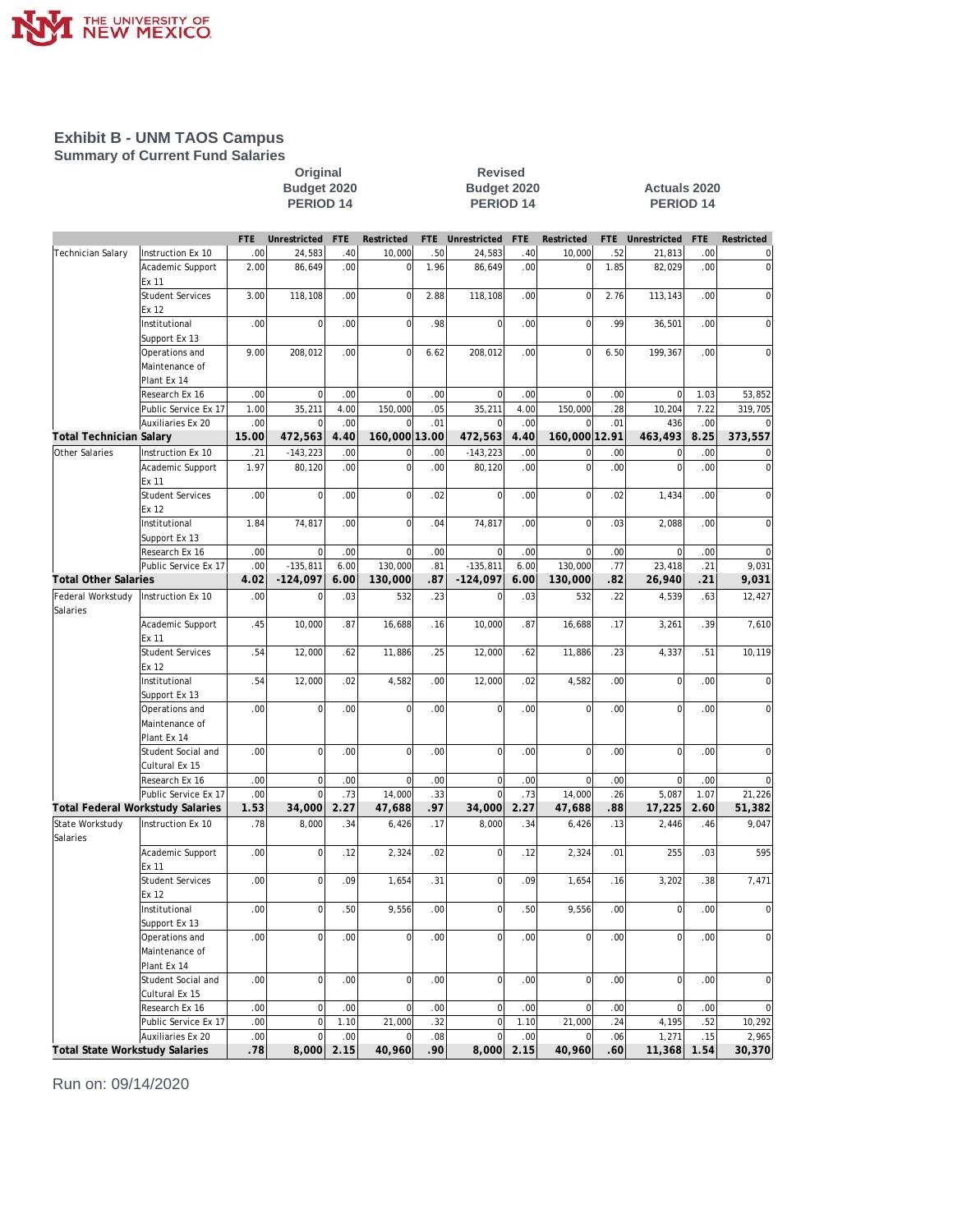

### **Exhibit B - UNM TAOS Campus Summary of Current Fund Salaries**

# Original Revised<br>Budget 2020 **Budget 2020**

## **Budget 2020 Budget 2020 Actuals 2020 PERIOD 14 PERIOD 14 PERIOD 14**

|                               |                                              | FTE.             | Unrestricted | <b>FTE</b>       | Restricted | <b>FTE</b>       | Unrestricted | <b>FTE</b>       | Restricted | FTE.             | Unrestricted                                                                                     | <b>FTE</b>       | Restricted |
|-------------------------------|----------------------------------------------|------------------|--------------|------------------|------------|------------------|--------------|------------------|------------|------------------|--------------------------------------------------------------------------------------------------|------------------|------------|
| Student Salaries              | Instruction Ex 10                            | .00              | ΩI           | 1.86             | 35,600     | .32              | $\Omega$     | 1.86             | 35,600     | .47              | 9,389                                                                                            | .18              | 3,840      |
|                               | Academic Support                             | .00 <sub>1</sub> | $\Omega$     | .00              | O          | .00 <sub>1</sub> | $\Omega$     | .00              |            | .01              | 190                                                                                              | .00 <sub>l</sub> |            |
|                               | <b>Ex 11</b>                                 |                  |              |                  |            |                  |              |                  |            |                  |                                                                                                  |                  |            |
|                               | Student Services                             | 1.82             | 26,000       | .00 <sub>1</sub> | $\Omega$   | 1.07             | 26.000       | .00 <sub>1</sub> | $\Omega$   | 1.40             | 27,948                                                                                           | .00              | C          |
|                               | Ex 12                                        |                  |              |                  |            |                  |              |                  |            |                  |                                                                                                  |                  |            |
|                               | Institutional                                | .00 <sub>1</sub> | ΩI           | .00 <sub>1</sub> | $\Omega$   | .91              | $\Omega$     | .00 <sub>1</sub> | $\Omega$   | .86              | 17,214                                                                                           | .00              | C          |
|                               | Support Ex 13                                |                  |              |                  |            |                  |              |                  |            |                  |                                                                                                  |                  |            |
|                               | Operations and                               | .00              | $\Omega$     | .00 <sub>1</sub> | $\Omega$   | .00 <sub>1</sub> | $\Omega$     | .00 <sub>l</sub> | $\Omega$   | .10              | 2,090                                                                                            | .00              | C          |
|                               | Maintenance of                               |                  |              |                  |            |                  |              |                  |            |                  |                                                                                                  |                  |            |
|                               | Plant Ex 14                                  |                  |              |                  |            |                  |              |                  |            |                  |                                                                                                  |                  |            |
|                               | Student Social and                           | .28              | 4.000        | .00              | $\Omega$   | .01              | 4.000        | .00 <sub>1</sub> |            | .01              | 270                                                                                              | .00              | C          |
|                               | Cultural Ex 15                               |                  |              |                  |            |                  |              |                  |            |                  |                                                                                                  |                  |            |
|                               | Research Ex 16                               | .00              | ΩI           | 1.00             | 16,000     | .00 <sub>1</sub> | $\Omega$     | 1.00             | 16,000     | .00              |                                                                                                  | .32              | 6,680      |
|                               | Public Service Ex 17                         | .00              | ΩI           | .00              | 0          | 2.08             | 5,000        | .00              |            | 2.47             | 49,143                                                                                           | 1.62             | 35,155     |
|                               | Auxiliaries Ex 20                            | .00              | $\Omega$     | .00              |            | .00 <sub>1</sub> |              | .00              |            | .00              | 36                                                                                               | .00              |            |
| <b>Total Student Salaries</b> |                                              | 2.10             | 30,000       | 2.86             | 51,600     | 4.39             | 35,000       | 2.86             | 51,600     | 5.32             | 106,280                                                                                          | 2.12             | 45,675     |
| Labor Expense                 | Institutional                                | .00              | Ωl           | .00              |            | .00 <sub>1</sub> | $\Omega$     | .00 <sub>1</sub> |            | .00              |                                                                                                  | .00              | C          |
|                               | Support Ex 13                                |                  |              |                  |            |                  |              |                  |            |                  |                                                                                                  |                  |            |
| <b>Total Labor Expense</b>    |                                              | .00 <sub>1</sub> | 0            | .00 <sub>1</sub> | 0          | .00              | $\Omega$     | .00              | 0          | .00 <sub>1</sub> | 0                                                                                                | .00              | 0          |
|                               | Grand Total SALARIES BY CATEGORY AND EXHIBIT |                  |              |                  |            |                  |              |                  |            |                  |                                                                                                  |                  |            |
|                               |                                              |                  |              |                  |            |                  |              |                  |            |                  | 132.18 4,575,857 55.68 2,187,933 93.89 4,643,776 55.68 2,187,933 92.07 4,238,969 39.19 1,787,285 |                  |            |
|                               |                                              |                  |              |                  |            |                  |              |                  |            |                  |                                                                                                  |                  |            |
| SALARIES BY CATEGORY          |                                              |                  |              |                  |            |                  |              |                  |            |                  |                                                                                                  |                  |            |
| <b>Faculty Salaries</b>       |                                              | 65.75            | 2.201.276    | 9.75             | 531,800    | 44.67            | 2.264.195    | 9.75             | 531.800    | 42.24            | 2.087.990                                                                                        | 7.15             | 429,381    |

| <b>Faculty Salaries</b>                 | 65.75            | 2.201.276  | 9.75  | 531.800 | 44.67            | 2.264.195  | 9.75             | 531.800 | 42.24            | 2.087.990 | 7.15             | 429,381        |
|-----------------------------------------|------------------|------------|-------|---------|------------------|------------|------------------|---------|------------------|-----------|------------------|----------------|
| Administrative                          | 14.25            | 843.290    | 14.25 | 815,885 | 10.70            | 843.290    | 14.25            | 815,885 | 10.63            | 691,354   | 7.59             | 408,497        |
| Professional                            |                  |            |       |         |                  |            |                  |         |                  |           |                  |                |
| <b>GA TA RA PA Salary</b>               | .00 <sub>1</sub> |            | .001  | ΩI      | .17 <sup>1</sup> |            | .00              |         | .17'             | 4.455     | .03              | 1,000          |
| Support Staff Salary                    | 28.75            | 1.110.825  | 14.00 | 410,000 | 18.22            | 1.110.825  | 14.00            | 410.000 | 18.50            | 829.865   | 9.70             | 438,392        |
| Technician Salarv                       | 15.00            | 472.563    | 4.40  | 160.000 | 13.00            | 472.563    | 4.40             | 160.000 | 12.91            | 463.493   | 8.25             | 373,557        |
| Other Salaries                          | 4.02             | $-124.097$ | 6.00  | 130,000 | .87'             | $-124.097$ | 6.00             | 130,000 | .82              | 26.940    | .21              | 9,031          |
| Federal Workstudy                       | 1.53             | 34,000     | 2.27  | 47.688  | .97              | 34,000     | 2.27             | 47.688  | .88              | 17,225    | 2.60             | 51,382         |
| Salaries                                |                  |            |       |         |                  |            |                  |         |                  |           |                  |                |
| <b>State Workstudy</b>                  | .78              | 8.000      | 2.15  | 40.960  | .90 <sub>1</sub> | 8.000      | 2.15             | 40.960  | .60              | 11.368    | 1.54             | 30,370         |
| Salaries                                |                  |            |       |         |                  |            |                  |         |                  |           |                  |                |
| Student Salaries                        | 2.10             | 30,000     | 2.86  | 51.600  | 4.39             | 35,000     | 2.86             | 51.600  | 5.32             | 106.280   | 2.12             | 45,675         |
| Labor Expense                           | .00 <sub>1</sub> |            | .00   | 01      | .00 <sub>1</sub> | 01         | .00 <sub>1</sub> | 01      | .00 <sub>1</sub> |           | .00 <sub>l</sub> | $\overline{0}$ |
| <b>Grand Total SALARIES BY CATEGORY</b> |                  |            |       |         |                  |            |                  |         |                  |           |                  |                |

**132.18 4,575,857 55.68 2,187,933 93.89 4,643,776 55.68 2,187,933 92.07 4,238,969 39.19 1,787,285**

| SALARIES BY EXHIBIT     |       |           |                  |           |                  |              |                  |           |                  |           |       |             |
|-------------------------|-------|-----------|------------------|-----------|------------------|--------------|------------------|-----------|------------------|-----------|-------|-------------|
| Instruction Ex 10       | 67.49 | 1,986,992 | 10.63            | 402,558   | 45.48            | 1.986.992    | 10.63            | 402,558   | 42.79            | 1,909,041 | 4.26  | 170,226     |
| Academic Support        | 9.92  | 448.866   | .99 <sup>1</sup> | 19.012    | 5.61             | 448.866      | .99              | 19.012    | 5.50             | 315,179   | .42   | 8,205       |
| Ex 11                   |       |           |                  |           |                  |              |                  |           |                  |           |       |             |
| <b>Student Services</b> | 11.86 | 509.836   | .71              | 13.540    | 10.58            | 509.836      | .71              | 13,540    | 10.59            | 480,259   | .89   | 17,590      |
| Ex 12                   |       |           |                  |           |                  |              |                  |           |                  |           |       |             |
| Institutional           | 18.88 | 1,003,385 | .52              | 14,138    | 14.00            | 1,003,385    | .52              | 14,138    | 14.12            | 858,999   | .00   | $\mathbf 0$ |
| Support Ex 13           |       |           |                  |           |                  |              |                  |           |                  |           |       |             |
| Operations and          | 14.00 | 424.508   | .00              | ΩI        | 10.62            | 424,508      | .00              | $\Omega$  | 10.62            | 395,105   | .00   | $\mathbf 0$ |
| Maintenance of          |       |           |                  |           |                  |              |                  |           |                  |           |       |             |
| Plant Ex 14             |       |           |                  |           |                  |              |                  |           |                  |           |       |             |
| Student Social and      | .28   | 4,000     | .00              | ΩI        | .01              | 4,000        | .00              | ΩI        | .01'             | 270       | .00   | $\mathbf 0$ |
| Cultural Ex 15          |       |           |                  |           |                  |              |                  |           |                  |           |       |             |
| Research Ex 16          | .00.  |           | 6.00             | 348.685   | .00 <sub>1</sub> | <sup>0</sup> | 6.00             | 348.685   | .00 <sub>1</sub> |           | 6.48  | 343,399     |
| Public Service Ex 17    | 9.75  | 198.270   | 36.83            | 1,390,000 | 7.50             | 266,189      | 36.83            | 1,390,000 | 8.37             | 278,374   | 26.99 | 1,244,900   |
| Auxiliaries Ex 20       | .00   |           | .00              | 01        | .09 <sup>1</sup> |              | .00 <sub>1</sub> |           | .07              | 1,743     | .15   | 2,965       |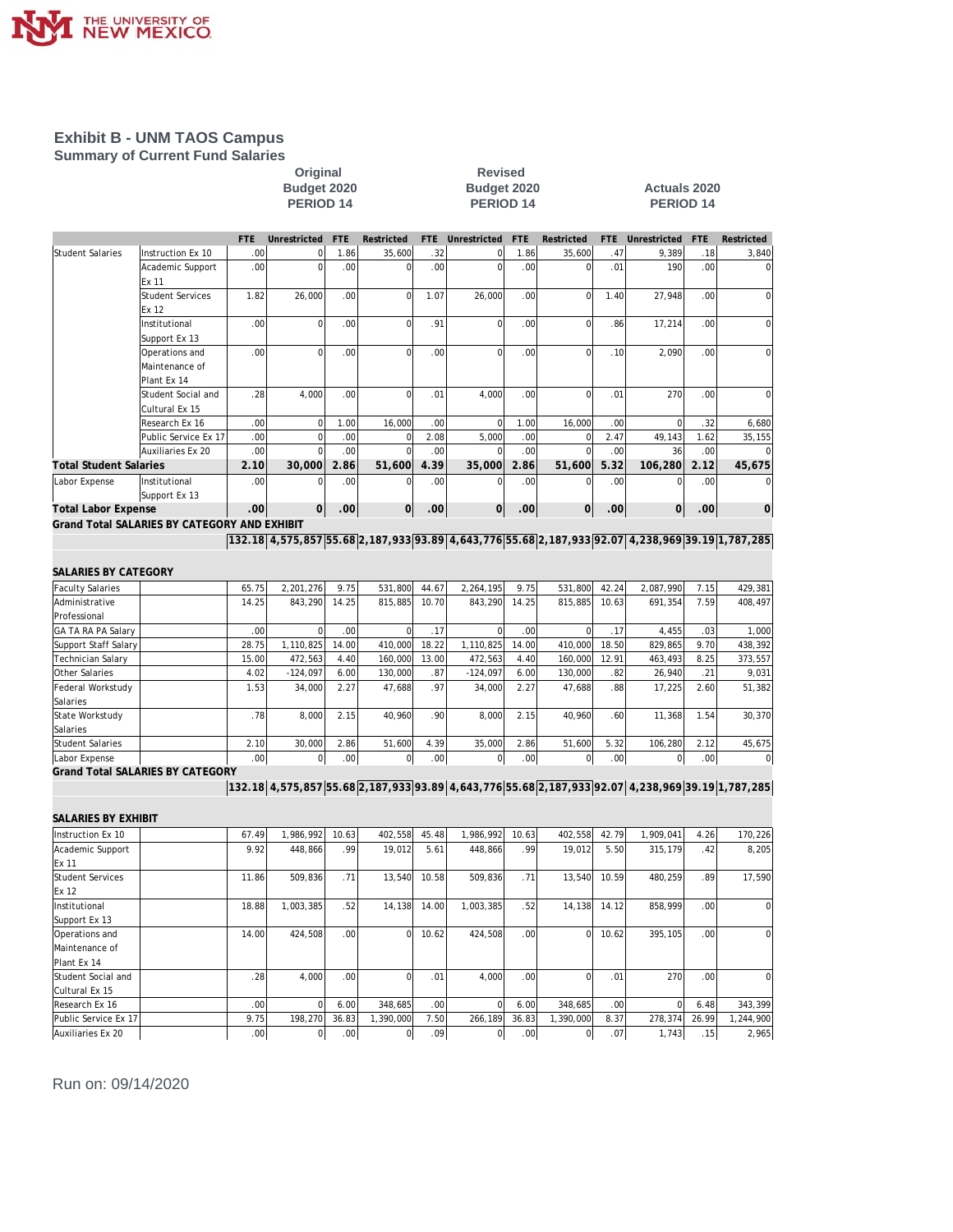

## **Exhibit B - UNM TAOS Campus**

| <b>Summary of Current Fund Salaries</b>                                                                                              |            |                                                 |            |            |                  |                                                       |            |            |            |                                  |            |            |
|--------------------------------------------------------------------------------------------------------------------------------------|------------|-------------------------------------------------|------------|------------|------------------|-------------------------------------------------------|------------|------------|------------|----------------------------------|------------|------------|
|                                                                                                                                      |            | Original<br>Budget 2020<br>PERIOD <sub>14</sub> |            |            |                  | <b>Revised</b><br>Budget 2020<br>PERIOD <sub>14</sub> |            |            |            | <b>Actuals 2020</b><br>PERIOD 14 |            |            |
|                                                                                                                                      | <b>FTF</b> | Unrestricted                                    | <b>FTF</b> | Restricted | FTF.             | Unrestricted                                          | <b>FTF</b> | Restricted | <b>FTF</b> | Unrestricted                     | <b>FTF</b> | Restricted |
| I** No Value Found<br>$\star\star$                                                                                                   |            | .00<br>$\Omega$                                 | .00        |            | .00 <sup>1</sup> | Ωl                                                    | .00        |            | .001       |                                  | .00        | $\Omega$   |
| Grand Total SALARIES BY EXHIBIT  132.18  4,575,857 55.68 2,187,933 93.89  4,643,776 55.68 2,187,933 92.07  4,238,969 39.19 1,787,285 |            |                                                 |            |            |                  |                                                       |            |            |            |                                  |            |            |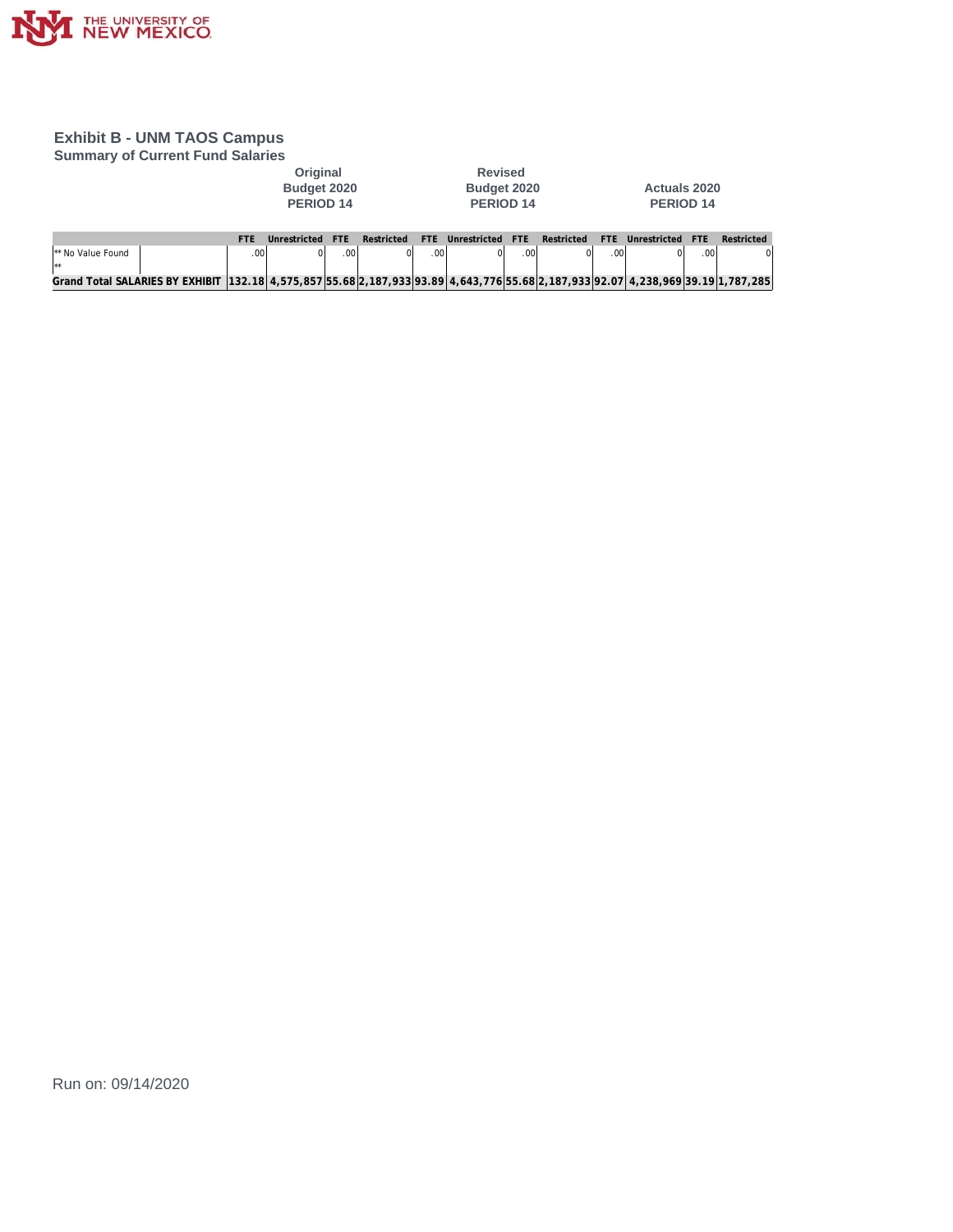EXHIBIT C. Proposed Salary Increases **Proposed Percentage Salary Increases** 

## University of New Mexico Taos Campus

---------------------------------------------------------------------------

| <b>Returning Faculty</b>            | 4.0%    |
|-------------------------------------|---------|
| Adjunt Faculty (Base Increase)      | 4%      |
| <b>Returning Professional Staff</b> | 4.0%    |
| <b>Returning Support Staff</b>      | 4.0%    |
| <b>GA/TA</b>                        | 0.0%    |
| <b>Students</b>                     | $0.0\%$ |

---------------------------------------------------------------------------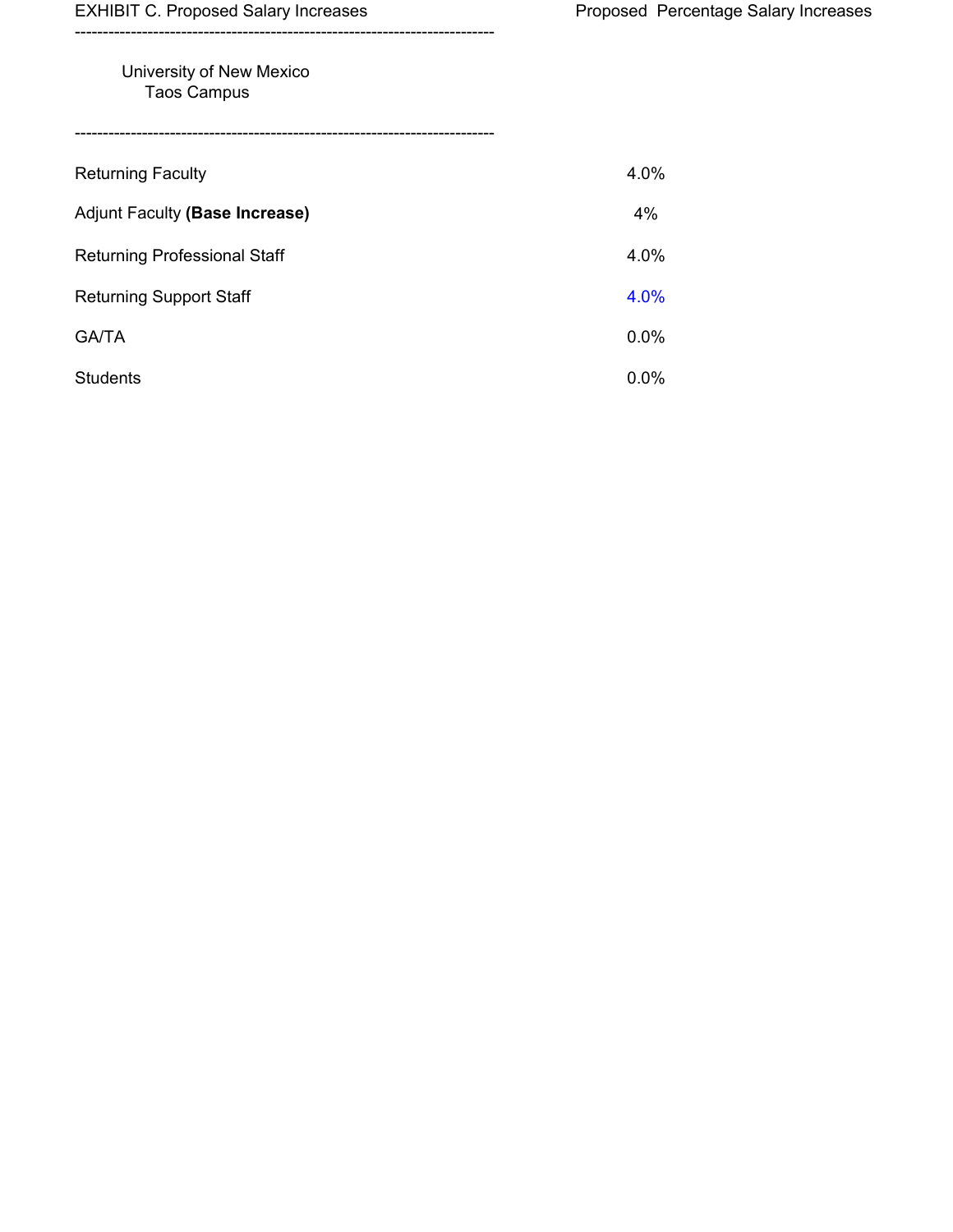EXHIBIT D. Tuition, Required Fees, and Revenue From Required Fees Page 1

| University of New Mexico                         | N        | Approved<br><b>Budget</b> | <b>Revised</b><br><b>Budget</b> | Actuals  |
|--------------------------------------------------|----------|---------------------------|---------------------------------|----------|
| <b>Taos Campus</b>                               | Ε        | FY19-20                   | FY19-20                         | FY19-20  |
| <b>MAIN CAMPUS - Regular Semester or Quarter</b> |          |                           |                                 |          |
| Tuition                                          | 2        |                           |                                 |          |
| <b>Full-Time Students</b>                        | 3        |                           |                                 |          |
| Resident                                         | 4        | 900.00                    | 900.00                          | 900.00   |
| Non-Resident                                     | 5        | 2,340.00                  | 2,340.00                        | 2,340.00 |
| Part-Time Students - Hourly Rate                 | 6        |                           |                                 |          |
| Resident                                         |          | 75.00                     | 75.00                           | 75.00    |
| Non-Resident                                     | 8        | 195.00                    | 195.00                          | 195.00   |
| <b>Required Fees</b>                             | 9        |                           |                                 |          |
| <b>Full-Time Students</b>                        | 10       | 36.00                     | 36.00                           | 36.00    |
| Part-Time Students - Hourly Rate                 | 11       | 3.00                      | 3.00                            | 3.00     |
| <b>Total Tuition and Required Fees</b>           | 12       |                           |                                 |          |
| <b>Full-Time Students</b>                        | 13       |                           |                                 |          |
| Resident                                         | 14       | 936.00                    | 936.00                          | 936.00   |
| Non-Resident                                     | 15<br>16 | 2,376.00 #                | 2,376.00                        | 2,376.00 |
| Part-Time Students - Hourly Rate<br>Resident     | 17       | 78.00                     | 78.00                           | 78.00    |
| Non-Resident (6 hrs or less)                     | 18       | 198.00                    | 198.00                          | 198.00   |
| Non-Resident (7 - 11 hrs)                        | 19       | 198.00                    | 198.00                          | 198.00   |
| Room and Board                                   | 20       |                           |                                 |          |
| Room - Range                                     | 21       |                           |                                 |          |
| Board - Number of Meals per Week                 | 22       |                           |                                 |          |
|                                                  | 23       |                           |                                 |          |
| <b>MAIN CAMPUS-Summer Session-Weeks Duration</b> | 24       |                           |                                 |          |
| Tuition                                          | 25       |                           |                                 |          |
| <b>Full-Time Students</b>                        | 26       |                           |                                 |          |
| Resident                                         | 27       |                           |                                 |          |
| Non-Resident                                     | 28       |                           |                                 |          |
| Part-Time Students - Hourly Rate                 | 29       |                           |                                 |          |
| Resident                                         | 30       | 78.00                     | 78.00                           | 78.00    |
| Non-Resident                                     | 31       | 198.00                    | 198.00                          | 198.00   |
| <b>Required Fees</b>                             | 32       |                           |                                 |          |
| <b>Full-Time Students</b>                        | 33       | 18.00                     | 18.00                           | 18.00    |
| Part-Time Students - Hourly Rate                 | 34       | 3.00                      | 3.00                            | 3.00     |
| <b>Total Tuition and Required Fees</b>           | 35       |                           |                                 |          |
| <b>Full-Time Students</b>                        | 36       |                           |                                 |          |
| Resident<br>Non-Resident                         | 37       | 468.00                    | 468.00                          | 468.00   |
|                                                  | 38<br>39 | 1,188.00                  | 1,188.00                        | 1,188.00 |
| Part-Time Students - Hourly Rate<br>Resident     | 40       | 78.00                     | 78.00                           | 78.00    |
| Non-Resident                                     | 41       | 198.00                    | 198.00                          | 198.00   |
| Room and Board                                   | 42       |                           |                                 |          |
| Room - Range                                     | 43       |                           |                                 |          |
| Board - Number of Meals per Week                 | 44       |                           |                                 |          |
| - Summer Session Rate                            | 45       |                           |                                 |          |
|                                                  | 46       |                           |                                 |          |
|                                                  |          |                           |                                 |          |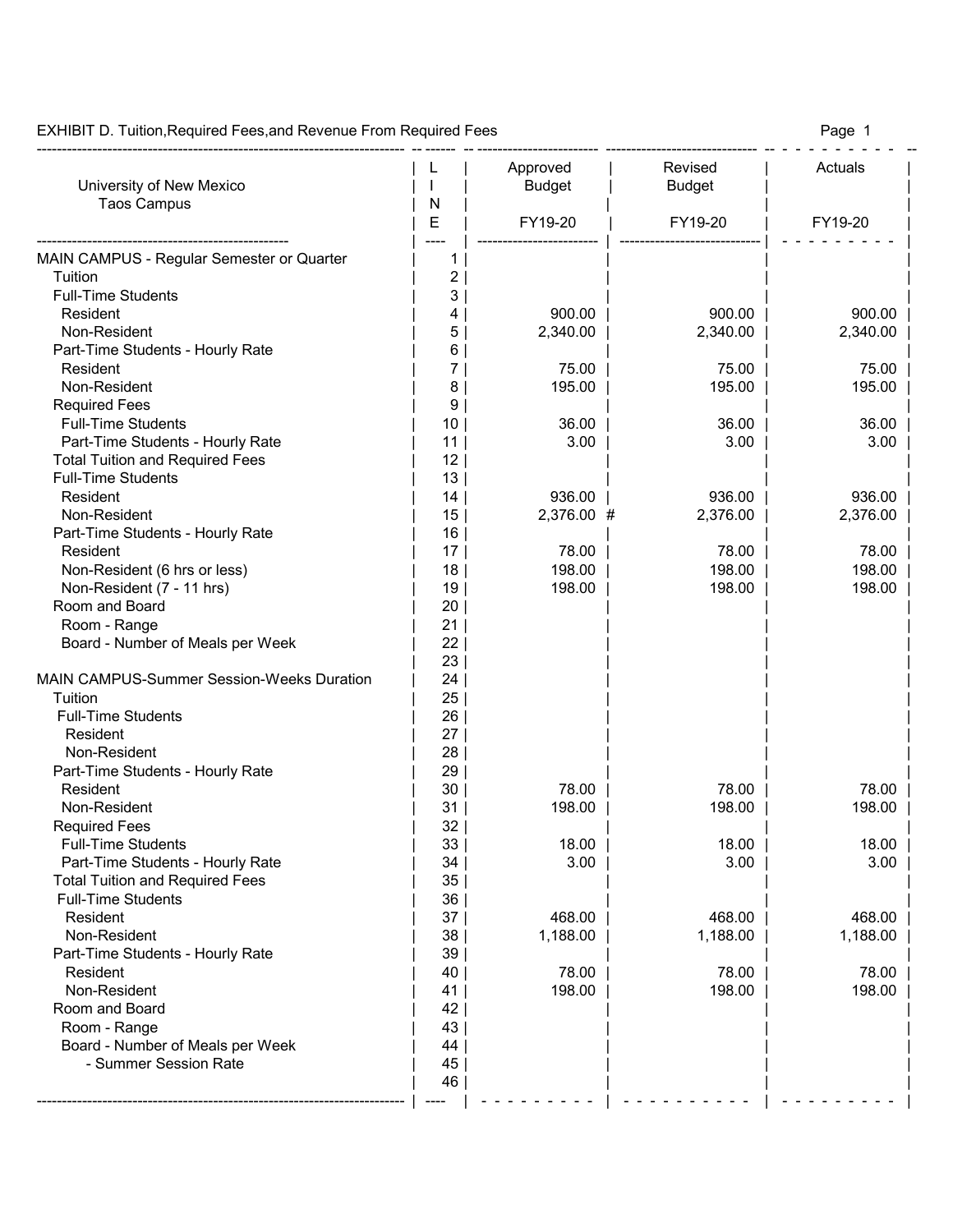| <b>EXHIBIT D. Tuition, Required Fees, and Revenue From Required F</b> |          | Page 2                    |                          | Page 2    |
|-----------------------------------------------------------------------|----------|---------------------------|--------------------------|-----------|
| University of New Mexico                                              |          | Approved<br><b>Budget</b> | Revised<br><b>Budget</b> | Actuals   |
| <b>Taos Campus</b>                                                    | N<br>E   | FY19-20                   | FY19-20                  | FY19-20   |
|                                                                       |          |                           |                          |           |
| <b>OFF - CAMPUS TUITION</b>                                           | 47       |                           |                          |           |
| <b>Extension - Per Credit Hour</b>                                    | 48       |                           |                          |           |
| Correspondance - Per Credit Hour                                      | 49       |                           |                          |           |
| <b>Resident Center - Per Credit Hour</b>                              | 50       |                           |                          |           |
|                                                                       | 51       |                           |                          |           |
| <b>DISTRIBUTION OF REQ FEE RATE-Fulltime Student</b>                  | 52       |                           |                          |           |
| <b>Student Activities</b>                                             | 53       |                           |                          |           |
| <b>Health Service</b>                                                 | 54       |                           |                          |           |
| <b>Athletics</b>                                                      | 55       |                           |                          |           |
| <b>Student Center</b>                                                 | 56       |                           |                          |           |
| Cafeteria                                                             | 57       |                           |                          |           |
| <b>Student Aid</b>                                                    | 58       |                           |                          |           |
|                                                                       | 59       |                           |                          |           |
|                                                                       | 60       |                           |                          |           |
| <b>Debt Service</b>                                                   | 61       |                           |                          |           |
|                                                                       | 62       |                           |                          |           |
| REVENUE FROM REQUIRED FEES APPLIED TO:                                | 63       |                           |                          |           |
| <b>Student Activities</b><br>(Exhibit 15)                             | 64       | 55,000.00                 | 55,000.00                | 47,420.00 |
| <b>Student Aid</b><br>(Exhibit 19)                                    | 65       |                           |                          |           |
| (Exhibit 20A)<br><b>Health Service</b>                                | 66       |                           |                          |           |
| (Exhibit 21)<br><b>Athletics</b>                                      | 67       |                           |                          |           |
| <b>Student Center</b><br>(Exhibit 20A)                                | 68       |                           |                          |           |
| Cafeteria<br>(Exhibit 20A)                                            | 69<br>70 |                           |                          |           |
|                                                                       | 71       |                           |                          |           |
| <b>Debt Service</b><br>(Exhibit II)                                   | 72       |                           |                          |           |
| <b>Total Revenue from Required Fees</b>                               | 73       | 55,000.00                 | 55,000.00                | 47,420.00 |
|                                                                       |          |                           |                          |           |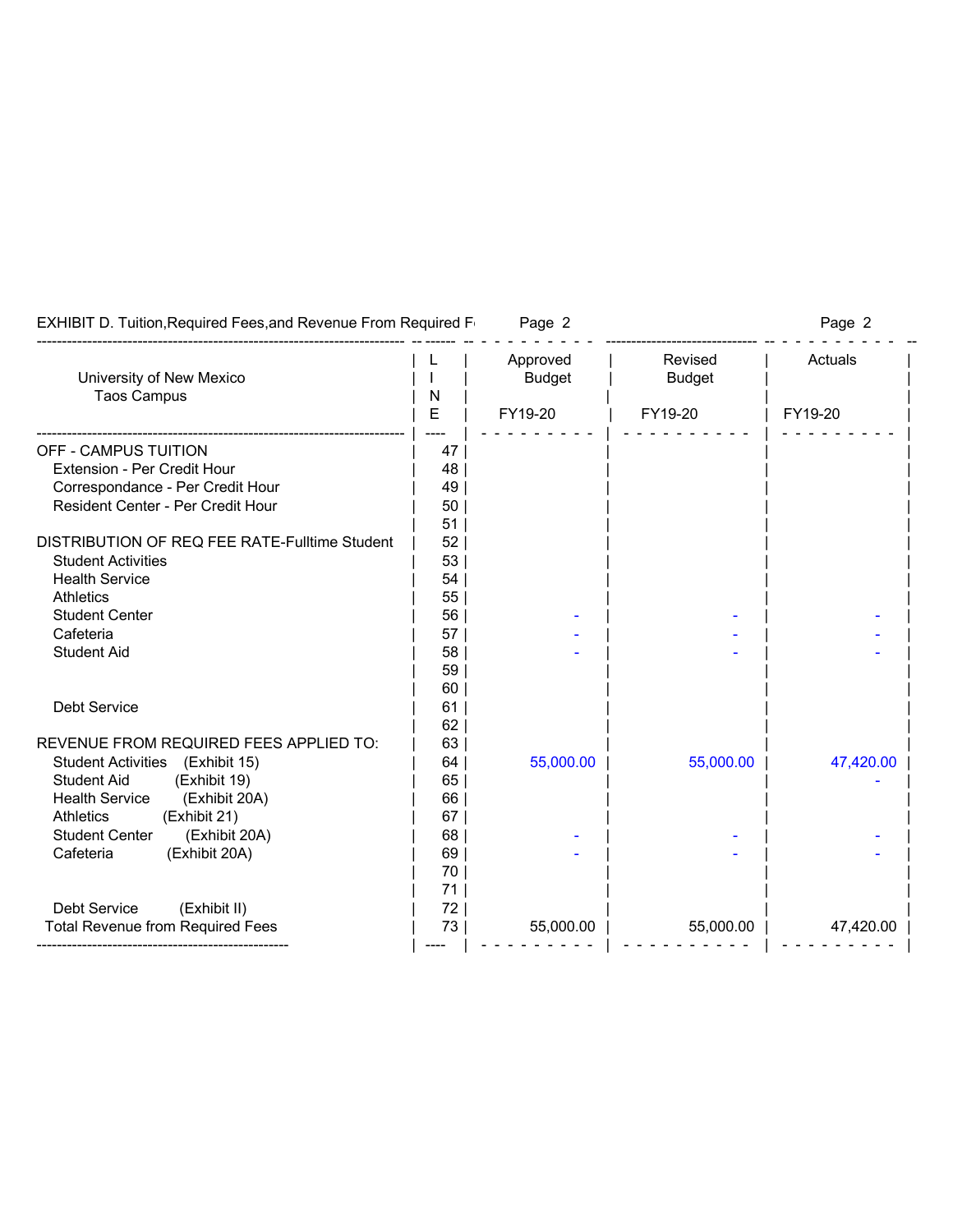| EXHIBITS e. and f.                                         |                                          |                            |                          | Page 1   |
|------------------------------------------------------------|------------------------------------------|----------------------------|--------------------------|----------|
| University of New Mexico<br><b>TAOS CAMPUS</b>             |                                          | Operating<br><b>Budget</b> | Revised<br><b>Budget</b> | Actuals  |
|                                                            | N<br>E                                   | FY19-20                    | FY19-20                  | FY 19-20 |
| Exhibit e. SALARIES OF PRINCIPAL OFFICERS                  |                                          |                            |                          |          |
| Exhibit 11<br>Dean Of instruction, Dr. Randi Archuleta     | 7 <sup>1</sup><br>8<br>9                 | 109,081                    | 109,081                  | 109081   |
| Exhibit 12<br>Dir Student Affairs, Patricia Gonzales       | 10 <sub>1</sub><br>11<br>12 <sub>2</sub> | 80,076                     | 80,076                   | 80076    |
| Exhibit 13                                                 | 13<br>14<br>15                           |                            |                          |          |
| Campus Director, Dr. Patrick Valdez                        | 16<br>17<br>18                           | 156,000                    | 156,000                  | 156000   |
| Exhibit 14<br>Sr. Projects Manager, Jessica Sanchez Romero | 19<br>20<br>21                           | 73,652                     | 73,652                   | 73652    |
|                                                            | 22<br>23<br>24                           |                            |                          |          |
|                                                            | 25<br>26<br>27                           |                            |                          |          |
|                                                            | 28<br>29<br>30                           |                            |                          |          |
|                                                            | 31<br>32<br>33                           |                            |                          |          |
|                                                            | 34<br>35                                 |                            |                          |          |
|                                                            | 36<br>37<br>38                           |                            |                          |          |
|                                                            | 39<br>40<br>41                           |                            |                          |          |
|                                                            | 42                                       | -------------              |                          |          |

| EXHIBITS e. and f.                             |        |                                       | Page 2                              |                     |
|------------------------------------------------|--------|---------------------------------------|-------------------------------------|---------------------|
| University of New Mexico<br><b>TAOS CAMPUS</b> | N<br>E | Operating<br><b>Budget</b><br>FY19-20 | Revised<br><b>Budget</b><br>FY19-20 | Actuals<br>FY 16-17 |
| Exhibit e. SALARIES OF PRINCIPAL OFFICERS      |        |                                       |                                     |                     |

| 43 | | | | | | | |

| 44 | | | | | | | |